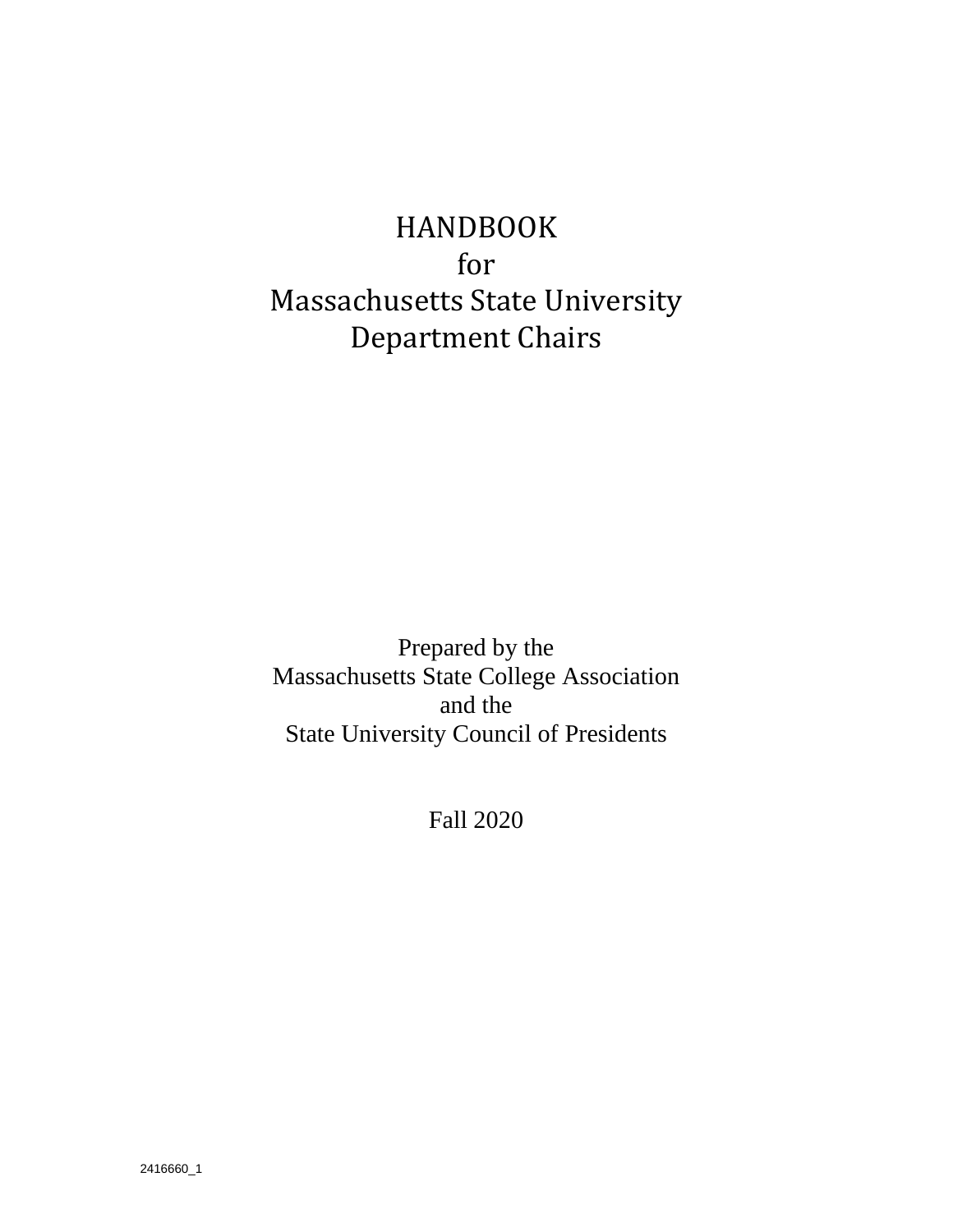# A Message to State University Department Chairs

This is the fourth edition of the Chair's *Handbook*. Although every attempt has been made to be comprehensive, you may find that certain sections can be improved with further clarification or explanation. We would appreciate your contacting us to let us know where you feel such additions should be made.

If you find any items you believe are incorrect or not in concert with the collective bargaining agreement, please contact the MSCA so we can discuss them with the State University Council of Presidents (COP).

We hope that you will find this *Handbook* to be helpful in meeting the challenges of your role as department chair.

With our best wishes for your success, **The Employee Relations Committee**

Christopher J. O'Donnell Alberto Cardelle Aruna Krishnamurthy **Karim Ismaili** 

Don Bullens Vincent Pedone

#### **MSCA Council of Presidents**

President Provost/Vice President, Fitchburg

Fitchburg Chapter President Provost/Vice President, Bridgewater

Worcester Chapter President Executive Officer, Council of Presidents

We wish to acknowledge the following for their part in making this *Handbook* a reality.

| Margaret Vaughan      |
|-----------------------|
| Patricia Markunas     |
| Susan Dargan          |
| Donna Sirutis         |
| Amy Everitt           |
| <b>Glenn Pavlicek</b> |
| Jenn Berg             |
| <b>Robert Donohue</b> |
|                       |

Amie Marks Goodwin Bradley Lima Robert Martin Michael Fiorentino Stephen Green James Cox, Esq. Mark Peters, Esq. Linda Vaden-Goad Ken Strickland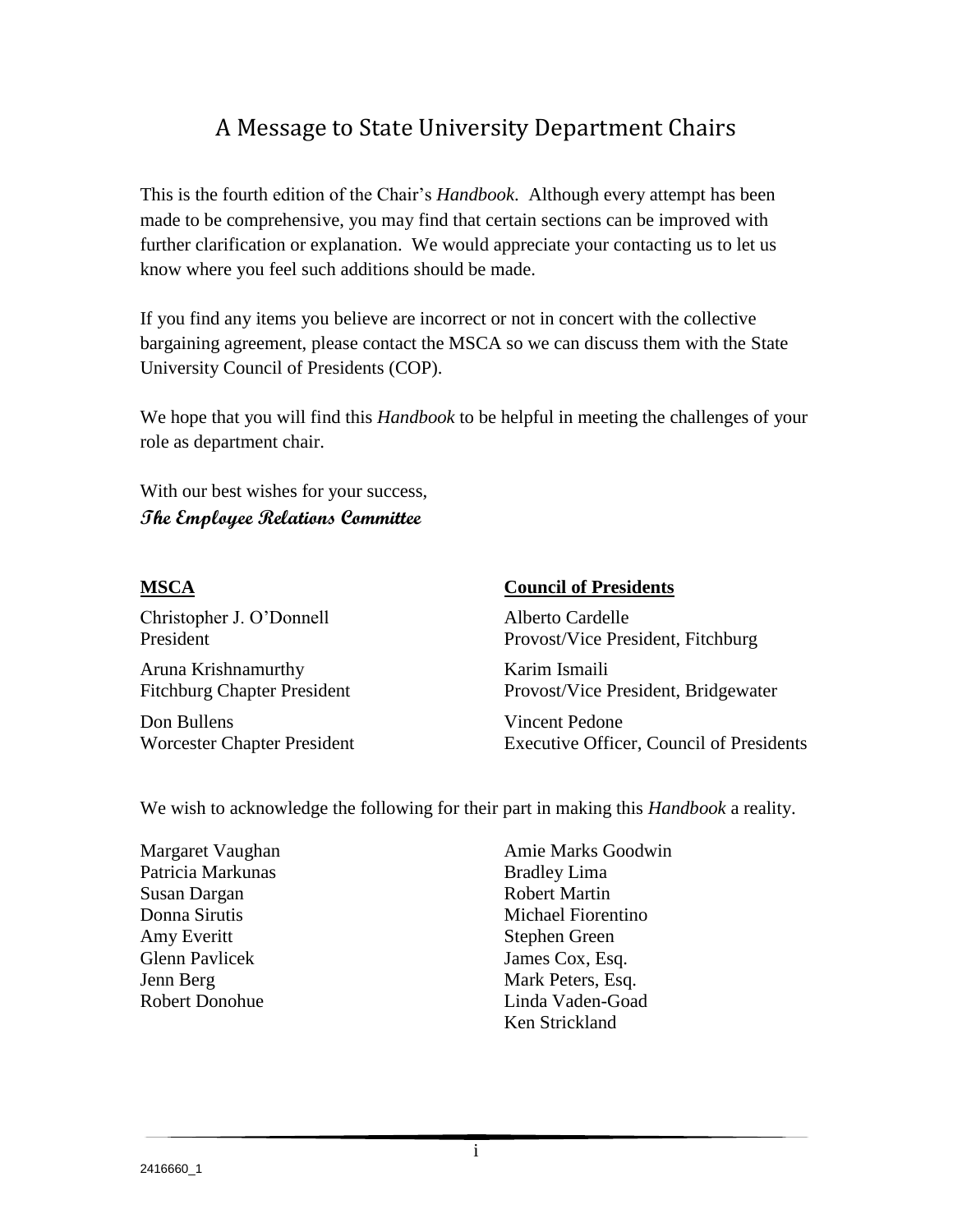## **TABLE OF CONTENTS**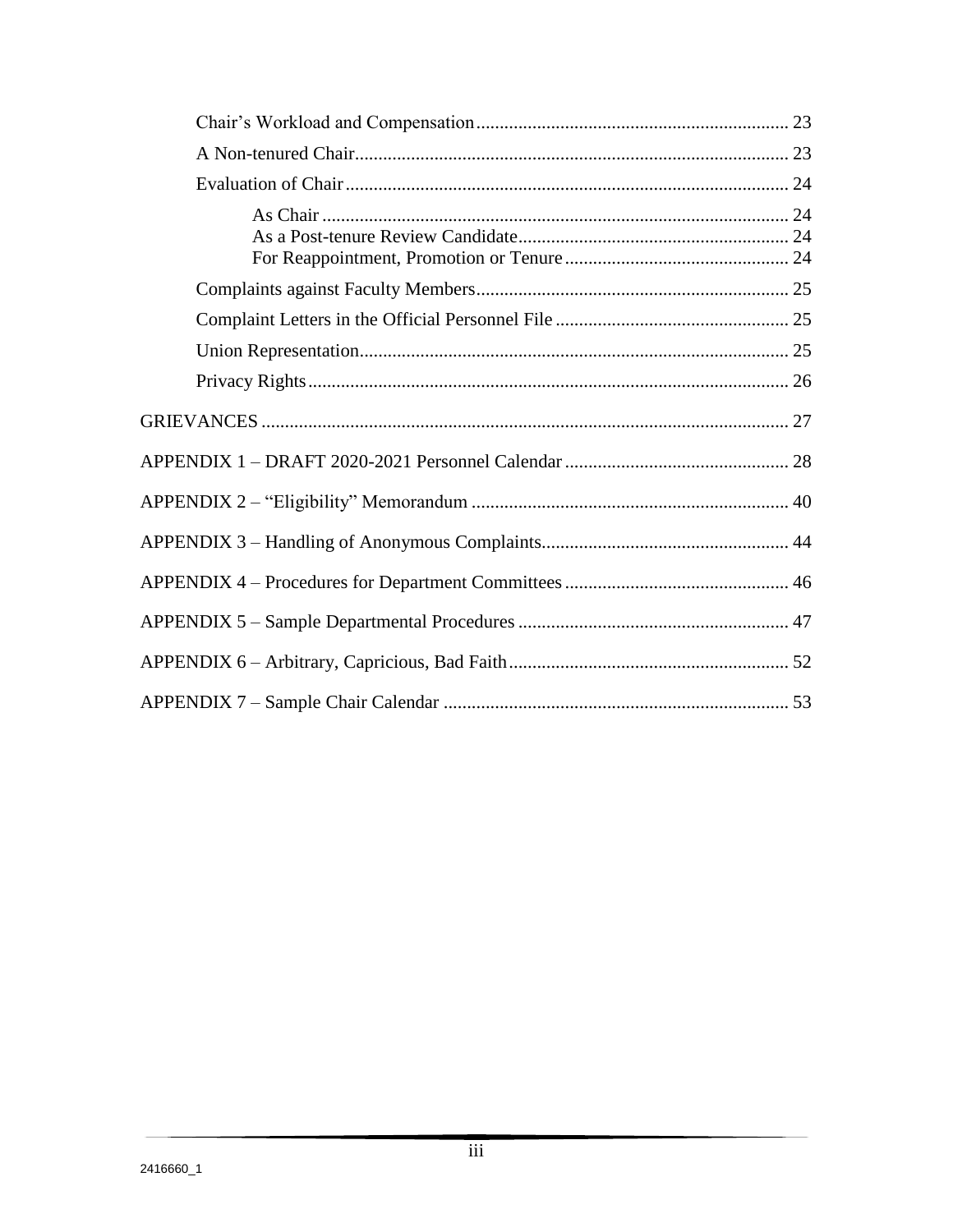#### INTRODUCTION

It has been said that chairs are responsible for keeping all of the moving parts of an academic department running smoothly and efficiently. Chairs do more than that; within the institution as a whole they represent their departments and advocate for the department's faculty. These activities require more than skill – they require leadership. Chairs set the tone of a department and serve as role models, particularly for junior faculty. Nowhere is this more important than when conflicts arise.

It is, therefore, important that chairs have a good understanding of their rights, their duties and the procedures in place to provide direction to department members and address conflict. Despite good efforts, problems do present themselves and it is one responsibility of a chair to help resolve them in a judicious and consistent manner. It is to everyone's benefit that chairs succeed. The goal of this *Handbook* is to provide chairs with clear explanations of their responsibilities along with suggestions that are specific to the working conditions of the state universities in Massachusetts.

The concept of this *Handbook* was first discussed at meetings of the Employee Relations Committee (ERC), a joint union-management committee established by Article II of the collective bargaining agreement. The ERC meets regularly to resolve problems that arise on campuses and to address of the collective bargaining agreement that need clarification. Frequent requests from chairs for help in finding and interpreting information were the impetus for assembling these pages.

Numbers in brackets that you see throughout the *Handbook* are page numbers in the 2017-2020 collective bargaining agreement for the day bargaining unit.<sup>1</sup> The agreement is posted on the MSCA website at **[www.mscaunion.org](http://www.mscaunion.org/)**. Questions can be directed to your chapter president, your Vice President or Dean, the MTA Consultant Roberta James or the MSCA President's Office.

In almost all respects this *Handbook* is a guide to and a summary of those provisions of the collective bargaining agreement that concern department chairs. This *Handbook* does not replace or modify the agreement. A working knowledge of the relevant provisions of the agreement will therefore be of particular importance to any chair's success.

Other documents relevant to chairs are referenced where applicable and are contained in the appendices of this *Handbook*.

Please note that throughout this *Handbook* references to "Vice President" are references to the Provost/Vice President for Academic Affairs.

The collective bargaining agreement allows the delegation of many of the vice presidents' duties. Deans may be a resource for assistance or guidance to you.

 $\overline{a}$ <sup>1</sup> This *Handbook* does not address the role of a chair in the Division of Graduate and Continuing Education (DGCE). DGCE chairs are not in the day or DGCE bargaining unit.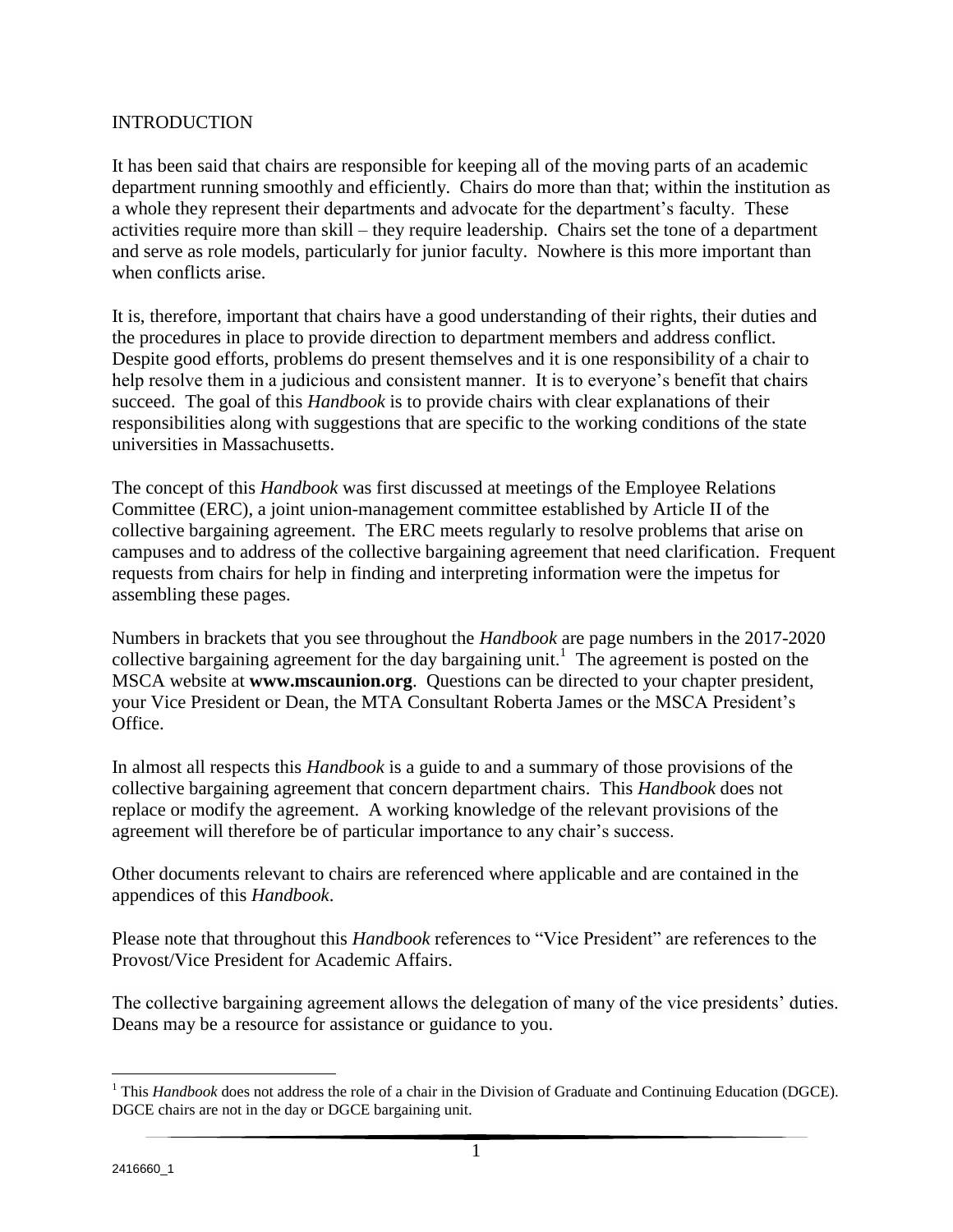We caution that the term "department member" has a different meaning in different contexts. If you have a question about a particular situation, consult the collective bargaining agreement, your chapter president or the Office of Academic Affairs.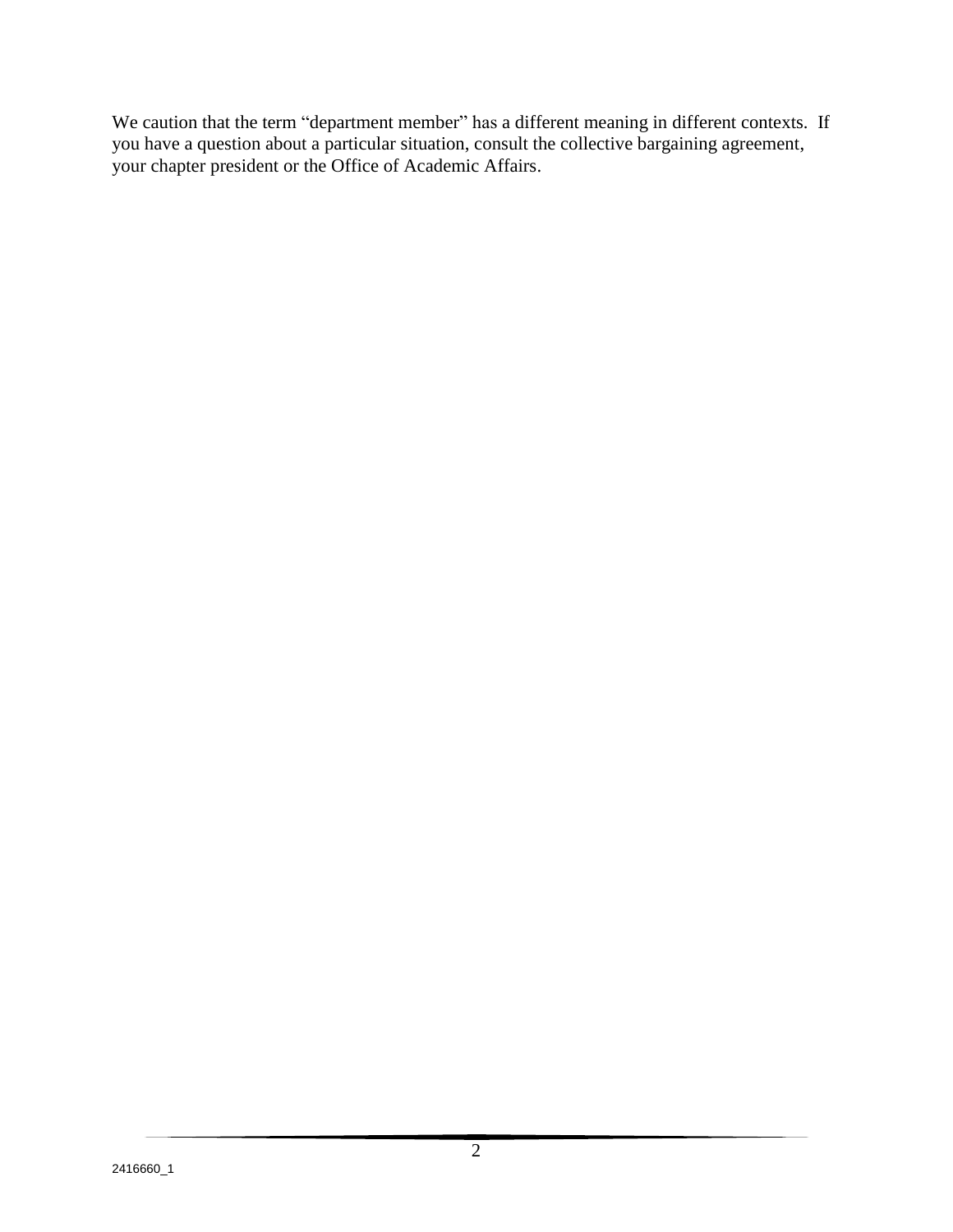#### **Special Note for Chairs at** *MassArt* **and in Nursing Departments**

"Salaried part-time faculty" is a special category of faculty. These are part-time faculty at the Massachusetts College of Art and Design and Clinical Nursing Instructors in Nursing Departments at some of the universities who receive a prorated full-time salary (rather than being paid the per-credit rate). These faculty have additional responsibilities that part-time faculty paid on a per-credit basis do not have.

Salaried part-time faculty are mentioned throughout this *Handbook*. It is important that you be aware if any such members are in your department and the special conditions that will affect your dealings with them. We touch on some of these issues but it will be important for you to refer to the collective bargaining agreement in many instances.

Sometimes, for example in the evaluation process, they are treated as full-time faculty are; at other times, for example, in the case of evaluation for tenure, they are not. Sometimes, for example, in the number of credits they may teach, they are treated as non-salaried part-time faculty are; at other times, for example, in departmental voting rights, they are not.

There is even a difference within this category. Salaried part-time faculty at the Massachusetts College of Art and Design are eligible for promotion; Clinical Nursing Instructors are not.

If you have questions about whether such faculty are in your department please contact your chapter president or the Office of Academic Affairs.

## **Some Advice on Maintaining Departmental Cohesion**

We begin with some general advice. Since the department chair is central in establishing the culture of a department, a chair should model the behaviors that are desirable among members of a department. If a chair is inclusive, respectful, candid and consistent in his or her dealings with other members, then departmental cohesion and cooperation are more likely and fewer problems will arise. To this end, we recommend that you:

- 1. Have a clear understanding of what the members of the department expect of you and make sure that they have a clear understanding of what you expect of them. Ensure that everyone has a part in establishing what those expectations are.
- 2. Ask members what they believe they need from you to succeed and do your best to work with them to meet their needs. Everyone should feel valued as a member of the department.
- 3. Follow all contractual and departmental procedures in both their letter and spirit, even if it feels as though it is not important. Doing this consistently will prevent problems when it *is* important.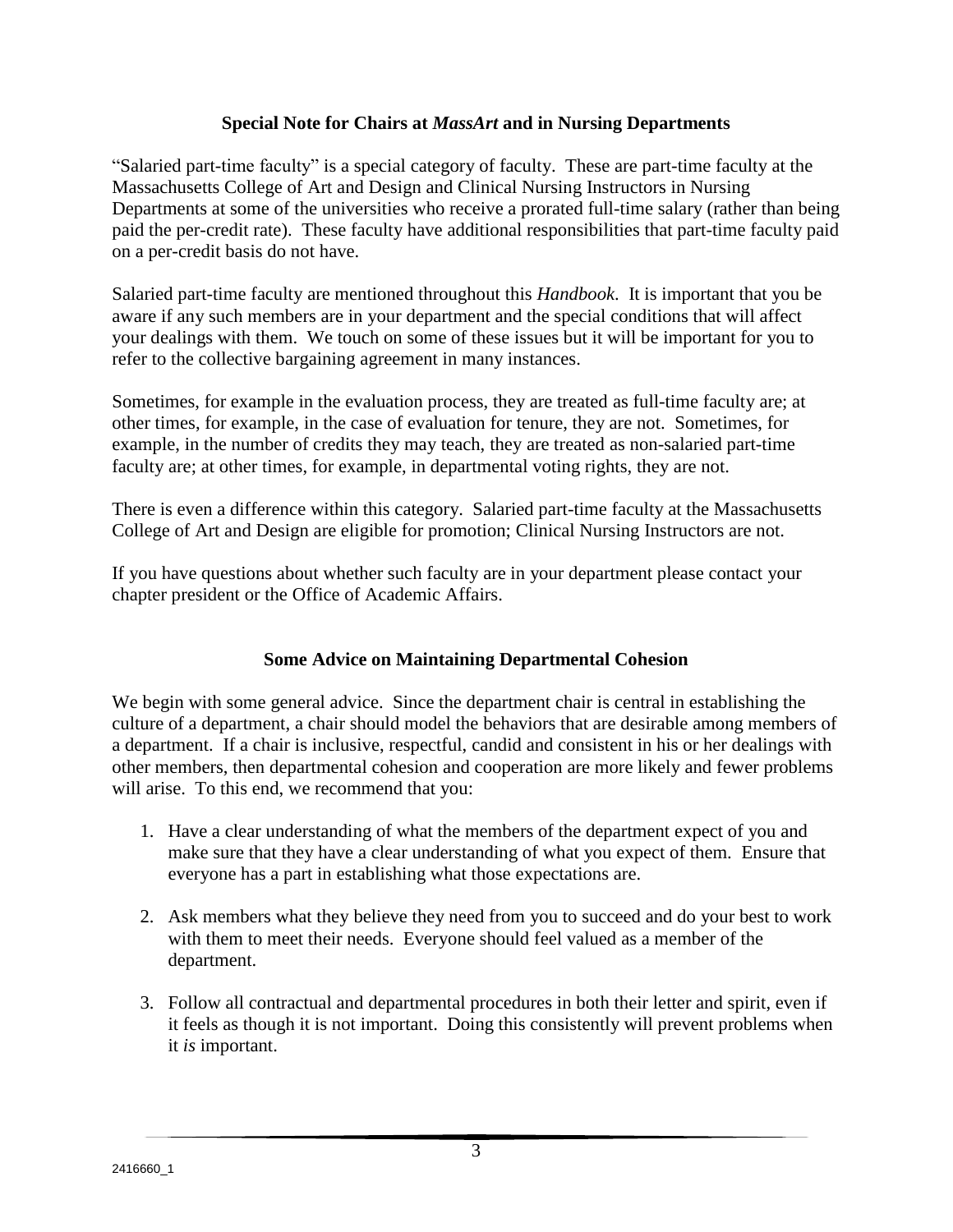- 4. Ensure that all departmental elections are conducted by written, secret ballot and not by a show of hands or voice vote. Follow this practice even if there is only one candidate.
- 5. Have regular department meetings with a published agenda to which everyone can contribute items in advance. Listen to what everyone has to say and refrain from interrupting others. Use a speaking list to avoid free-for-alls. Do not allow displays of disrespect at meetings. Allow everyone to have his or her say (once) and then move to a vote or the next item on the agenda. Pick your battles carefully; the fewer, the better.
- 6. Avoid leading or joining factions within the department. Listen to members' complaints about colleagues but do not reinforce quibbling. Whenever possible suggest that the members deal with problems directly with each other first, but be willing to mediate when appropriate. When conflicts occur be constructive and act to defuse the conflict. At all costs, resist the temptation to retaliate against members who did not support your positions on issues.
- 7. Involve everyone in the decision-making process even if you think you can predict the outcome. Inform all members of the department at the same time and in the same manner after decisions have been made.
- 8. Remember to treat all staff members as you do your department colleagues and make clear your expectation that your department colleagues do the same. Staff members are no less important to the smooth operation of the department than the members themselves. All employees should be respected and treated with dignity.

Communication is very important, but we offer a few words of caution.

It is important to keep the members of your department informed and engaged in the business of the department. Doing so helps to assure members that they are a part of the department and neither excluded nor marginalized. However, it is your responsibility, ultimately, to make certain decisions and to keep the department functioning smoothly.

While email is a fast and efficient way to communicate, it should not replace face-to-face meetings when such meetings are called for. An innocent sounding email or reply to someone who is upset about an issue may be misinterpreted and make the problem worse.

Sending a pointed email to an individual, copied to a broader audience, is usually intended to embarrass the individual. This is a recipe for disaster. Do not participate in such emails and ask members of the department to refrain from doing so. An appropriate way of dealing with these situations is for the individuals to speak with each other in person. **It is wise to obtain permission from the sender of an email before forwarding it to anyone else**.

It is best to limit the use of email to items that are informational in nature or to electronically transfer documents that other members may want to edit or comment on while still in draft form. We recommend that department members do not use email to deliberate on key departmental issues. Deliberations should always take place in person.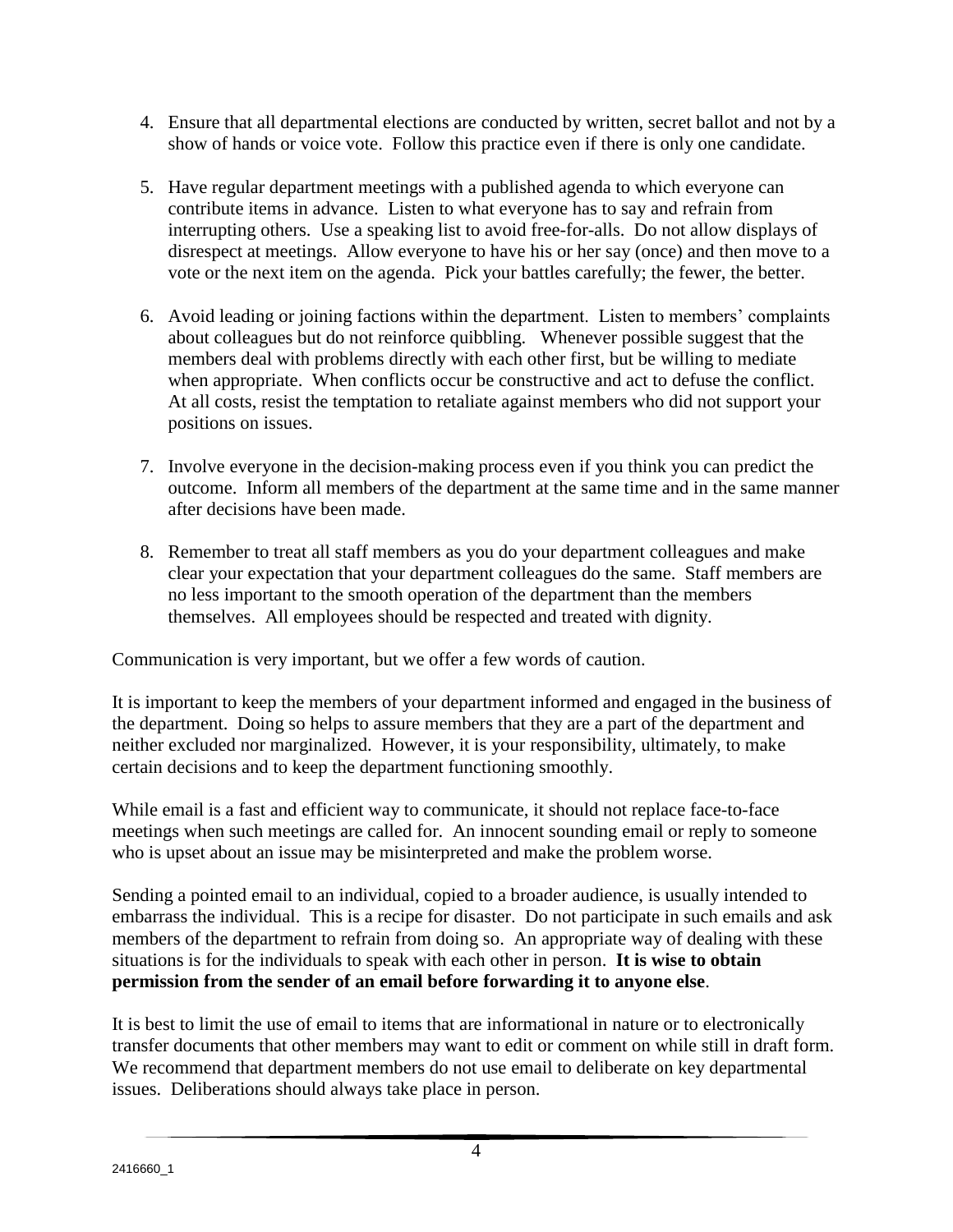Professional discussions that should remain confidential (*e*.*g*., search committee deliberations, discussion of personnel actions, problems with students, grievance issues, *etc*.) should never be transmitted on campus-based email or via personal email accounts from a university-based computer. These communications should be conducted in face-to-face meetings, by video conferences or in writing.

**It is important to remember that because you are public employees, your emails, or a majority thereof, are considered public records.**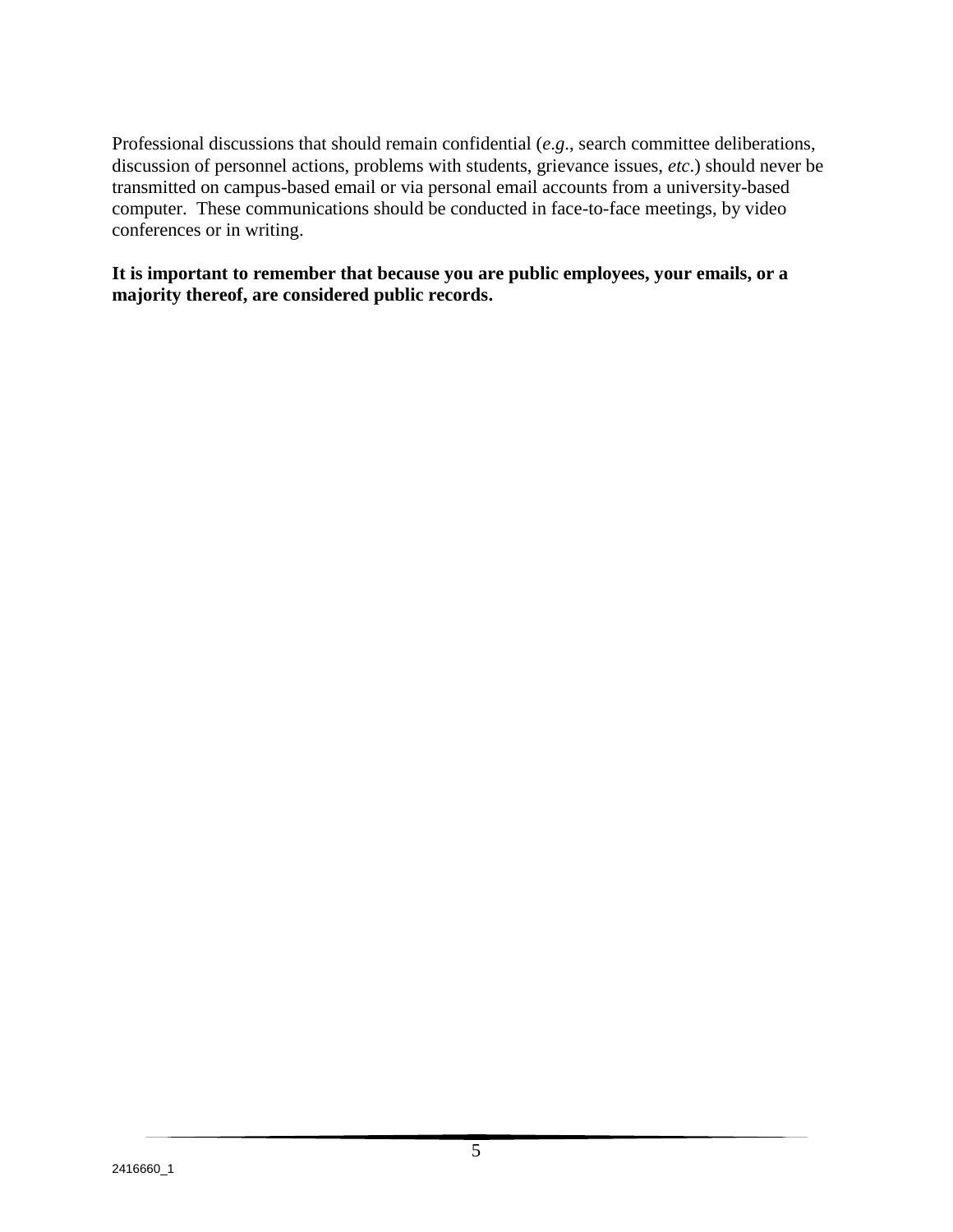#### OVERVIEW OF RESPONSIBILITIES

The responsibilities of chairs appear throughout the collective bargaining agreement. A core list is found in Article VI, Section A [66-67]. Below is an abbreviated version of that core list. Consult Article VI, Section A, for a complete description of these responsibilities. Note that "There shall be only one Department Chair in any given department at any given time, and faculty members may not split the term or duties of office" [68].

- 1. Provide for the scheduling of courses and other departmental functions
- 2. Make recommendations regarding the curriculum
- 3. Assist in program reviews
- 4. Assist in the recruitment of faculty
- 5. Request supplies, equipment, library holdings, and other departmental necessities
- 6. Maintain communication with students and faculty regarding departmental matters
- 7. Oversee advising; assign student advisees on fair and equitable basis; evaluate faculty with respect to the quality of advising
- 8. Conduct faculty evaluations
- 9. Advise faculty of the receipt of a substantial complaint
- 10. Seek to resolve student/faculty complaints and other intra-departmental disputes informally
- 11. Prepare annual and long-range academic and budgetary plans
- 12. Maintain an inventory of departmental equipment and develop long-range plans for its replacement
- 13. Meet with the Vice President, any appropriate dean or deans, department members, and departmental committees to coordinate activities
- 14. Make recommendations regarding class sizes
- 15. Supervise clerical and non-unit staff (If you have questions about any supervisory responsibilities, please consult Human Resources concerning relevant provisions of the AFSCME Agreement.)
- 16. Carry out other duties assigned by the Vice President

Note: the chair is *not* responsible for determining if a faculty member may, consistent with the requirements of the State Ethics Statute, use his/her own textbook in a class or to sign off on this form [67]. That decision lies with the president of the university or other managerial employee designated by the president. A copy of the form for faculty to disclose the use of instructional materials in which the faculty member has a financial interest is posted on the MSCA website at:

**[http://mscaunion.org/contract/DisclosureForm\\_Summer2012.pdf](http://mscaunion.org/contract/DisclosureForm_Summer2012.pdf)**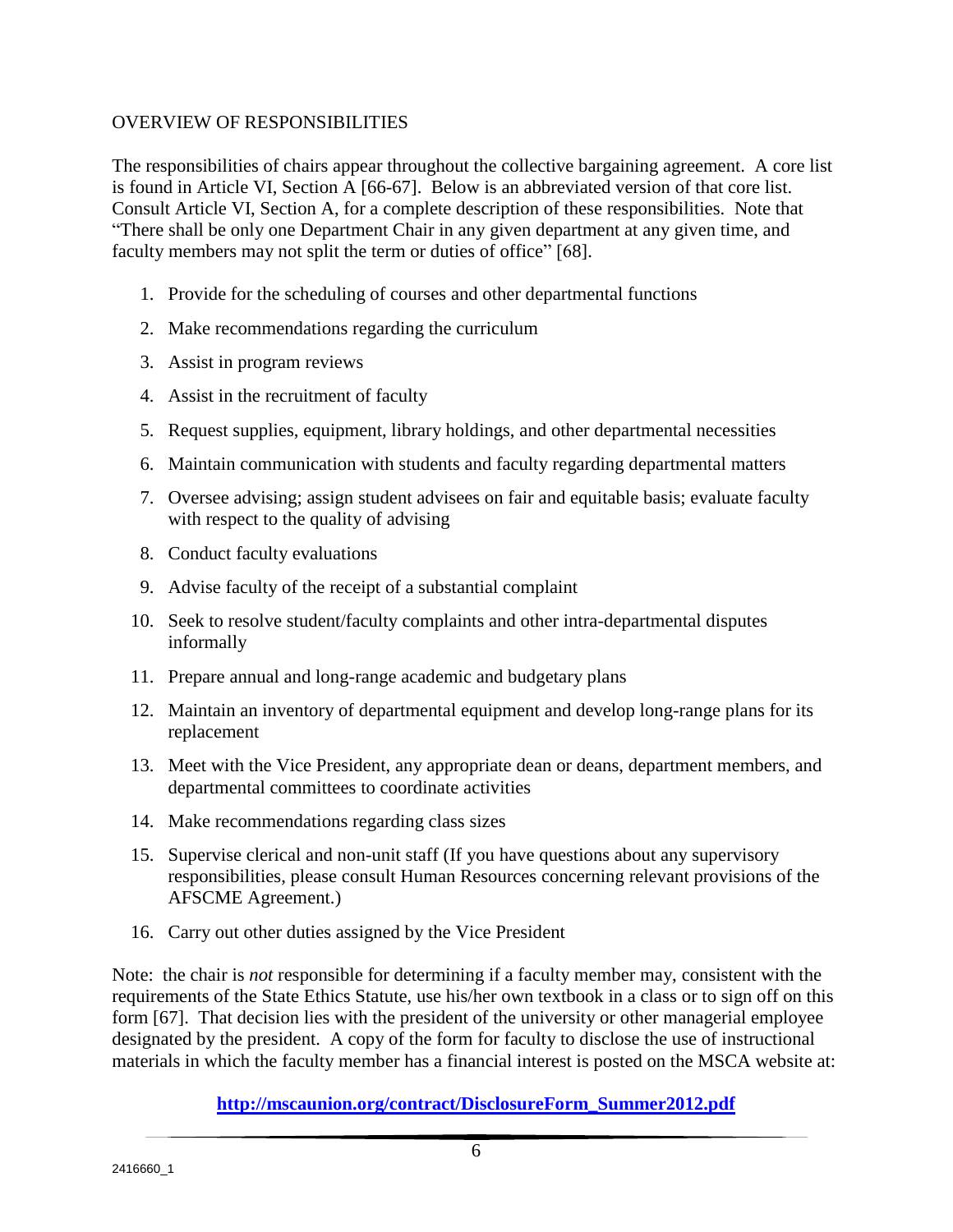## **EVALUATIONS**

Department chairs play a central role in the evaluation of faculty. Chairs both conduct evaluations and manage the evaluation process within the department.

Some general principles apply to the conduct of all evaluations:

- 1. No member of the bargaining unit shall serve on an evaluation committee or otherwise participate in the conduct of an evaluation if to do so would constitute a conflict of interest or the appearance of a conflict of interest [99].
- 2. All evaluators are bound to keep confidential all aspects of an evaluation [100]. Evaluations are not to be the subject of gossip, casual conversations, or disclosure to persons other than the candidate and subsequent evaluators. This includes what you observe during a classroom observation.
- 3. Evaluations shall not include incidental observations [99].

The forms you will need to fill out during the evaluation process are appendices to the collective bargaining agreement. Most of these forms are posted in electronic form on the MSCA website at:

# **<http://mscaunion.org/personnel-calendar-and-forms/>**

## **Personnel Calendar**

The deadlines for steps in the evaluation process are set forth in a Personnel Calendar [Appendix M] which is published annually. The Personnel Calendar for academic year 2020-2021 is included as Appendix 1 to this *Handbook*.

## **Peer Evaluation Committee**

For details of the Peer Evaluation Committee see the section below on departmental committees that appears on page 20 of this *Handbook*.

## **Terminology**

#### Review Period

The review period is the period during which the work that is being evaluated was actually performed [104-105]. It may be as short as a single academic year or encompass many. The standard review periods are these: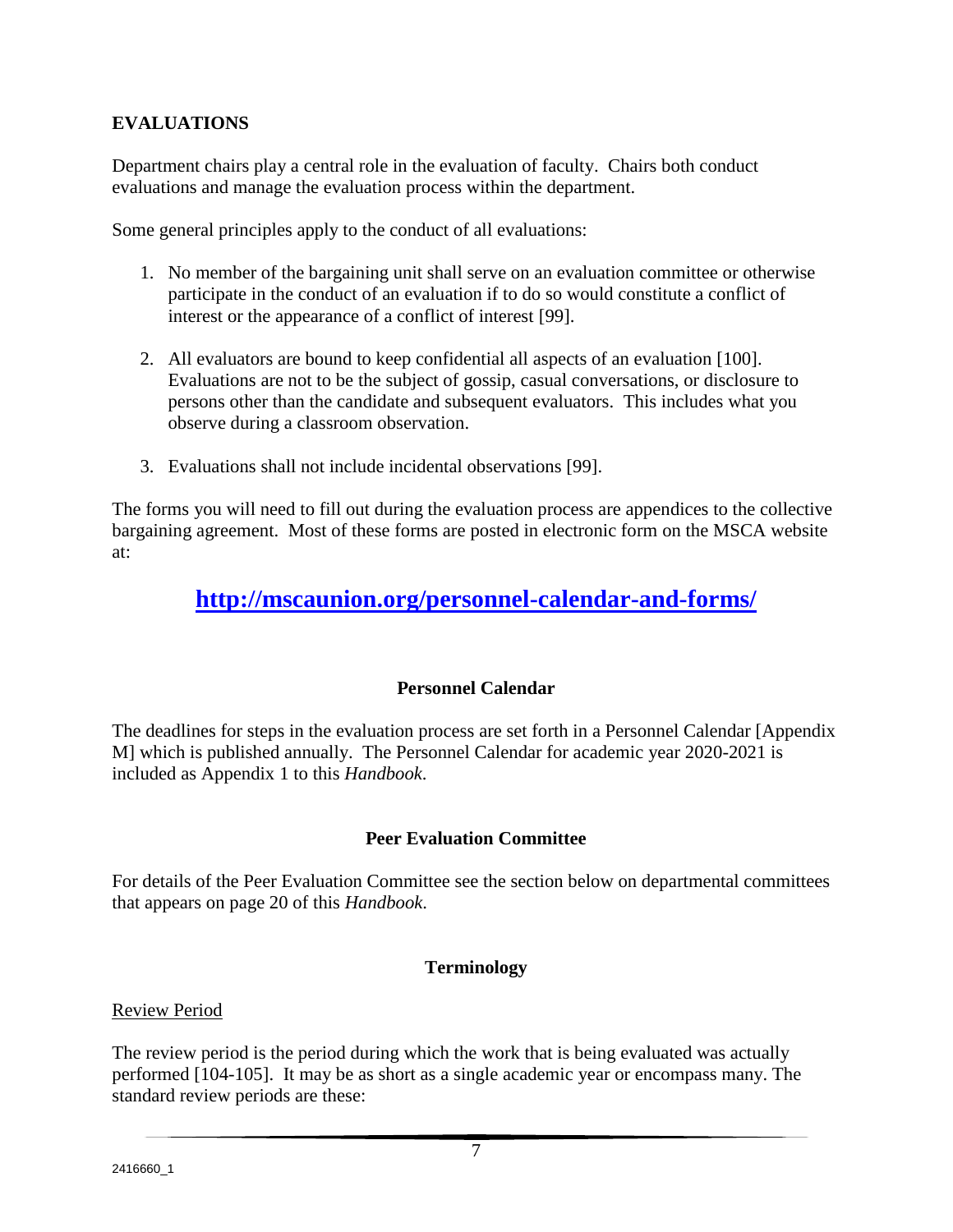- 1. Evaluation for annual tenure-track reappointments:
	- a. During the first year: "Any full-time member of the bargaining unit who is in the first year of his/her employment as such shall be evaluated for the first time… during the next academic year." [104]
	- b. During the second year: The review period "shall be the period that commences on the date of his/her first employment…." [104-105]
	- c. During the third year: The one-year period preceding the year in which the evaluation is being conducted [105].
	- d. During the fourth year: The review period "shall be the unit member's second and third years of employment." [105]
	- e. During the fifth year: The one-year period preceding the year in which the evaluation is being conducted [105].
- 2. Evaluation for tenure:
	- a. In general, the entire period of the faculty member's service at the University while on tenure track.
	- b. For faculty who transferred or accepted a new appointment at a state university pursuant to Article XX, Section C(9) see the collective bargaining agreement [262- 263].
- 3. Evaluation for promotion:
	- a. If there has been a prior promotion, the entire period since the last promotion, including the "evaluation period" (described below) for that last promotion. For example, if a faculty member was last evaluated for promotion during academic year 2013-2014, was promoted with effect on September 1, 2014 and is now being evaluated for another promotion in 2020-2021, then the review period for this latest promotion *includes* academic year 2013-2014 and all ensuing academic years up to the point in the fall semester of academic year 2020-2021 at which he or she submits his or her materials.
	- b. If there has been no prior promotion, the period since the faculty member's initial appointment to a tenure-track position.
	- c. Salaried part-time faculty at the Massachusetts College of Art and Design are eligible for promotion. Their time in rank is prorated based on the number of credits they teach each year. Clinical Nursing Instructors are *not* eligible for promotion.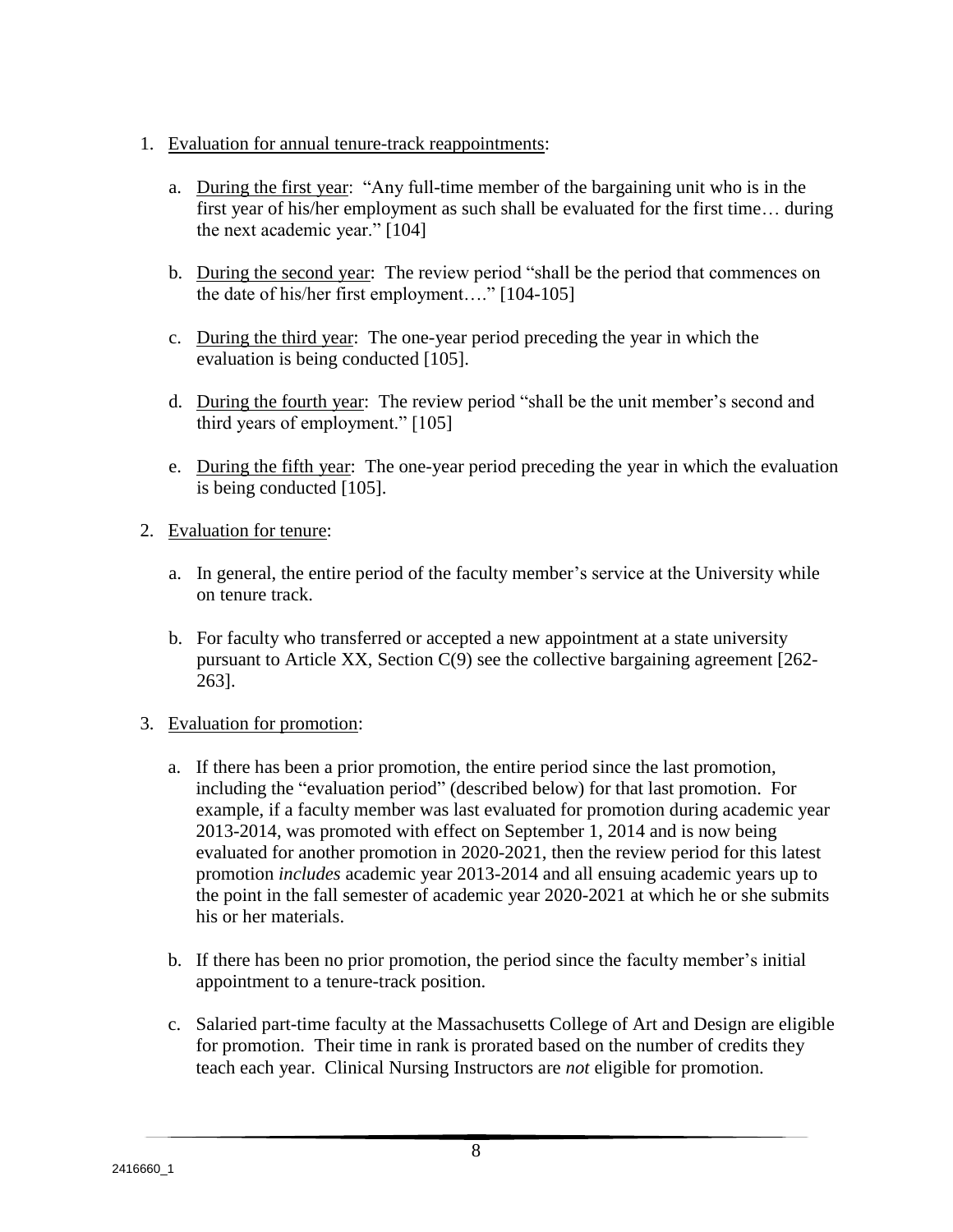4. Full-time temporary faculty: the review period for a full-time temporary faculty member is the same as that of a tenure-track faculty member. That is, if at the beginning of a fall semester a full-time temporary faculty member is in his/her third or fourth consecutive semester of employment as a full-time temporary faculty member, then the review period is the period of consecutive semesters of employment as a full-time temporary faculty member up until that fall semester. Such an evaluation does not constitute an evaluation for reappointment.

During the conduct of any evaluation, it is permissible to consider a faculty member's performance during any prior review period [103]. For example, when evaluating a tenure-track faculty member for reappointment during his or her fifth year of service it is permissible to consider his or her performance, not just during the immediately preceding year, but during prior years as well.

In general, the review period ends when the evaluation itself begins, *i*.*e*., when the candidate (for reappointment, promotion, tenure or post-tenure review) submits materials for the evaluation.

#### Evaluation Period

The evaluation period follows the review period; it is the period during which the evaluation itself takes place [105-106]. An evaluation period also begins (and falls within) the review period for the next evaluation.

Generally speaking, the documentary materials used in the conduct of an evaluation are materials that have been generated during the review period and must be submitted at the commencement of the evaluation period. A few materials that may not be available until the evaluation period has begun are nonetheless treated as falling within the review period.

Classroom observations conducted during the fall semester of an evaluation period are the most important of these. The Student Instructional Report II (SIR II) reports for the previous spring may not arrive before the candidate submits materials. However, when they become available, the chair must include them in the materials for the evaluation already in progress, along with any written comments the candidate cares to include relative to them.

#### Review Year

One term in Article VIII-C, which deals with post-tenure review, may cause confusion. In Article VIII-C the term "review year" means the same thing as evaluation period in Article VIII [145].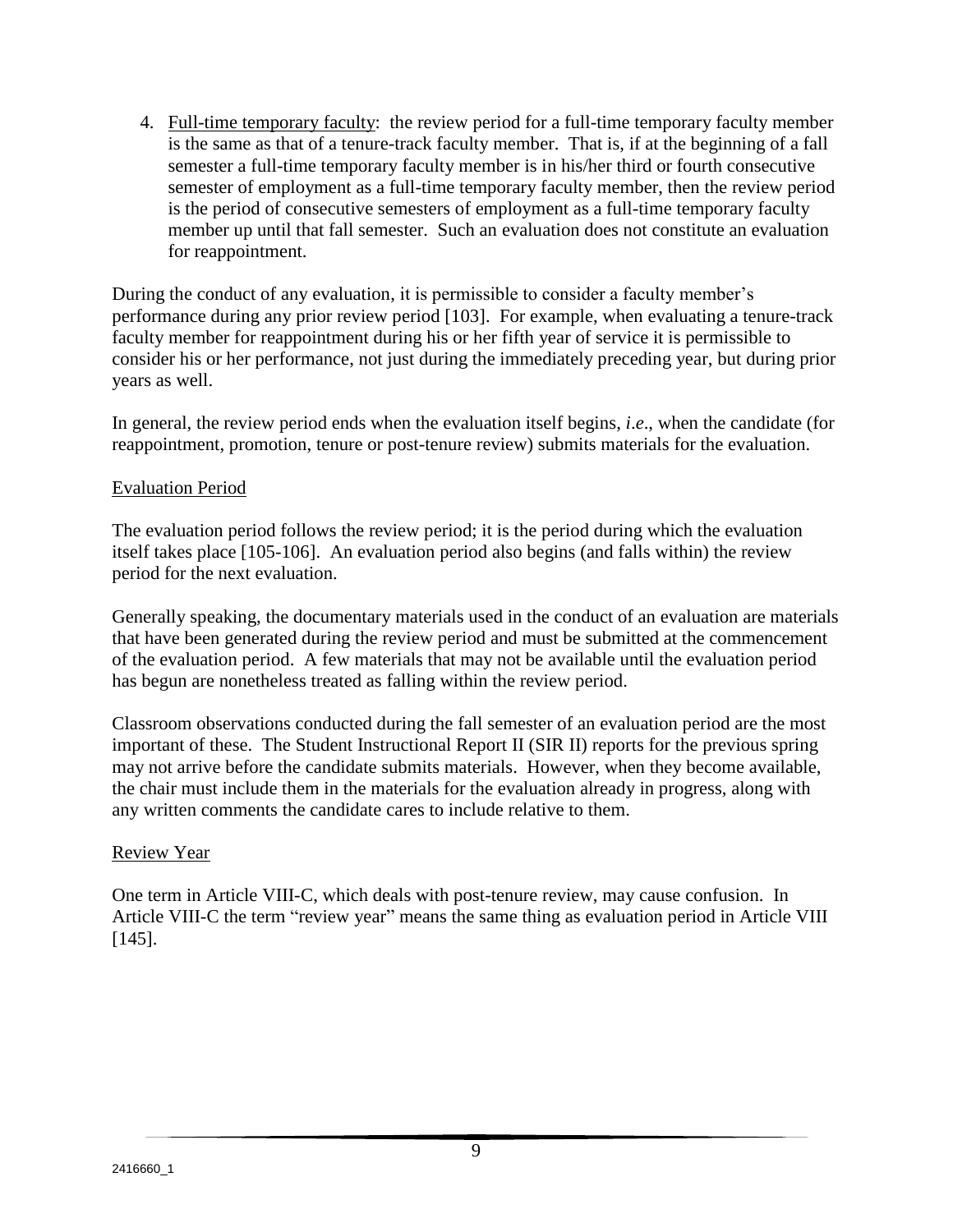## **Materials Used in Evaluations**

Except as explained below, a dossier of materials is the basis for every evaluation [106-115]. Certain of the materials the faculty member must submit; others the chair must assemble [118]. Among the materials for which the chair is responsible, two – student evaluations and classroom observations – are described below.

Candidates being evaluated for reappointment during their third and fifth years of employment submit only a narrative [112]. However, department chairs are still required to include with the candidate's narrative student evaluations administered during the previous academic year and classroom observations conducted during the previous academic year [117].

Although a faculty member may include some student evaluations and classroom observations, it is your responsibility, under the contract, to ensure that all such materials are included.

When a faculty member is teaching a DGCE course (graduate or undergraduate) as part of his/her day teaching load that course is treated as if it were a day course for evaluation purposes, e.g., course materials for that course should be included in the dossier, student evaluations (see below regarding the correct form) shall be conducted and the course can be subject to classroom observations.

#### Student Evaluations

In this section and the next (Classroom Observations), the term "faculty member" refers to both faculty and librarians who teach courses within your department.

Student evaluations shall be used when evaluating the teaching effectiveness of faculty members. They are to be used to the extent possible "to discern the pattern or patterns evidenced with reference to teaching effectiveness" [106, 112] and "shall be used giving due consideration to the number of courses and sections that were taught" by the faculty member being evaluated [106, 112].

The chair must arrange for the administration of student evaluations.

## A. Evaluation Instruments

- 1. Student evaluations of lecture and laboratory courses are administered using the SIR II instrument [Appendix C-3]; and in all such courses the faculty member must prepare the Instructor's Cover Sheet [Appendix C-2].
- 2. In all other instructional settings student evaluations are administered using the Student Instructional Rating Form for Non-lecture and Non-laboratory Courses [Appendix C-4].
- 3. The university is responsible for administering the web-based version of SIR II to students enrolled in distance education courses.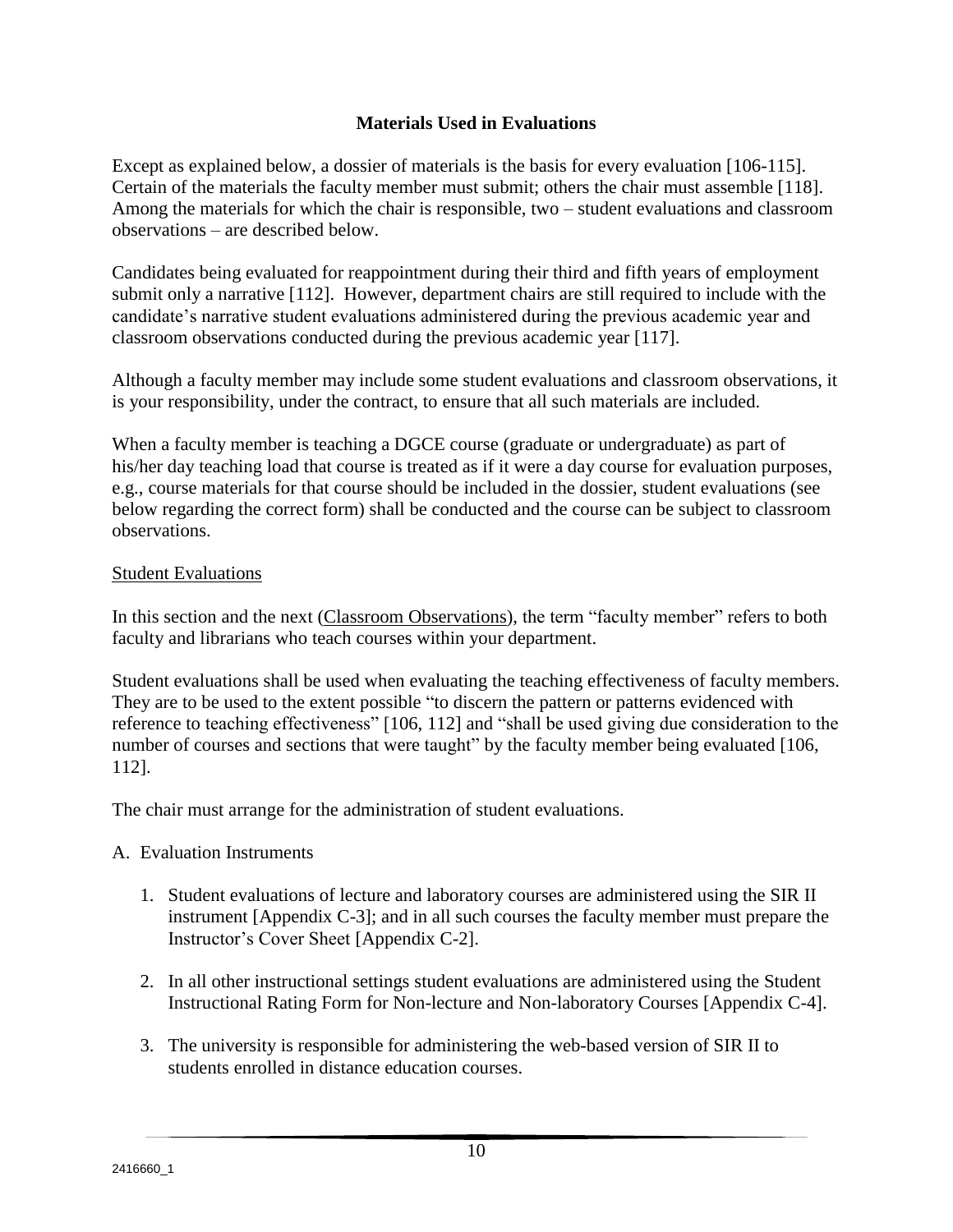- 4. When a faculty member is teaching a DGCE course (graduate or undergraduate) as part of his/her day teaching load, the student evaluation form that is to be used in such a course is either the SIR II [Appendix C-3] or the Student Instructional Rating Form for Non-lecture and Non-laboratory Courses [Appendix C-4], as appropriate. The form appearing in the DGCE contract is *not* the correct form.
- B. Procedures for Administering Student Evaluations
	- 1. Frequency

The department chair is responsible for obtaining student evaluations. When required to be obtained, student evaluations must be administered before the end of the academic semester. Student evaluations are required to be administered for:

- a. Full-time temporary and tenure-track faculty: in all sections of all courses each semester.
- b. Tenured faculty: in one section of each type of course annually, unless the unit member, the chair or the Vice President has requested that student evaluations be given in additional sections or courses.
- c. Part-time faculty: in all sections of all courses each semester.
- 2. Procedures
	- a. The chair or his/her designee from the bargaining unit must administer student evaluation forms at a time arranged in advance with the faculty member.
	- b. No faculty member shall administer student evaluations in his/her own classes.
	- c. Pursuant to the directions in Appendix C-1, the person administering the forms shall:
		- Explain the use of the forms
		- Distribute forms to the students
		- Indicate that written comments are prohibited
		- Collect the completed forms
		- Record on the Instructor's Cover Sheet the number of completed forms returned
		- "The person administering the [student] evaluation forms shall deliver them to the Department Chair, who shall transmit them to the Vice President."
		- The chair should assure that no forms are altered or discarded for any reason after students have filled them out.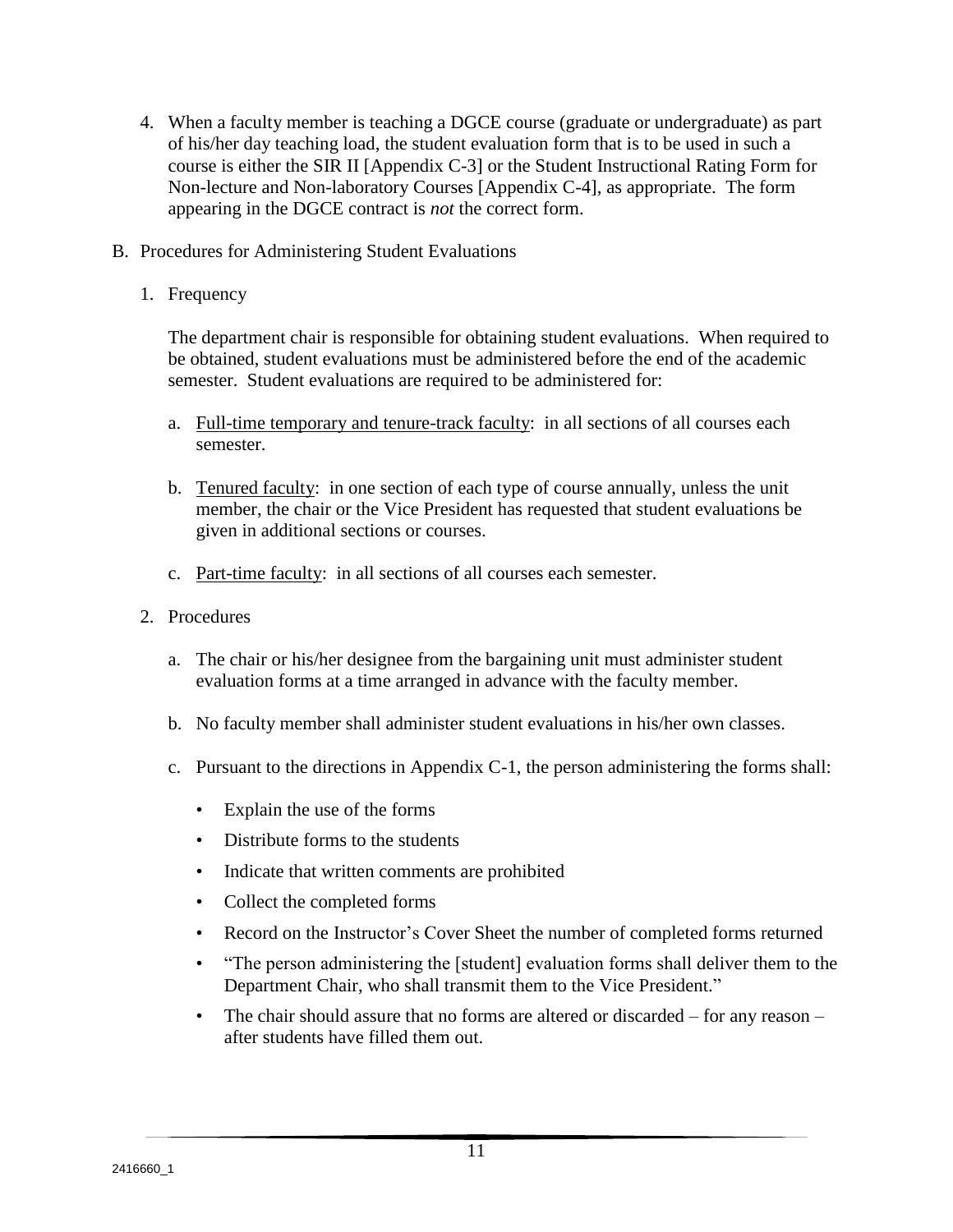- d. The faculty member whose class is being evaluated shall not be present nor shall a summary of the results be made available to the faculty member until final grades for his/her classes have been submitted.
- 3. Miscellaneous Provisions

"No faculty member shall be given a negative evaluation by sole reason of the fact that his/her student evaluations… are less favorable than those of some other member of his/her department" [107-108, 113].

Moreover, no such comparison of faculty members in one department with those in another is allowed [108, 113].

"No student evaluation… shall be published or conveyed to any person save in accordance with the provisions of [Article VIII], of Article II and of Article XVI." [106, 112]

Because no student evaluations were administered at the time, the absence of student evaluations from the record for the following semesters shall not be considered either positively or negatively when evaluating a faculty member's teaching effectiveness [108, 114]:

| $\bullet$ Fall 1999 |  | • Spring $2004$   |  |
|---------------------|--|-------------------|--|
| • Spring $2000$     |  | $\cdot$ Fall 2004 |  |
| $\cdot$ Fall 2000   |  | • Spring $2005$   |  |
| $\cdot$ Fall 2003   |  | $\cdot$ Fall 2005 |  |

During the Spring 2020 semester the state universities moved the majority of in-person classes to online/remote instruction. The parties agreed student evaluations would not be administered for these courses for Spring 2020.

Because student evaluations of distance education courses may not have been administered prior to the spring semester of 2008, the absence of student evaluations from the record for such courses prior to the spring semester of 2008 shall not be considered either positively or negatively when evaluating a faculty member's teaching effectiveness [108, 114].

Due to technical difficulties student evaluations were not administered for distance education courses during the spring semester of 2008 at Fitchburg and Salem State Universities. Therefore, the absence of student evaluations from the record for such courses prior to the fall semester of 2008 at these two universities shall not be considered either positively or negatively when evaluating a faculty member's teaching effectiveness [108, 114].

A faculty member may choose to include student evaluations for DGCE courses that he/she taught under the DGCE contract (not as part of his/her day teaching load). Such evaluations may carry little or no weight in the eye of the evaluator. Faculty cannot be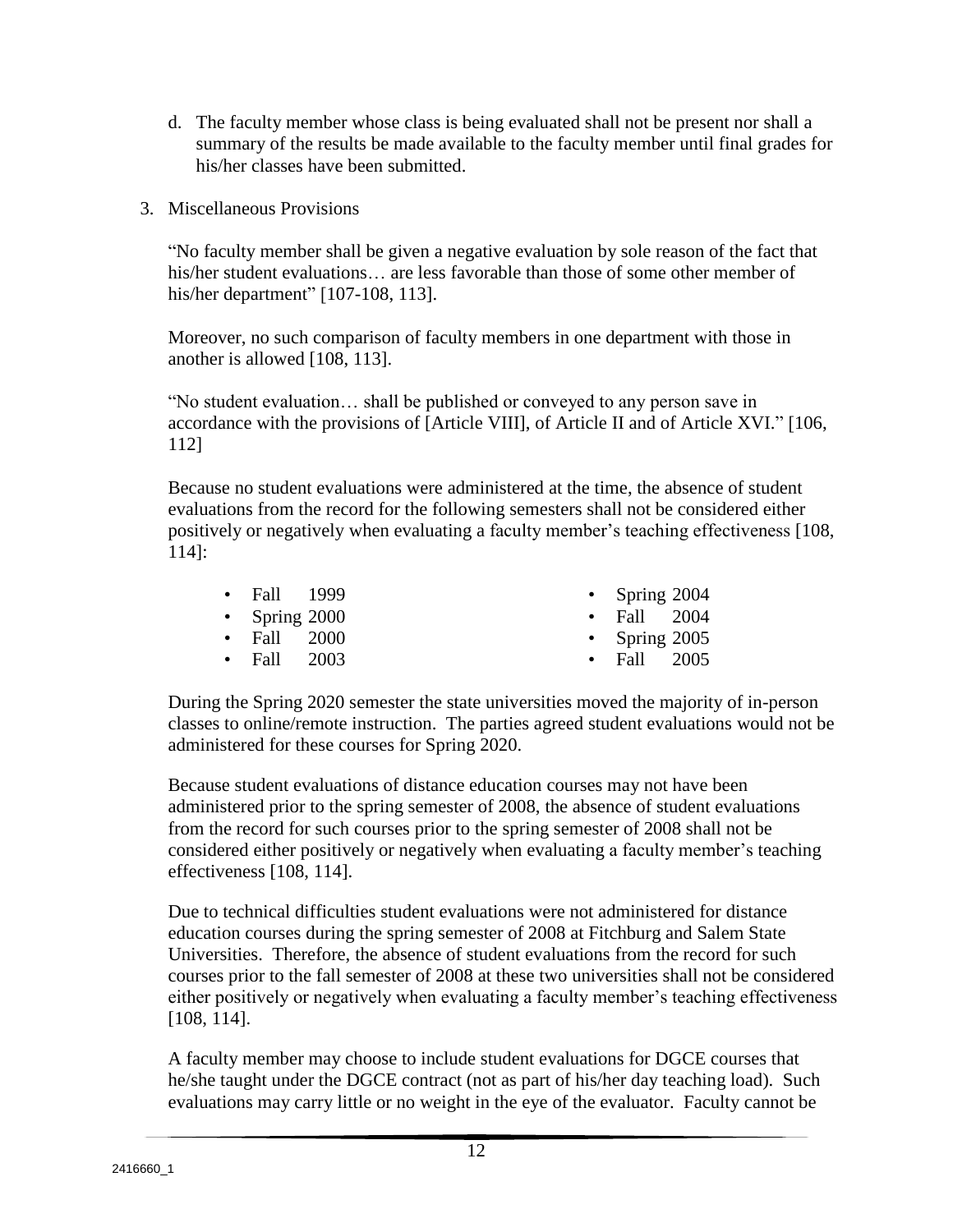required to include such student evaluations and no such evaluations shall be considered if the faculty member does not include them.

#### Classroom Observations

Classroom observations must be conducted and incorporated into the evaluation record when evaluating the teaching effectiveness of faculty members.

The chair must conduct classroom observations in connection with each evaluation of a faculty member for reappointment, promotion, tenure or post-tenure review. Chairs also conduct classroom observations of full-time temporary faculty and part-time faculty. A record of each classroom observation must be recorded on Appendix D-1(a) (classroom observation) or D-1(b) (an electronic observation) of the Agreement, as may be appropriate.

During the Spring 2020 semester the state universities moved the majority of in-person classes to online/remote instruction. The parties agreed classroom observations would not be conducted for these courses for Spring 2020.

Frequency:

The frequency of the conduct of classroom observations and the courses/sections to be observed are given in the table below; see the Agreement for the specific language [109-110, full-time; 114-115, part-time].

| <b>Faculty Status and</b><br><b>Personnel Action</b>                             | <b>Courses/Sections Observed</b> <sup>2</sup>                            | <b>Which Semester(s)?</b>                                                                                     |
|----------------------------------------------------------------------------------|--------------------------------------------------------------------------|---------------------------------------------------------------------------------------------------------------|
| First-year for<br>reappointment                                                  | One section of each course.                                              | Fall and Spring semesters.                                                                                    |
| Second-year for<br>reappointment                                                 | One section of each type of<br>course; no more than two<br>observations. | Fall and Spring semesters.                                                                                    |
| Third-year for<br>reappointment                                                  | One section of each type of<br>course; no more than two<br>observations. | Fall and Spring semesters.                                                                                    |
| Fourth-year for<br>reappointment                                                 | One section of each type of<br>course; no more than two<br>observations. | Fall and Spring semesters.                                                                                    |
| Fourth-year for<br>promotion from<br><b>Instructor to Assistant</b><br>Professor | One section of each type of<br>course; no more than two<br>observations. | Fall and Spring semesters of fourth<br>year (none in Spring if promotion<br>denied prior to being conducted). |

 $\overline{a}$  $2<sup>2</sup>$  If no more than two observations are required and the faculty member is teaching both distance education and inclass courses, one observation in each. This does not apply to post-tenure review in which only one observation is conducted.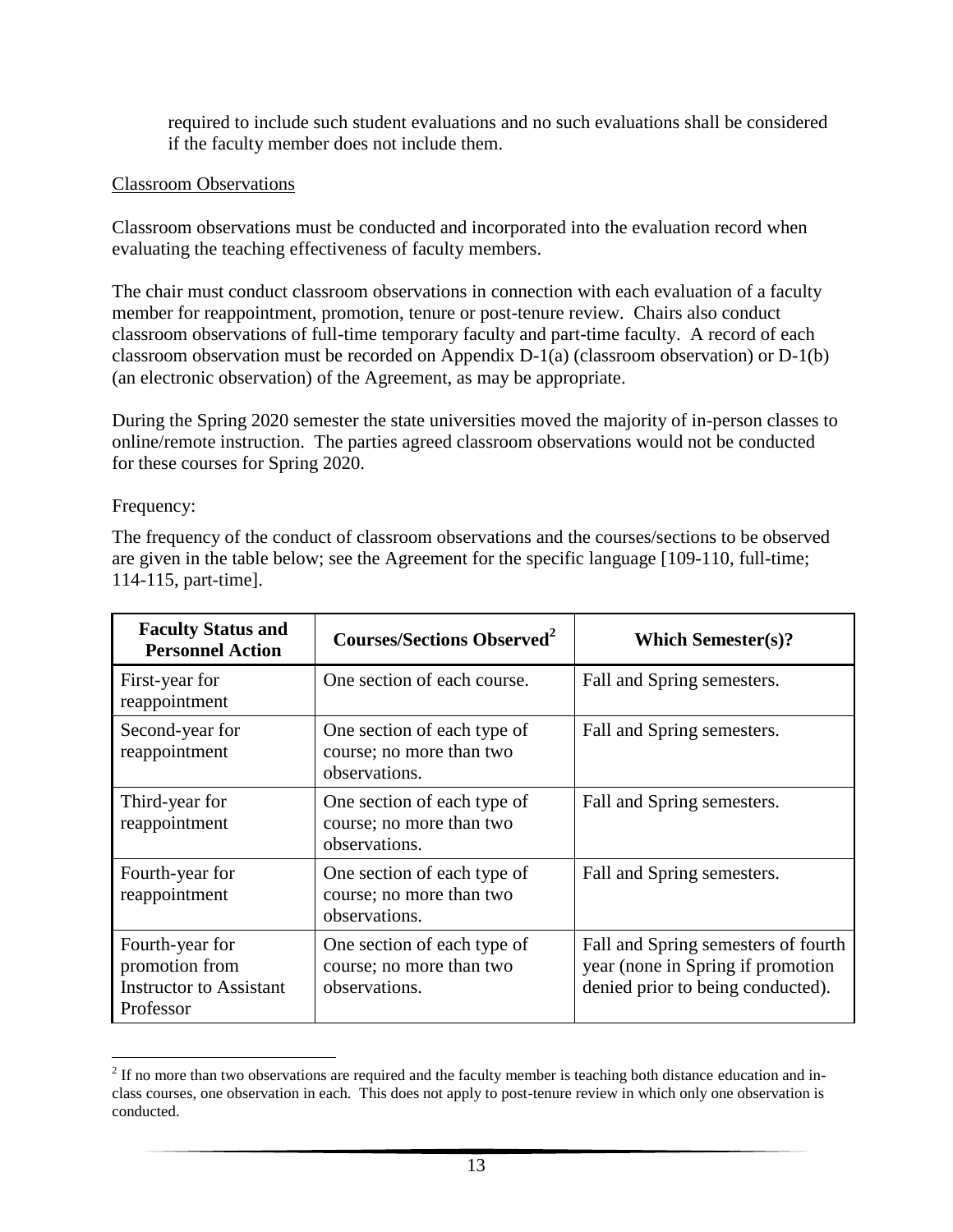| Fifth-year for<br>reappointment           | One section of each type of<br>course; no more than two<br>observations. | Fall and Spring semesters.                                                                                                            |
|-------------------------------------------|--------------------------------------------------------------------------|---------------------------------------------------------------------------------------------------------------------------------------|
| Sixth-year for tenure                     | One section of each type of<br>course; no more than two<br>observations. | Fall semester of sixth year if none<br>conducted previous spring, unless<br>candidate for promotion evaluation<br>the following year. |
| During any terminal<br>year               | None.                                                                    | None.                                                                                                                                 |
| Any other faculty<br>member for promotion | One section of each type of<br>course; no more than two<br>observations. | Last Spring semester of review<br>period (Fall semester of evaluation<br>period if not done in the Spring).                           |
| Full-time temporary                       | One section of each type of<br>course; no more than two<br>observations. | First and third semesters.                                                                                                            |
| Part-time                                 | One section of each course.                                              | The semester of an evaluation.                                                                                                        |
| Post-tenure review                        | One observation only.                                                    | Fall semester of the evaluation.                                                                                                      |

Meetings with the Faculty Member:

The chair **must** meet with a full-time member of the faculty both before and after each classroom observation [109-110]. The chair need meet with a part-time member of the faculty only before each classroom observation [114], but a chair may meet after the classroom observation at the request of the either the faculty member or the chair.

It is required that the post-observation meeting include a review and discussion of the chair's draft D-1(a) or D-1(b) form. That way, the faculty member may provide clarifications or explanations before the final form is completed.

## **Frequency of Evaluation**

It should be noted that faculty hired at the rank of Instructor may not remain at the rank of Instructor for more than five years. The instructor must apply for and be evaluated for promotion in the fourth year of tenure-track employment. Prior to the beginning of his/her fifth year, an Instructor will be given written notice that he/she is to be promoted to the rank of Assistant Professor at the beginning of next year or that he/she is beginning a one-year terminal appointment [260].

A. Tenure-track faculty:

• For reappointment: annually by the chair starting in the second year of employment [104], and by the Peer Evaluation Committee only in the second and fourth years of employment [119]. Although there is no formal evaluation in the first year, department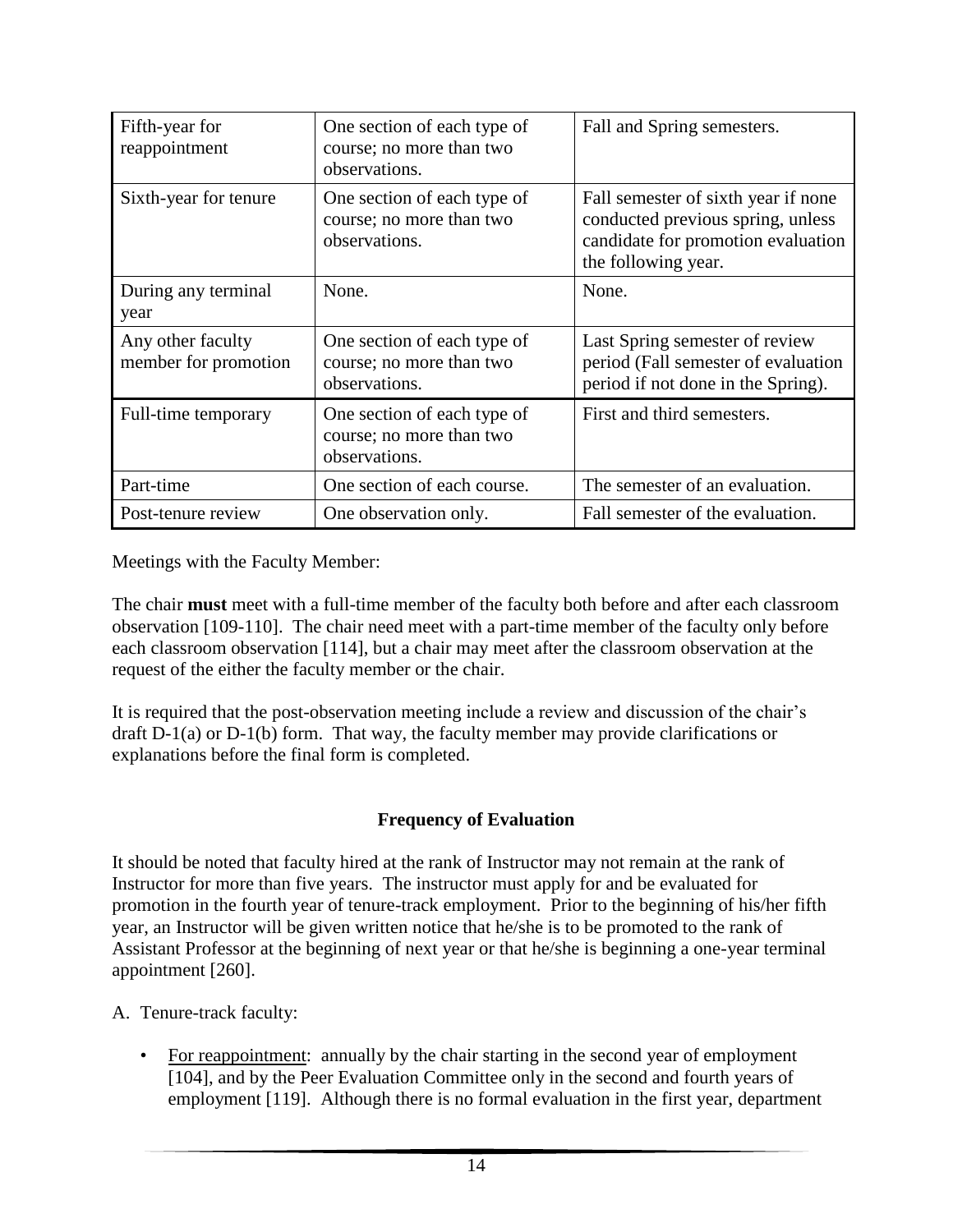chairs are still required to conduct classroom observations and administer student evaluations [104-105, 109].

- For tenure: by the chair and by the Peer Evaluation Committee if (a) the candidate requests [123-124], (b) the candidate is a faculty member in social work [140] or (c) if the candidate is being evaluated for "tenure with promotion"[140]. The chair also serves as a consultant to the Committee on Tenure [132].
- B. Tenure-track faculty **hired without tenure at the rank of Associate Professor or Professor** (three-year probation):
	- For reappointment: by the chair and the Peer Evaluation Committee in the second year of employment [103].
	- For tenure: by the chair and, by the Peer Evaluation Committee if (a) the candidate requests [123-124], (b) the candidate is a faculty member in social work [140] or (c) if the candidate is being evaluated for "tenure with promotion"[140]. The chair also serves as a consultant to the Committee on Tenure [132].
- C. Full-time temporary faculty: due to the limitation of at most four consecutive semesters of employment as a full-time temporary faculty member, full-time temporary faculty are evaluated at most once during any period of consecutive semesters of employment as such. The evaluation is required if a full-time temporary faculty member begins a fall semester which is his/her third or fourth consecutive semester of employment as a full-time temporary faculty member.
- D. Part-time faculty [104]:
	- First semester of employment (even if the faculty member is not yet a unit member)
	- Every sixth semester thereafter, or in the semester he/she teaches his/her  $32<sup>nd</sup>$  credit (11<sup>th</sup>) course at Framingham State), whichever is sooner
	- Not more than once per academic year, unless required by the Vice President
	- Vice President can require more frequent evaluations
- E. Post-tenure review [143-147]:
	- First eligible during the seventh year after tenure or the last post-tenure review, but posttenure review is not compulsory
	- Faculty member must give notice of candidacy to the Vice President by April  $1<sup>st</sup>$  of the preceding academic year
	- Faculty member may not rescind decision after April  $1<sup>st</sup>$  except in the case of medical emergency
	- One classroom observation by the chair in the fall semester of the year of review
	- No evaluation by the chair or Peer Evaluation Committee; the Dean is the only evaluator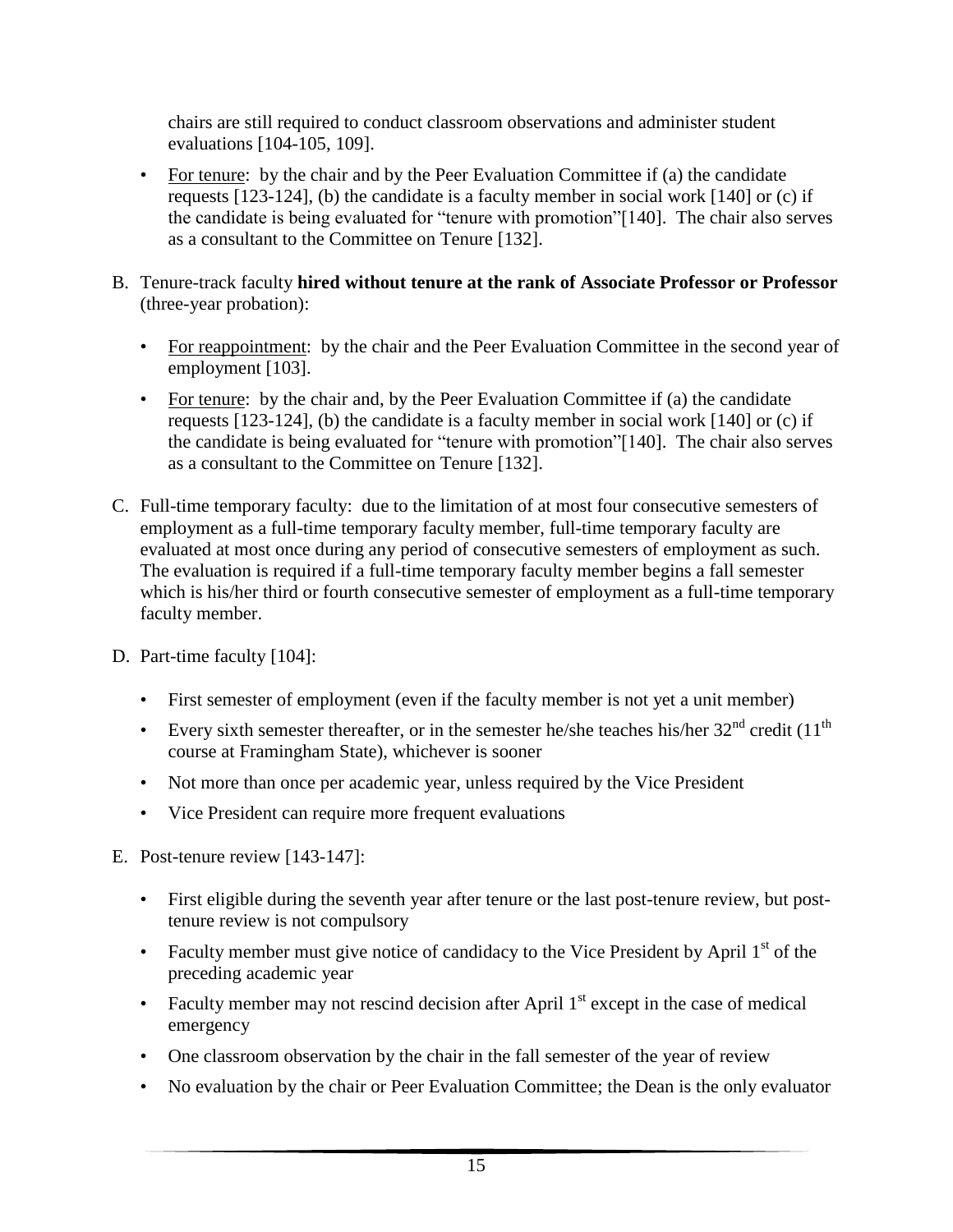F. Leaves of absence as they affect evaluations [134-138]:

This is a complicated issue that is dependent on each individual faculty members' situation. We advise that you direct faculty to pages 134-138 of the collective bargaining agreement and advise them to contact their chapter president or the MSCA President's office to understand how the leave will affect their particular situation.

## **Criteria for Evaluations**

Full-time Faculty and Salaried Part-time Faculty [100-101]

- Teaching effectiveness
- Academic advising
- Continuing scholarship
- Other professional activities, *e.g.*, public service or university service
- Alternative professional responsibilities (Article XII, Section D), if any
- Additional criteria at the Maritime Academy (see Article VIII-A)

#### Part-time Faculty [101]

- Teaching effectiveness
- Academic advising of students they are assigned to teach
- Article XII obligations [198]

#### Application of Criteria

"In applying these criteria, regard shall be had to the fact that the State Universities are primarily teaching institutions." [101]

"The basis for every evaluation shall be professional quality demonstrated with reference to each of the applicable criteria." [103]

"[I]n the case of a promotion, meritorious performance as demonstrated by the candidate's evaluations…." [258, 259]

Where the faculty member selects an activity or activities on Appendix A-1 under "continuing" scholarship" or "professional activities," only the activity or activities selected can be evaluated. For example, if the faculty member only selects "public service," do not negatively judge the faculty member if there is no evidence of "contributions to the professional growth and development of the University community." Recall that candidates being evaluated for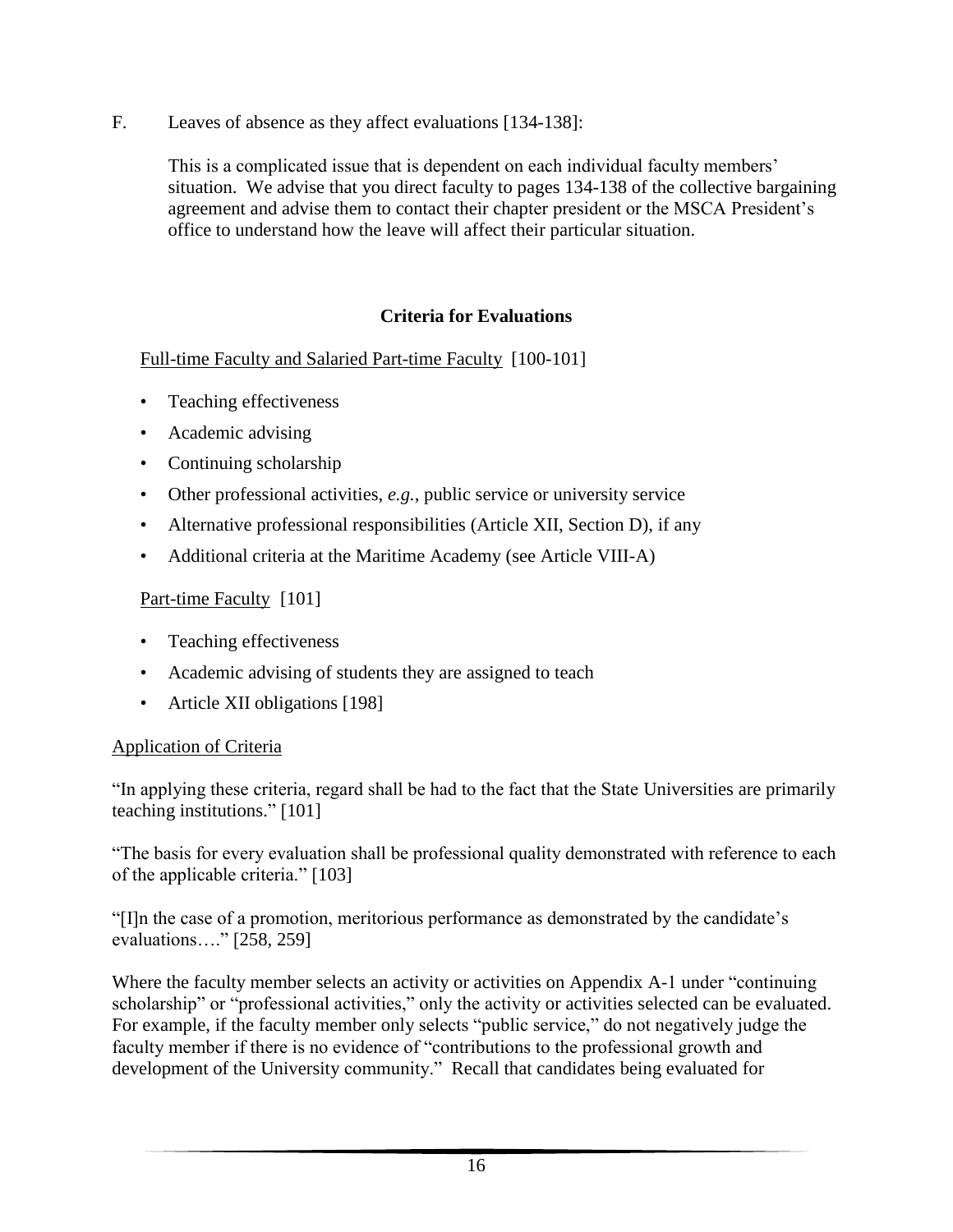reappointment during their third and fifth years of employment submit only a narrative [112]. Supporting materials are not to be included.

Other professional activities "are not to be ignored or discounted on the basis that the faculty member received compensation for that work." [101]

## Promotion and Tenure

Certain supplementary criteria apply when a faculty member is evaluated for promotion or tenure.

## **Promotion**:

Whenever a faculty member is a candidate for promotion, he or she must, by September  $1<sup>st</sup>$  of the evaluation period, either have fulfilled the requirements that pertain to the rank to which the promotion is sought [259] or be eligible to have those requirements waived under the so called "waiver clause" [257-258 (first paragraph of Section B)]. In the case of every promotion, the candidate's overall performance must be judged "meritorious… as demonstrated by the candidate's evaluations conducted in accordance with the provisions of Article VIII of the Agreement…." [258-259]

## **Tenure**:

Whenever a faculty member is a candidate for tenure, "the President, before making recommendations to the Board, [must] have substantial evidence, determined through professional evaluation, that the candidate will be a constructive and significant contributor to the continuous development of high quality education in the institution. It is the responsibility of the candidate for tenure to produce such substantial evidence based on his/her prior academic and professional work." [154]

## **Tenure with promotion:**

"Beginning with evaluations in academic year 2015-2016, whenever a unit member at the rank of Assistant Professor/Assistant Librarian/Associate Librarian is a candidate for tenure and has satisfied the time in rank and years of experience requirements for promotion to the next higher rank, the unit member shall be considered for tenure with promotion. The unit member must satisfy the requirements of Article IX and must demonstrate meritorious performance." [103]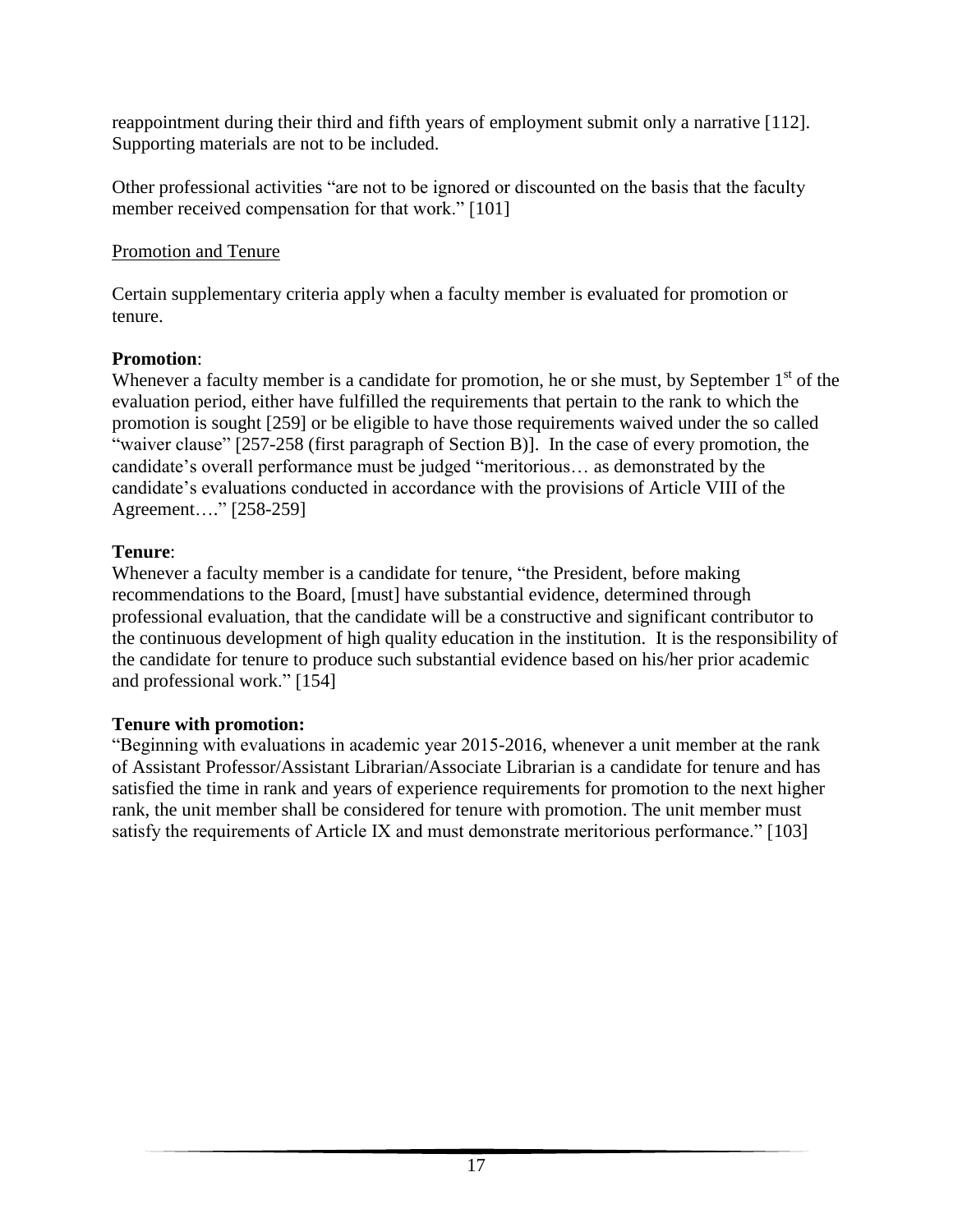## DEPARTMENTAL ADMINISTRATION

## **Assignment of Faculty Work**

#### Scheduling/Course Assignments

The chair is responsible for scheduling all classes offered by the department (even if the instructor is not in the department.

- The assignment of courses and schedules to each faculty member, in order to attempt to equitably distribute the workload of the department, must take account of a series of considerations that are detailed at Section A(4)(a) of Article XII of the agreement [202- 203].
- Preliminary schedules must be distributed, in writing, after consultation with faculty members [202].
- A final written schedule, which is subject to approval by the Vice President, must be provided to each faculty member [203].
- Only the Vice President can change a teaching schedule or cancel a class within thirty (30) days prior to the first day of classes in any semester [203].
- The department chair shall notify the chapter president of any changes in teaching schedules or course cancellations that occur within thirty (30) days of the beginning of an academic semester [203].

## Faculty Workweek, Work Year, Workload

- No involuntary assignment is to be made after 4:30 p.m. or on Saturday or Sunday [199].
- The academic year runs from September 1 through May 31 (except when otherwise provided at the Maritime Academy) [199-200].
- Faculty are required to provide a syllabus to each student and the chair [197,198].
- Faculty may request special schedules for academic reasons [199].
- Assignments may be made on fewer than five days a week [199].
- Full-time "faculty members shall maintain at least three (3) posted office hours per week, on at least two (2) separate days and during such hours shall be available in their offices to advise students on academic matters by appointment or otherwise" [200]
- Part-time faculty are not required to keep scheduled office hours. However, "It shall also be the responsibility of each such part-time faculty member to: (1) be available to advise students in person (at a time mutually agreed upon by the student and the faculty member) or electronically...." [198]
- A faculty member may not teach more than seventy-two (72) semester hours of credit of instruction during the three academic years 2017-2018, 2018-2019 and 2019-2020 (eighteen (18) courses at Framingham State); where that number is exceeded, adjustments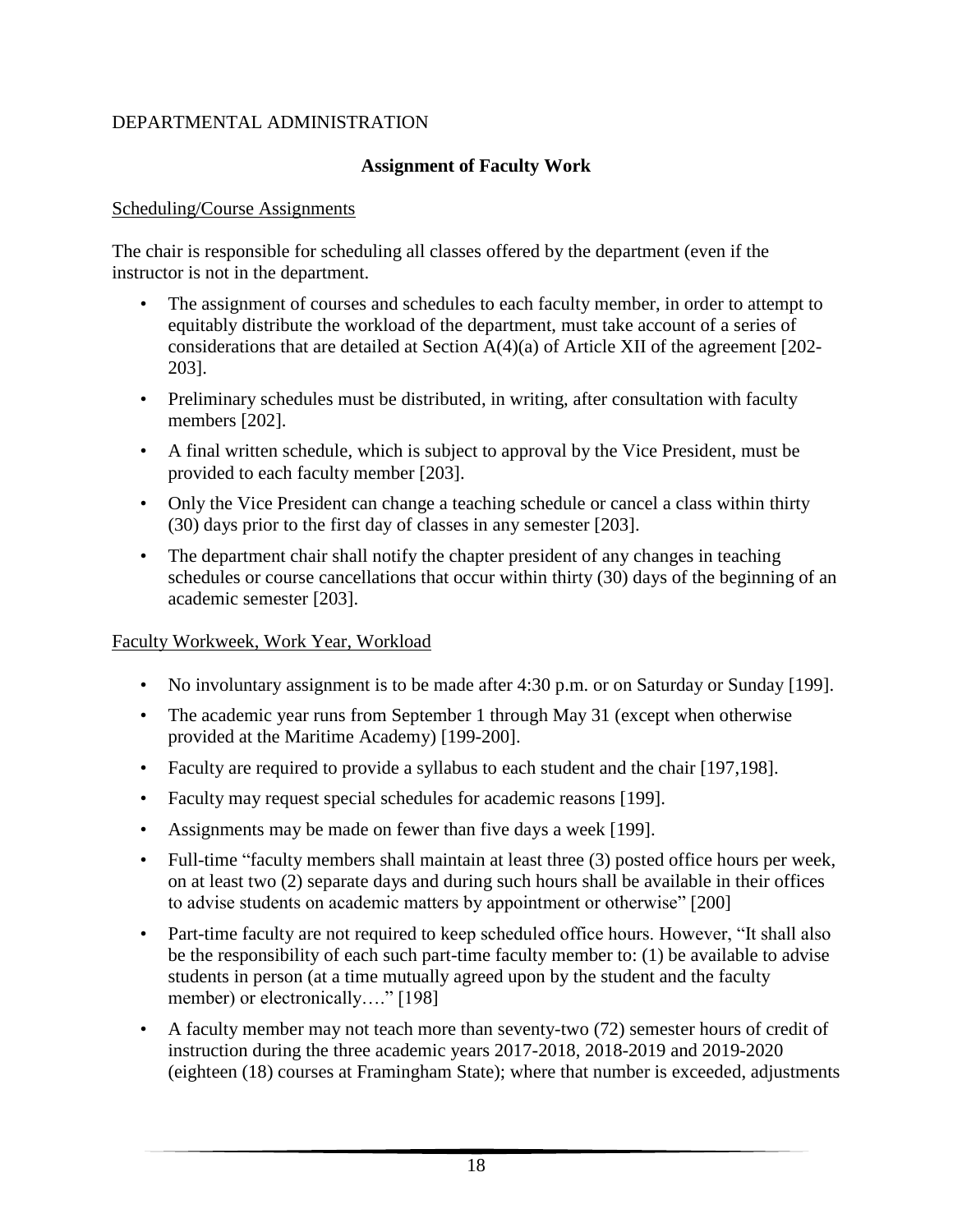must be made as promptly as practicable so that the contractual average is maintained over time [199].

- Compensatory adjustments for extraordinary workloads should be made as promptly as is practicable [214].
- A faculty member may request to perform some or all of his/her duties and responsibilities at a location other than his/her regular campus location. Such arrangements are made with the Vice President and memorialized in a written agreement. The president, at his/her sole discretion, may grant such requests. [215]
- Part-time faculty "when first employed, attend an orientation session."[198]

## **The Conduct of Departmental Business**

## Departmental Procedures

Each department must have in place certain written departmental procedures which should be reviewed and updated periodically. These procedures must be published and made available to all department members (see Appendices 4 and 5 of this *Handbook* for suggestions) and copies should be provided to the Office of Academic Affairs. The procedures must address the following matters:

- The selection process for department chair nominees [69]
- The membership and selection process for the Departmental Undergraduate Curriculum Committee [75]
- The membership and selection process for all departmental *ad hoc* committees [76]
- The membership and selection process for establishing search committees and conducting searches [76-77]

## Attendance and Voting

- Part-time faculty have no obligation or entitlement to attend meetings, but may be permitted to attend when invited as a guest, if their input in a particular issue would be helpful; part-time faculty may not vote on any departmental matter [66].
- Full-time temporary faculty may not vote in any departmental election [66] but are otherwise entitled to participate in departmental affairs.
- Faculty on a leave of absence on a full-time basis relinquish the right to take part in campus activities, including voting privileges and participation in or attendance at departmental meetings [57].
- Only the following members may vote in department chair elections and only when not on a leave of absence on a full-time basis: full-time tenured and tenure-track faculty [68] and salaried part-time faculty [16, 66]. However, salaried part-time faculty who teach less than one-half time are entitled to one-quarter vote [16].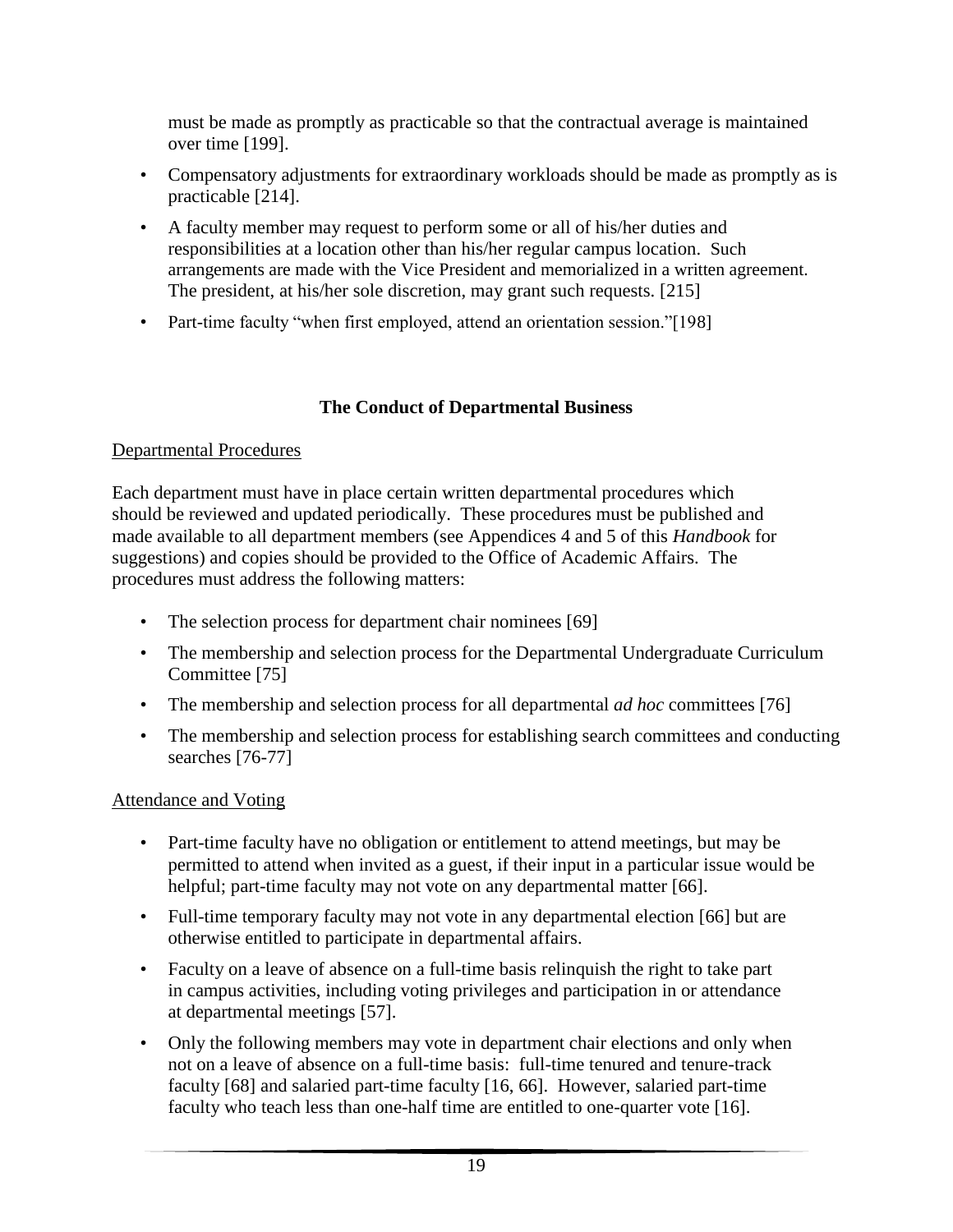## Departmental Committees

- Undergraduate Curriculum Committee: Every department must have constituted an Undergraduate Curriculum Committee. The number and selection of faculty members is determined by written departmental procedures; membership includes the department chair and two students [75].
- Graduate Committee: Each department that sponsors a graduate program must constitute a Graduate Committee. Its membership consists of graduate faculty (as determined by the University President) within the department selected by the department chair; the chair of the committee is selected by majority vote of the committee members [76].
- Departmental *ad hoc* committees: *Ad hoc* committees may be established by the chair when needed; membership is determined by written departmental procedures [76].
- Search committees: "Whenever a vacancy is to be filled within a department, members of the department shall assist in the recruitment and interviewing of candidates, provided that the filling of such vacancy shall have been duly authorized by the President. Such assistance shall be rendered upon the request of the Vice President or the Department Chair and shall be rendered pursuant to such procedures as may be established from time to time by the department…." [76-77] Search committees may include faculty from other departments if (a) the faculty member teaches in the department conducting the search, (b) there are insufficient faculty within the department to populate the search committee (here the additional faculty/librarians must come from cognate departments), or (c) if the vacancy notifies that the successful candidate will teach in another department, members of that department may be included [77].
- Peer Evaluation Committee: Every department must constitute a Peer Evaluation Committee [139]. If the department has twelve or more full-time members and the Peer Evaluation Committee must conduct eight or more evaluations, then the department may, at its discretion, establish a second Peer Evaluation Committee (see third page of Appendix 2).
	- $\triangleright$  The chair is responsible for ensuring that the Peer Evaluation Committee is annually established no later than September  $30<sup>th</sup>$ . [139]
	- $\triangleright$  Composition: two tenured members must be elected by the department from the department; a third member may be selected in each case by the candidate from the department or from a cognate department (the selected member can serve on more than one Peer Evaluation Committee) [139].
	- $\triangleright$  Department chair plays no role in the candidate's selection of the third member of the Peer evaluation Committee.
	- $\triangleright$  Peer Evaluation Committee selects its own chair.
	- $\triangleright$  Elected members may be drawn from cognate department(s) when it is not possible to elect either or both of the two members required to be elected from within the department [139].
	- $\triangleright$  Cognate departments are designated as such by the Vice President [4].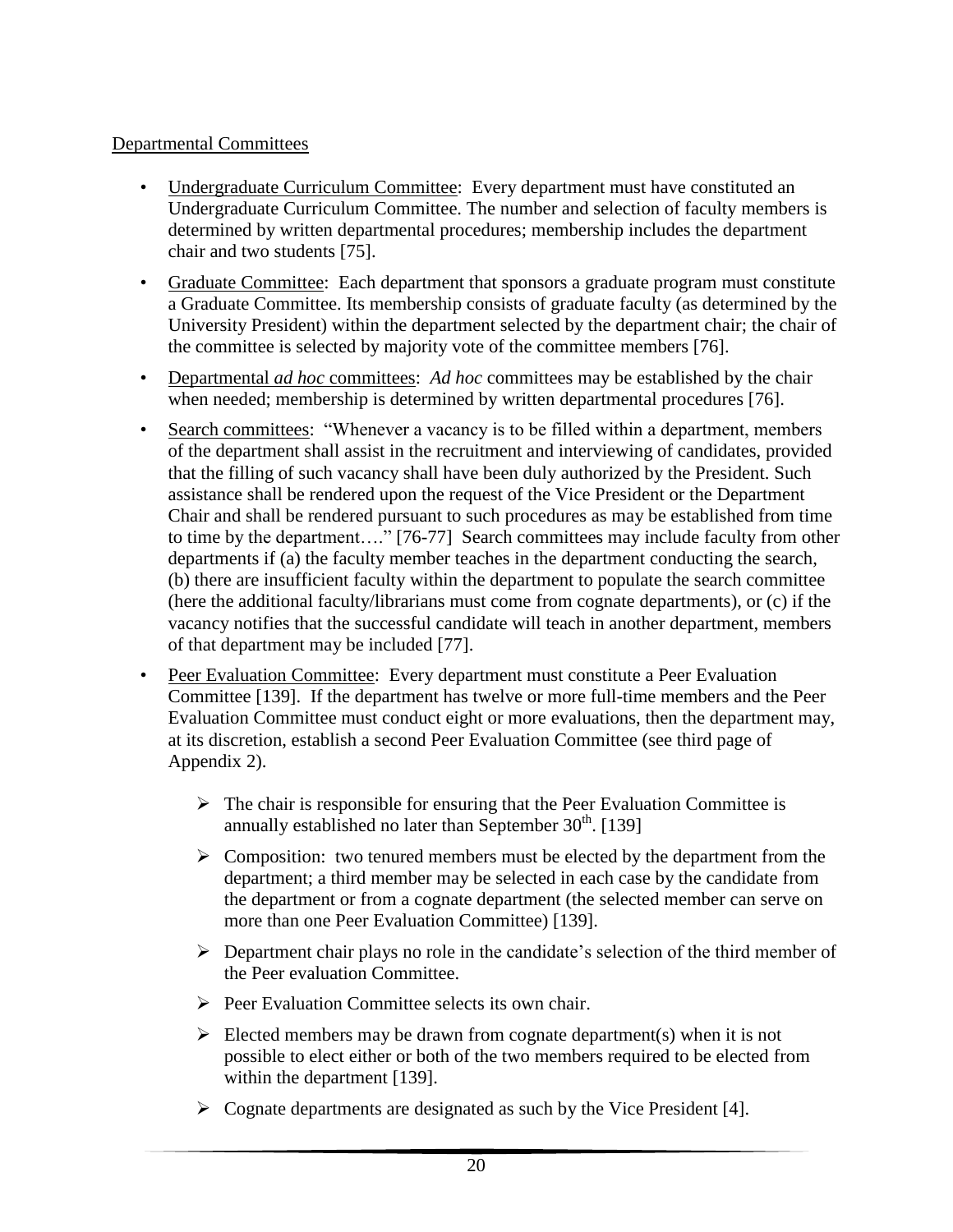- $\triangleright$  No Department Chair shall serve on any Peer Evaluation Committee, regardless of whether the Chair is from the department or a cognate department [139].
- A candidate for post-tenure review can serve on a Peer Evaluation Committee as long as that Peer Evaluation Committee is not evaluating the Department Chair who is conducting the classroom observation of the post-tenure review candidate.

#### Department Meetings

The chair should establish a schedule of department meetings each semester or year. It is important for members of the department to meet in person and engage in conversations about department, school or college, and university issues.

The chair (or his/her designee) serves as the presiding officer at department meetings. It is typically not necessary to adhere strictly to *Robert's Rules*; however, the presiding officer must maintain order and see to it that meetings are conducted efficiently and that the agenda is covered. To that end:

- 1. Ensure that everyone has the opportunity to be heard *on the subject under discussion*. You are not required to allow participants to repeat the same points or address themselves to extraneous matters. You should prevent meetings from becoming unfocused or repetitious.
- 2. Consistent with the item above, bring matters to a vote so that business can be accomplished and the meeting can proceed. Everyone benefits from an efficiently run meeting.
- 3. When bringing a matter to a vote, present a clear statement of the resolution or motion on which the members of the department are being asked to vote.

| <b>Type of appointment</b> | <b>May attend</b><br>meetings? | May serve on<br>committees? | May vote in<br>elections? | May vote on non-<br>election matters? |
|----------------------------|--------------------------------|-----------------------------|---------------------------|---------------------------------------|
| Tenured/tenure-track       | Yes                            | Yes                         | Yes <sup>3</sup>          | Yes                                   |
| Full-time temporary        | Yes                            | Yes                         | No                        | Yes                                   |
| Salaried part-time faculty | Yes                            | Yes                         | Yes <sup>4</sup>          | Yes <sup>5</sup>                      |
| Other part-time faculty    | At department's<br>discretion  | N <sub>0</sub>              | N <sub>0</sub>            | No                                    |

#### **Summary of Departmental Meeting Attendance, Committee Service and Voting Rights**

<sup>&</sup>lt;sup>3</sup> For the election of the departmental member of the Committee on Tenure, only tenured members of the department may vote.

<sup>&</sup>lt;sup>4</sup> Salaried part-time faculty who teach less than one-half time are entitled to one-quarter vote.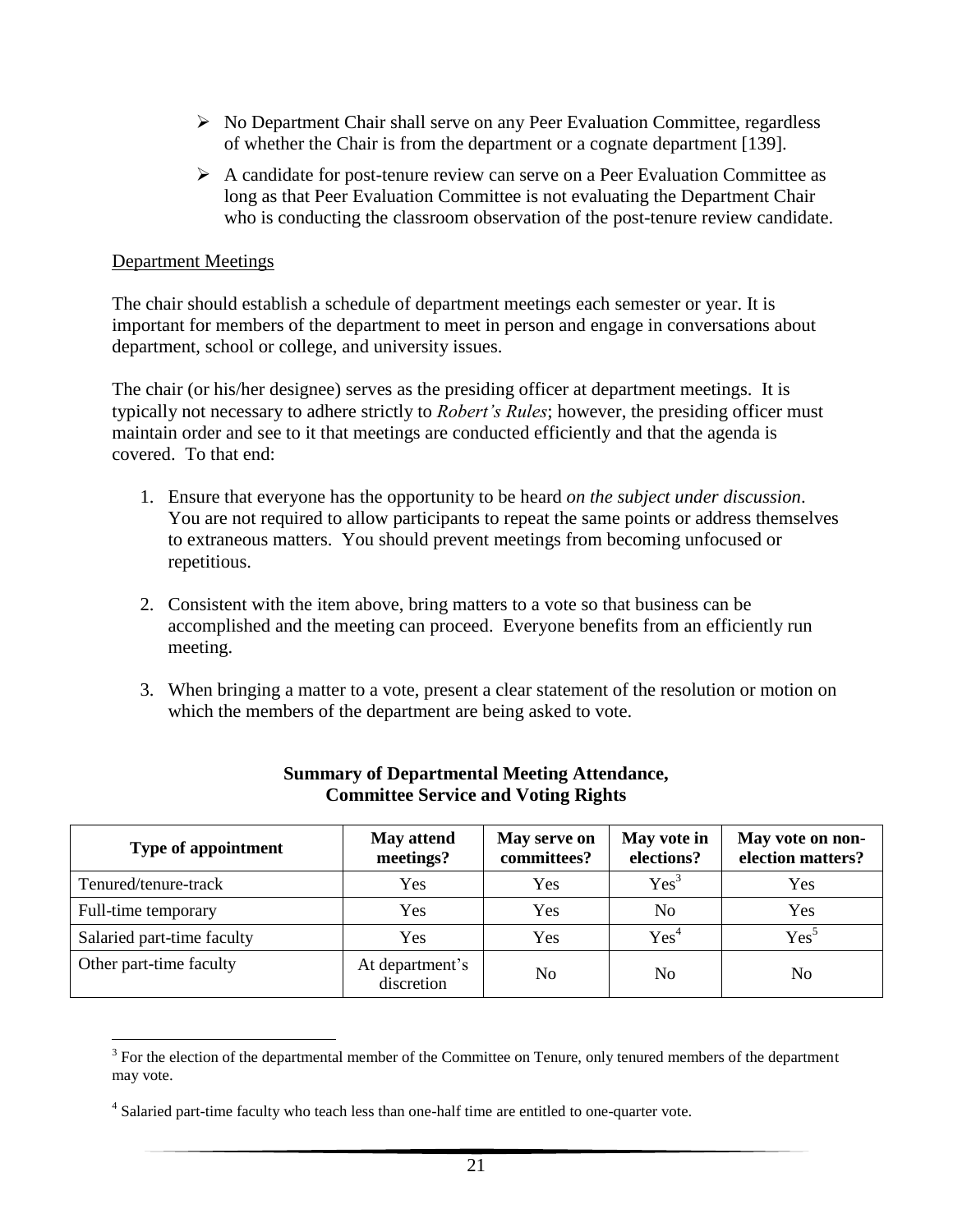## **Recruitment of Faculty**

## Full-time faculty<sup>5</sup>

- 1. When requested by the Vice President or department chair, the recruitment of full-time faculty will involve the use of a search committee, which is to be constituted in accordance with written departmental procedures [76-79].
- 2. The department chair remains separate from the search committee but can and should participate in the interviewing of candidates. The chair has access to all application materials submitted by candidates [76].
- 3. The committee's recommendations are made to the department chair [76].
- 4. The department chair has the right to make independent recommendations [76].
- 5. The selection process must conform to Equal Employment Opportunity guidelines [78- 79].
- 6. Applicants from within the bargaining unit who are full-time faculty or librarians have the right to have their names submitted to the university president if they have the minimum advertised qualifications for the position. If they are not less qualified than the most qualified outside applicant, they are to be ranked as the top candidate (*i.e.*, given added consideration) [261-262].
- 7. The "Conflict of Interest Law," M.G.L. Ch. 268A, §6, prohibits a person from participating in a search if he or she or any family member or domestic partner intends to apply for the position since such a person would have a financial interest in the outcome of the search.
- 8. Full-time temporary faculty may hold their appointments as such for a maximum of six consecutive semesters. After six consecutive semesters they may be appointed to a tenure-track position or, before being eligible for an appointment to a new full-time temporary position, hold no more than a part-time position for at least one semester [260- 261].

#### Part-time faculty

 $\overline{a}$ 

- 1. Part-time faculty recruitment is conducted or supervised by the chair [79].
- 2. In departments of six or more full-time faculty, no more than 15% of three- and fourcredit courses (20% at the Massachusetts College of Art and Design) may be taught by part-time faculty. Certain sections are exempted in the computation [263].
- 3. Persons not in the bargaining unit (other than non-unit part-time faculty) may not teach more than one credit-bearing course per academic year; the total number of courses that can be taught at a university by non-unit individuals is limited [214-215].

 $<sup>5</sup>$  This includes full-time temporary faculty and salaried part-time faculty.</sup>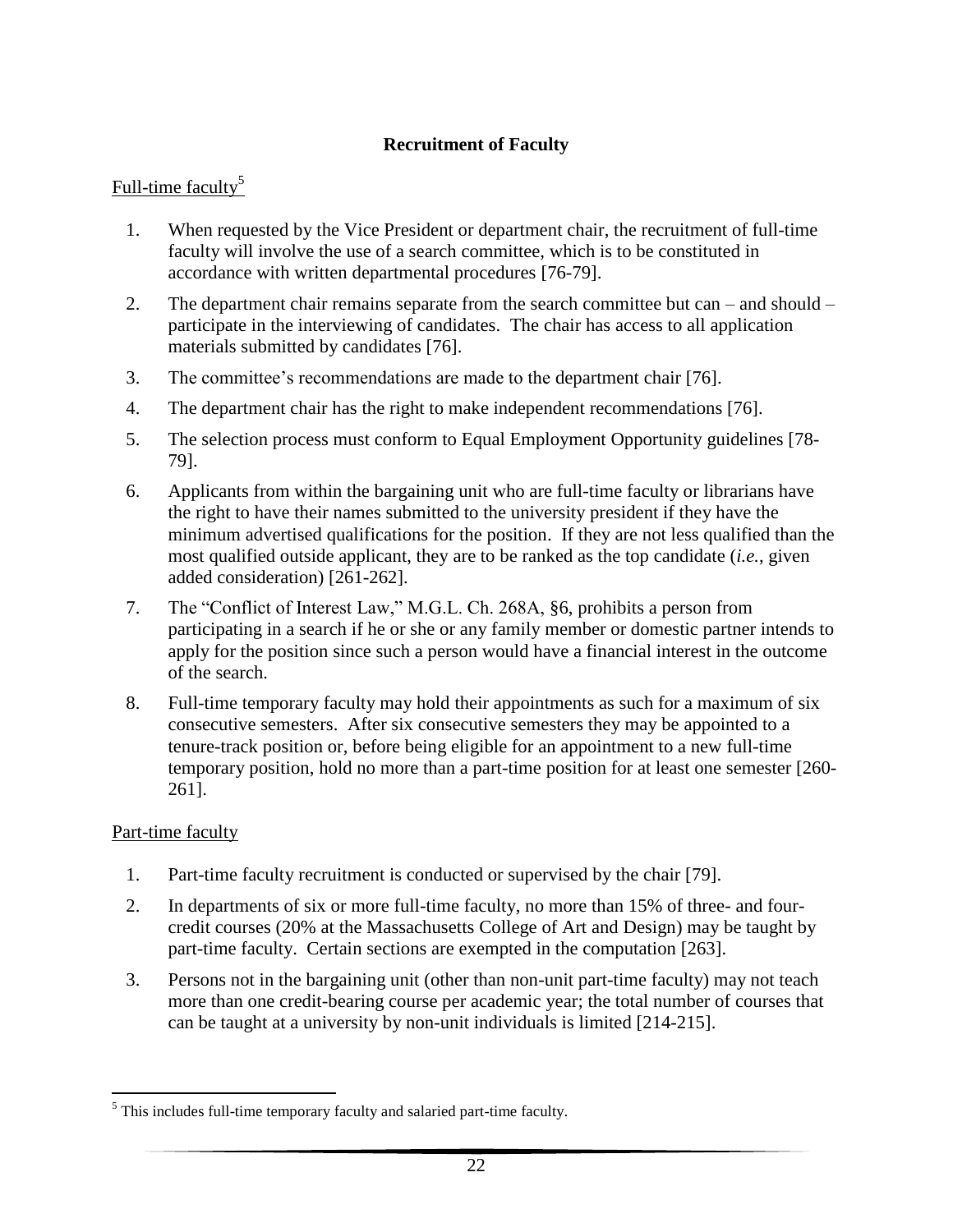## CONDITIONS OF CHAIR'S APPOINTMENT

## **Selection of a Chair**

- Election of a nominee takes place between February 1 and April 30 in the year the term of the current chair expires [69].
- Chair terms begin on July 1 and are three years in duration [68-69].
- Chairs of departments with five or more full-time members are limited to three consecutive three-year terms (nine consecutive years). They must then sit out one term (three years) before being eligible to be nominated for another term [68-69].
- For the purpose of determining if a term limit exists (see the preceding bullet), the number of full-time members in the department (excluding those on unpaid leave on a full-time basis) is determined "on the date when the procedures for selecting a Chair are to be conducted." [69]

## **Chair's Workload and Compensation**

- The chair stipend is \$2,865 per semester [74].
- A chair's work year includes up to fifteen days outside the academic year as determined by the President. No more than ten of those days may fall within fifteen days after the end of an academic year or fifteen days prior to the start of an academic year or both. No more than five of those days can be scheduled between June  $16<sup>th</sup>$  and August  $16<sup>th</sup>$  (chairs) at the Maritime Academy have slightly different language). Notice of their scheduling must be given by April  $15<sup>th</sup>$  of each academic year [74].
- A chair's minimum teaching workload reduction is based on the full-time equivalent (FTE) faculty count in the department as of the previous October  $1<sup>st</sup>$  [72-73].
- A chair's responsibilities may be discharged by the Vice President if the chair is not available [67-68].

## **A Non-tenured Chair**

- A non-tenured chair may not evaluate a candidate for tenure or serve as a consultant to a Committee on Tenure [121].
- When the chair is not tenured the tenured members of the department must elect one from among themselves to serve in the capacity of chair for all of the tenure evaluations in the department [121].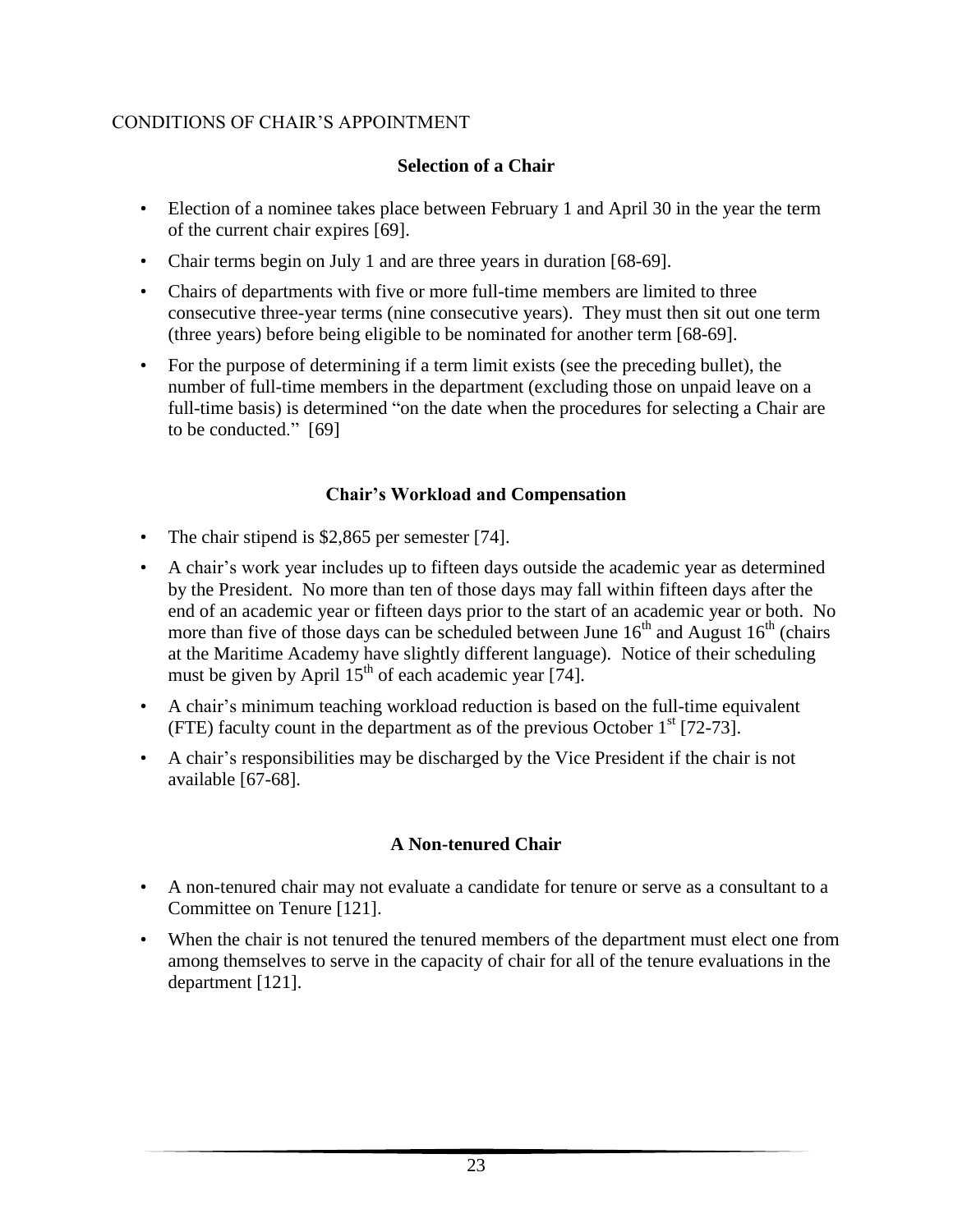## **Evaluation of Chair**

## As Chair

The chair's performance as chair is evaluated periodically.

Frequency:

- First term as chair during the second and third years [128]
- Each subsequent consecutive term during the third year [128]

Peer Evaluation Committee:

• In conducting its evaluation, the committee solicits comments from all members of the department [128]. The committee records its evaluation on Appendix D-4 [128].

As a Post-tenure Review Candidate

- When being evaluated under post-tenure review, the chair may not conduct classroom observations of any other post-tenure review candidate or serve as a consultant to the Vice President about any other post-tenure review candidate [145].
- In that circumstance, the tenured members of the department must elect one from among themselves to serve in the capacity of chair for all of the post-tenure reviews in the department [145].

## For Reappointment, Promotion or Tenure

The evaluation procedure follows those for faculty being evaluated for the same personnel action except that there is no evaluation by a chair. The first evaluation in the evaluation process is therefore conducted by the Peer Evaluation Committee. Evaluations of the chair as chair (see above) are a part of the record used in any evaluation of the chair for reappointment, promotion or tenure.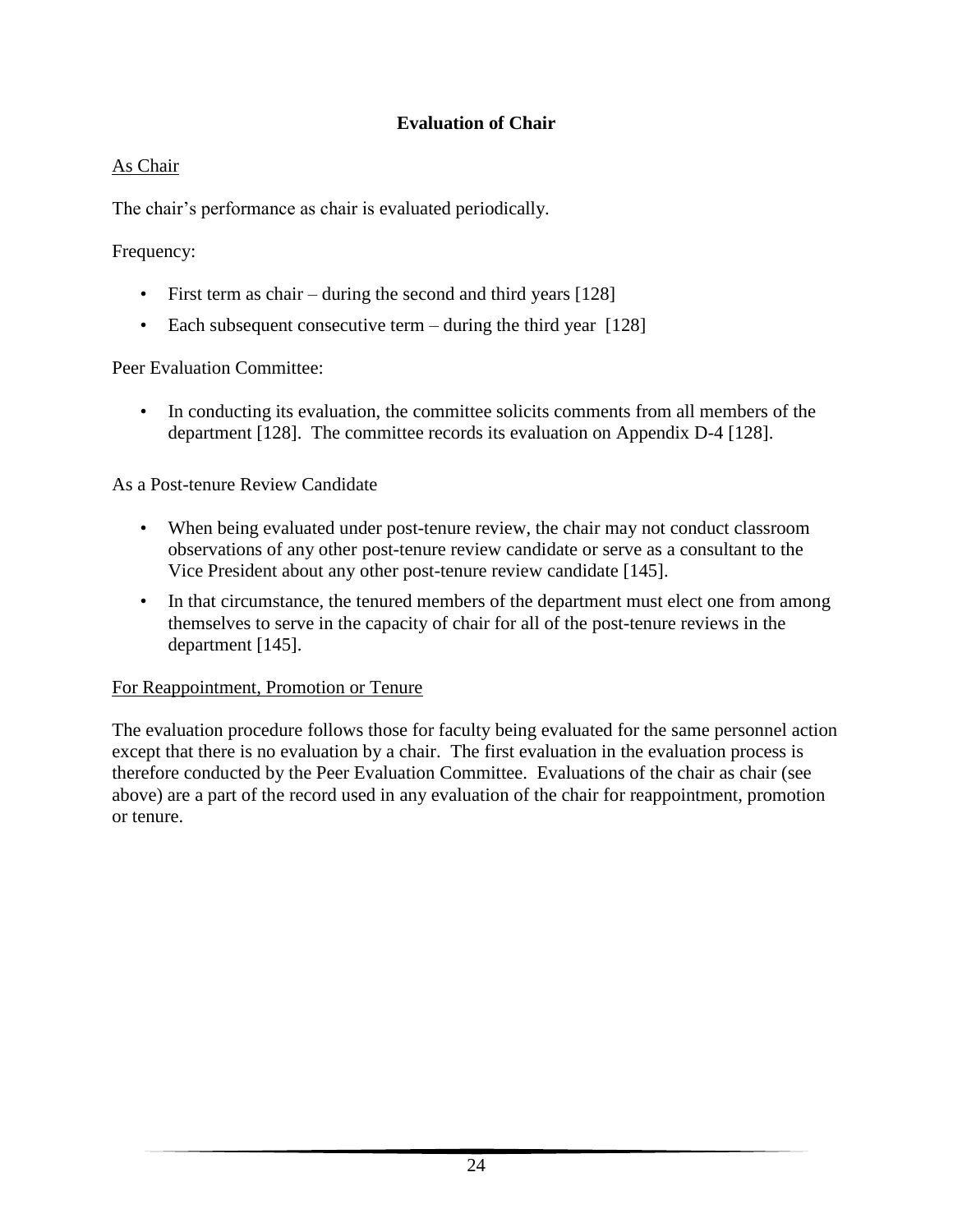#### CONFLICT RESOLUTION

#### **Complaints against Faculty Members**

Chairs are usually the first recipients of complaints against faculty members in their department.

The first thing to ascertain about a complaint is whether the complainant wishes to remain anonymous to the faculty member.

If so, no action can be taken regarding the faculty member based on the complaint (see Appendix 3). This would include changing a grade, removing a student from the faculty member's class, or referencing the complaint in an evaluation of the faculty member.

However, if the chair believes that the complaint is substantial and may affect the faculty member's employment status, the chair must advise the faculty member of the receipt of the complaint [67]. This is required even if the complainant is to remain anonymous. In the latter case, the faculty member should be informed about the complaint in such a way as to protect the complainant's anonymity and the faculty member should be assured that no action will be taken as long as the complainant remains anonymous. Sometimes, just knowing of a complaint can resolve a problem before it becomes compounded by repetition.

The chair is expected to seek, "where appropriate," to resolve complaints informally. While this is a matter for the chair's discretion, the decision about what is appropriate should favor attempts to resolve complaints.

"Resolving informally" means that it needs to be made clear to both the complainant and the faculty member that the process is "off the record" and confidential. Statements made by the complainant, the faculty member, the chair or any other participant cannot be used outside the resolution process, whether in casual conversations, evaluations or in forums for adjudication. The purpose of an informal resolution process is to encourage cooperation and conciliation. This purpose is defeated if the "informal resolution" process is actually an investigation that could lead to negative consequences for either the faculty member or the complainant.

## **Complaint Letters in the Official Personnel File**

The chair is not permitted to place documents in a faculty member's Official Personnel File [8, 253]. Only the University administration is authorized to do so.

## **Union Representation**

The Massachusetts collective bargaining law, M.G.L. Chapter 150E, as interpreted by the Massachusetts Labor Relations Commission (now known as the Massachusetts Department of Labor Relations), grants public sector unionized employees what are called *Weingarten* rights.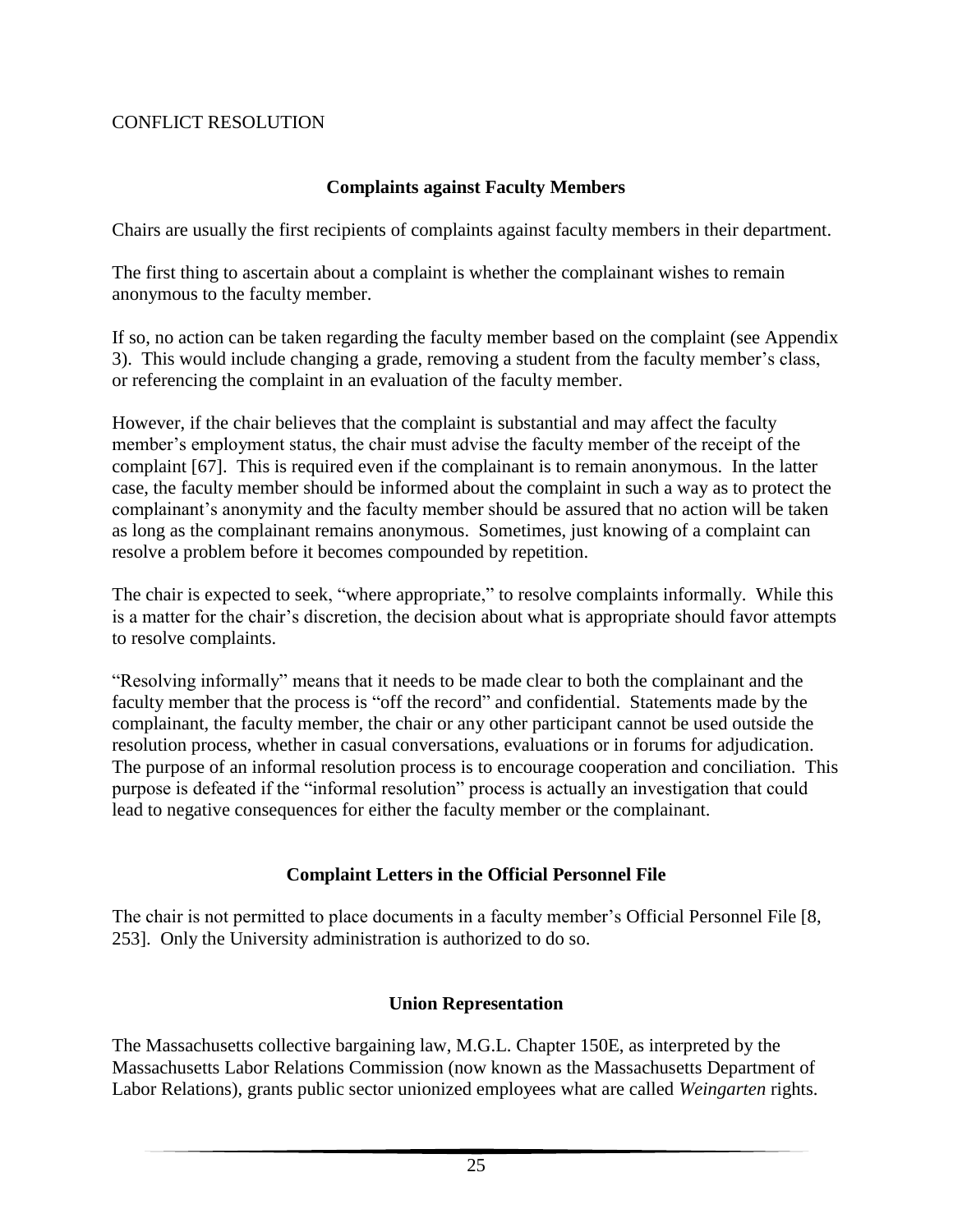*Weingarten* permits an employee to have a union representative in a meeting at which the employee is being investigated if the employee reasonably believes that the investigation could lead to discipline. In such situations, the union representative may participate in the meeting, but cannot interfere with the conduct of the meeting or speak in the faculty member's stead.

If the chair is engaged in an informal resolution discussion with a faculty member, this is  $-\text{ as }$ indicated above – not an investigation that could lead to discipline. It is outside the investigation process. Therefore the faculty member does not have *Weingarten* rights to a union representative during informal resolution discussions with a chair.

Even though the faculty member does not have a right to a union representative in such situations, the following considerations may be reason to permit the presence of a union representative when discussing an informal resolution with a faculty member.

- The faculty member may be traumatized by the idea of a complaint and the presence of a union representative is reassuring.
- The union representative has had some experience or training in dealing with complaints against faculty and can bring an outside perspective to the problem.
- The union representative can help maintain calm and knows when to ask for a brief break if emotions are getting too intense.

Whether you do or do not permit a union representative to participate in an informal resolution discussion is entirely within your discretion. In no event, however, is the faculty member to be penalized in any way for requesting union representation.

## **Privacy Rights**

Certain information that Department Chairs may be privy to is confidential. Examples are:

- Student educational records, pursuant to the Family Education Rights and Privacy Act ("FERPA").
- Personnel information, such as evaluations or employee disciplinary matters.
- The names of unit members bringing grievances under the collective bargaining agreement.

Check with Academic Affairs about whether and to whom information can be disclosed.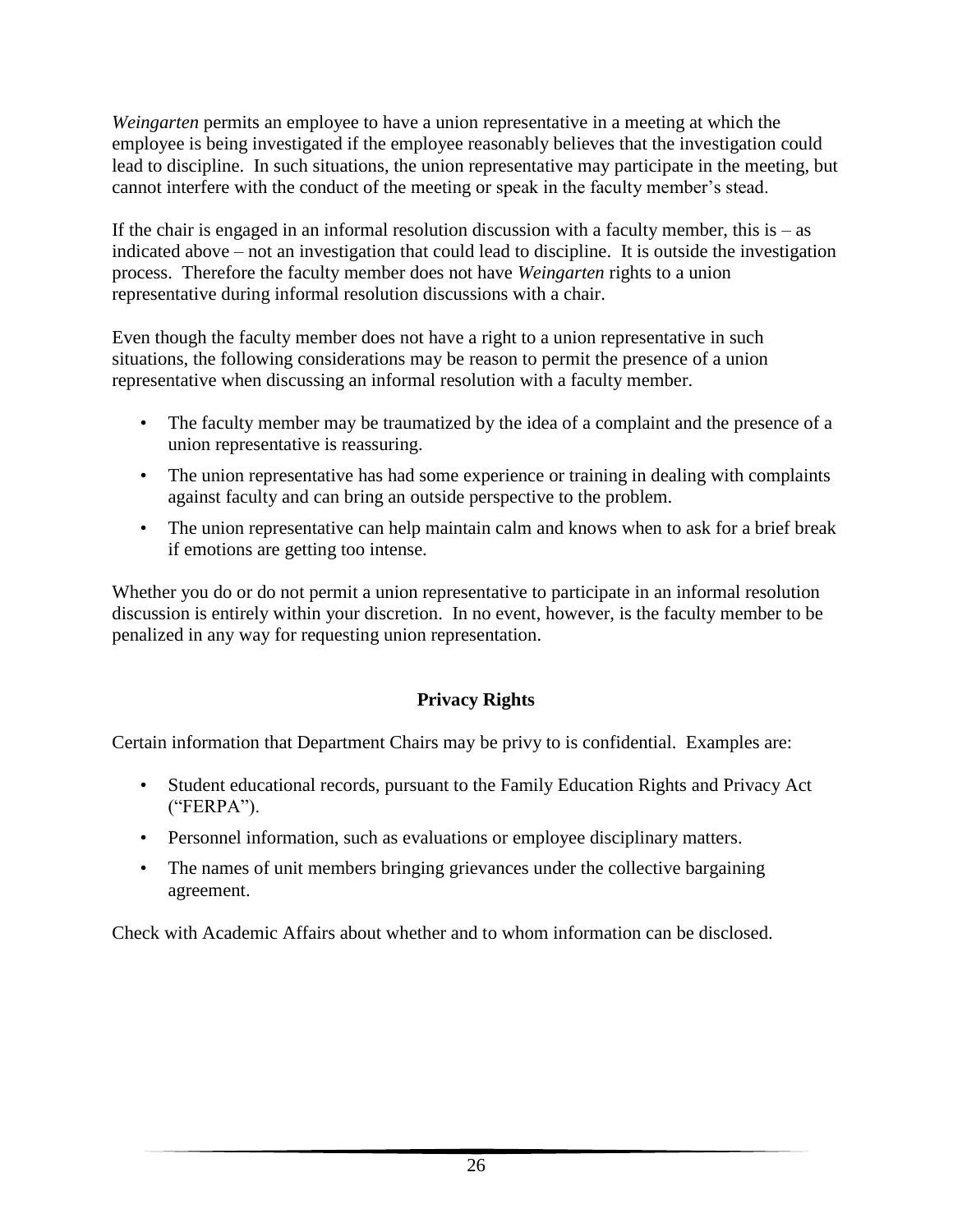#### GRIEVANCES

You may find that a faculty member files a grievance challenging something you have done as department chair, such as an evaluation, a scheduling decision or how you have handled a complaint. When this happens, the faculty member may be represented by the MSCA. You would be represented by the University's administration.

Occasionally, a chair files a grievance when there is a question of the chair's contractual rights. For example, if you believe you did not receive the correct instructional release time or chair stipend, you would have the right to file a grievance. In such a situation you would have the right to be represented by the MSCA.

The most frequent grievances involving department chairs concern evaluations. These may concern your exercise of academic judgment. It is important that the statements you make in evaluating faculty not be arbitrary, capricious or in bad faith. Evaluations have been the subject of grievances by faculty and arbitrators have issued decisions addressing what is meant by "arbitrary or capricious" and "bad faith." Appendix 6 of this *Handbook* contains excerpts from arbitrators' decisions on this subject.

The best way to avoid grievances concerning evaluations is to follow the contractual procedures with care and to base the academic judgments that are called for on the relevant contractual criteria only.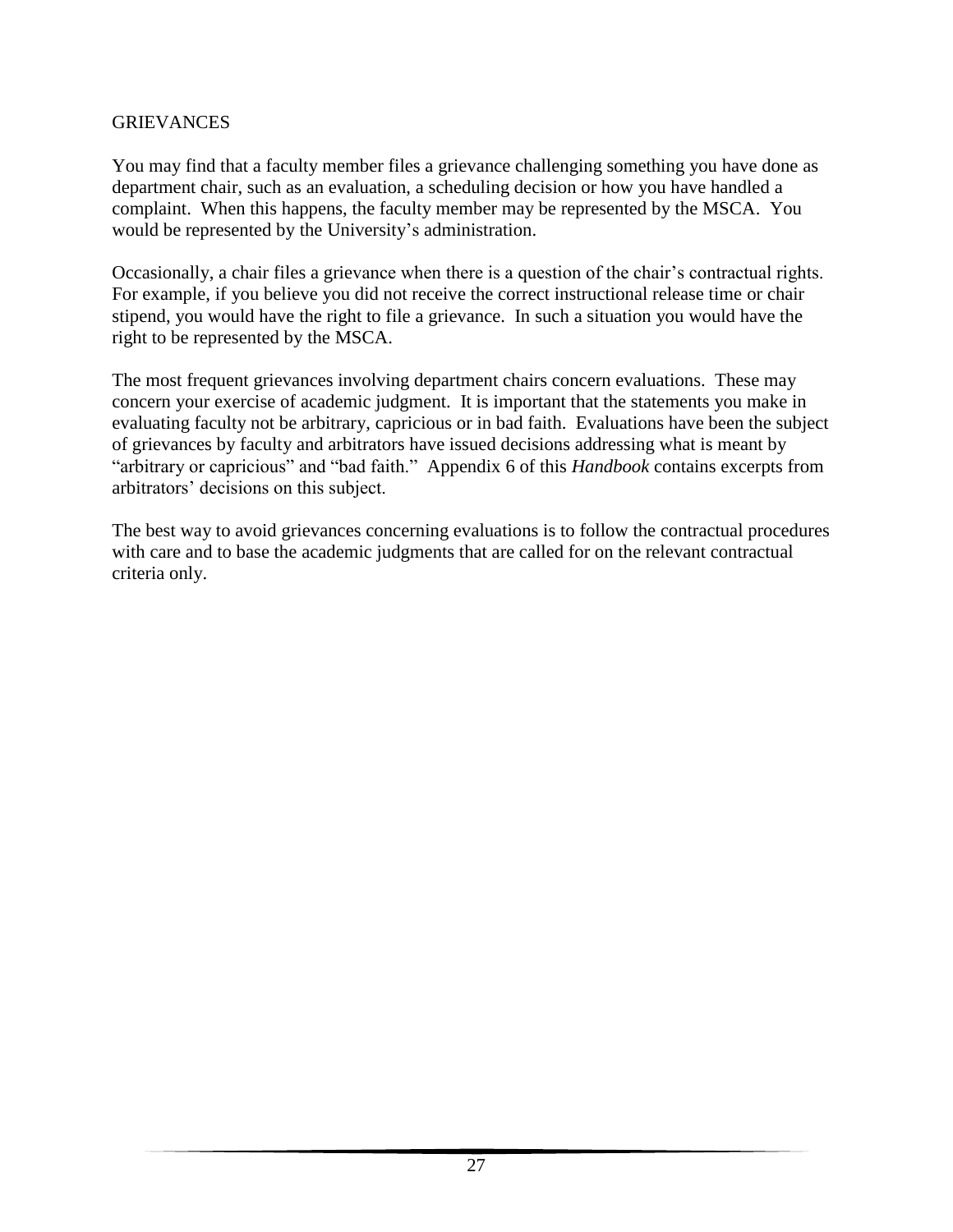## **APPENDIX 1 – DRAFT 2020-2021 Personnel Calendar**

#### **General**:

Faculty and librarians should give notice to their department chair or their Library Director or Library Program Area Chair by April 1, 2021 if they anticipate being evaluated for reappointment, promotion or tenure during academic year 2021-2022.

Faculty and Librarians who are eligible and wish to be reviewed under Post-Tenure Review during academic year 2021-2022 MUST give notice to the Vice President/Provost by **April 1, 2021**.

All actions must be taken **no later than the dates indicated** on the appropriate page. Deadlines falling on a Saturday, Sunday or holiday are moved to the next business day. Dates in boldface are contractual dates. Written responses are due the specified number of days *after receipt* by the candidate.

Peer Evaluation Committees shall be formed by **September 30, 2020**.

The Committee on Promotions must be elected by **September 30, 2020**.

The Committee on Tenure must be elected by **October 30, 2020**.

Evaluation of any Alternative Professional Responsibilities (Article XII, Section D), shall be completed no later than thirty (30) days after the end of the semester in which they were undertaken.

## **Librarians**:

If a librarian is teaching credit-bearing courses then the chair of the department in which those courses are housed conducts classroom observations whenever the Library Directors/Library Program Area Chair is required to perform a direct observation.

## **First-Year Reappointment**:

Faculty and librarians hired December 2, 2019 through December 1, 2020 are considered first year reappointments during the 2020-2021 academic year.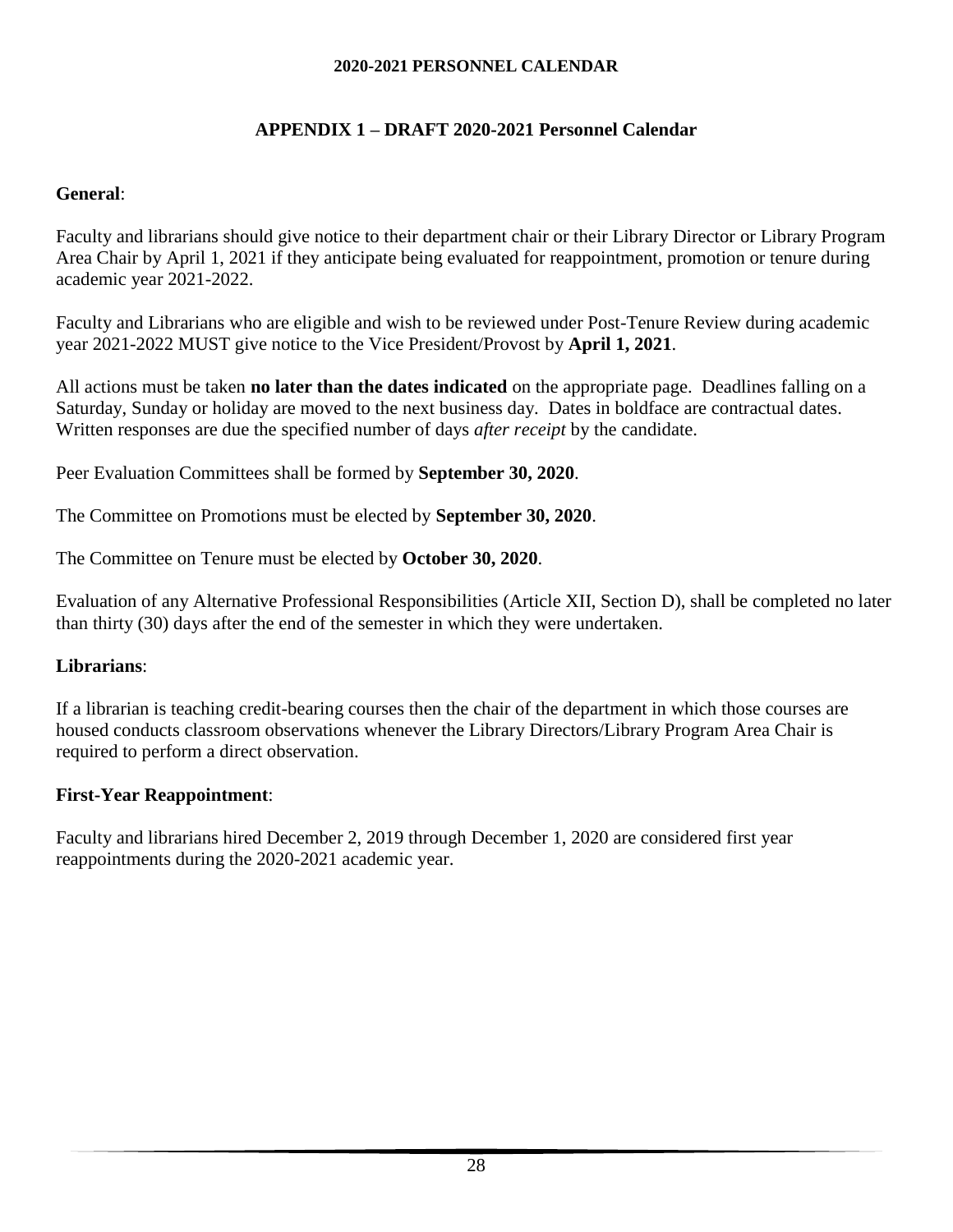# **Appendix M-1: Evaluation of Full-Time Unit Members and Salaried Part-Time Faculty** Reappointment during the FIRST Year

| <b>Action Required</b>                                                   | Date       |
|--------------------------------------------------------------------------|------------|
| Classroom/direct observations by Chair/Library Director/LPAC             | 11/13/2020 |
| Chair/Library Director/LPAC transmits observations to the Vice President | 11/20/2020 |
| Non-renewal notification deadline                                        | 3/15/2021  |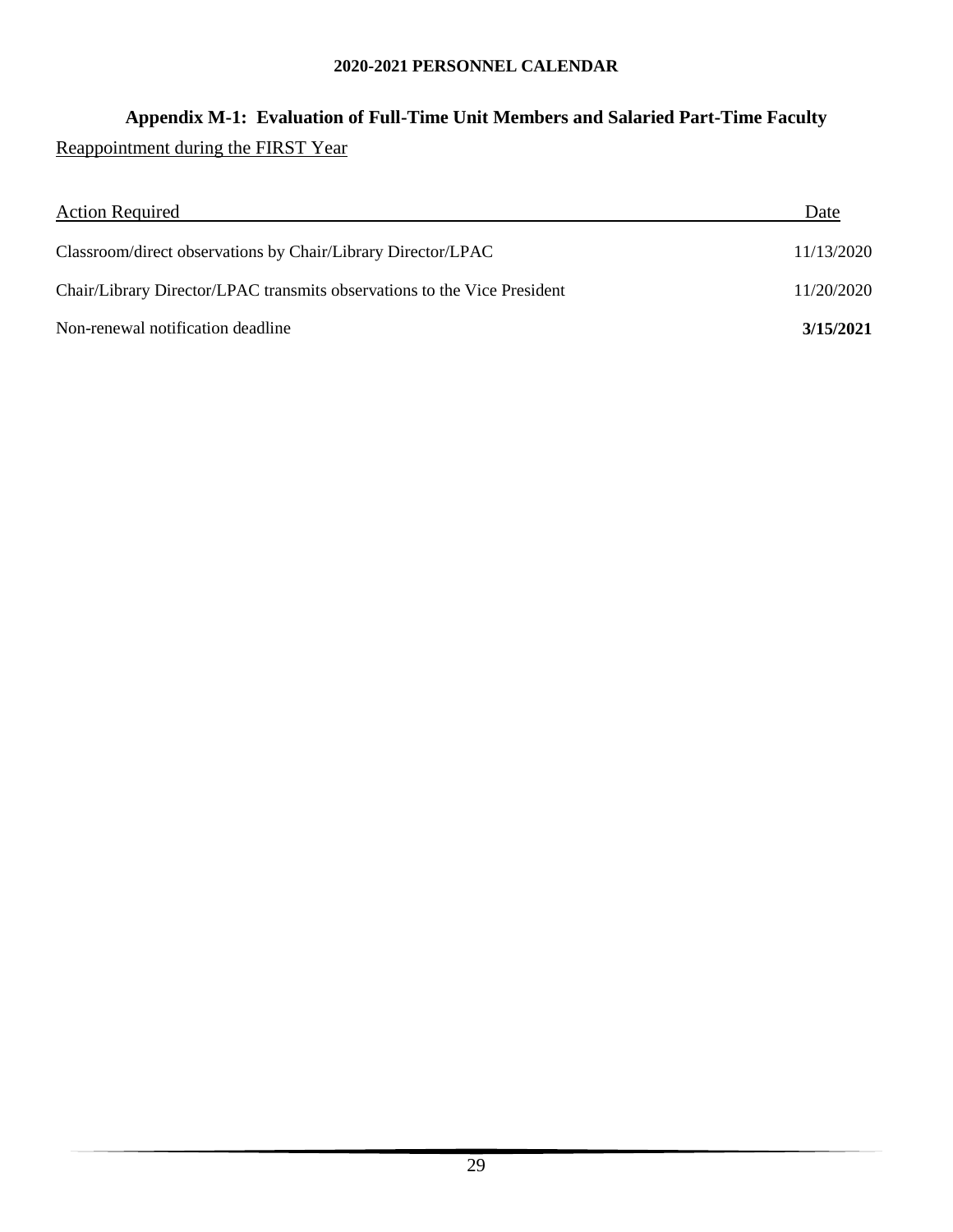## **Appendix M-1: Evaluation of Full-Time Unit Members and Salaried Part-Time Faculty**

Reappointment during the SECOND Year

| <b>Action Required</b>                                                                                                                                                                                                       | Date       |
|------------------------------------------------------------------------------------------------------------------------------------------------------------------------------------------------------------------------------|------------|
| Candidate submits materials (include narrative and appendices A-1/A-2 and B)                                                                                                                                                 | 9/30/2020  |
| Candidate selects third member of Peer Evaluation Committee                                                                                                                                                                  | 9/30/2020  |
| Classroom observations by Peer Evaluation Committee                                                                                                                                                                          | 10/9/2020  |
| Classroom/direct observations by Chair/Library Director/LPAC                                                                                                                                                                 | 10/9/2020  |
| Evaluation/recommendation by PEC (transmit to candidate who has 10 days to respond to<br>PEC's eval./rec.)                                                                                                                   | 10/22/2020 |
| Peer Evaluation Committee transmits to Chair/Library Director/LPAC (copy to candidate)                                                                                                                                       | 11/1/2020  |
| Evaluation/recommendation by Chair/Library Director/LPAC (transmit to candidate who has<br>10 days to respond to the Chair's/LD's/LPAC's evaluation/recommendation)                                                          | 11/8/2020  |
| Chair/Library Director/LPAC transmits to Dean (copy to candidate)                                                                                                                                                            | 11/19/2020 |
| Evaluation/recommendation by Dean<br>(transmit to candidate who has 7 days to respond to the Dean's evaluation/recommendation)                                                                                               | 12/4/2020  |
| Dean transmits to Vice President                                                                                                                                                                                             | 12/11/2020 |
| Vice President concurs with Dean's evaluation and recommendation or conducts his/her own<br>evaluation/recommendation (transmit to candidate who has 7 days to respond to the Vice President's<br>evaluation/recommendation) | 1/3/2021   |
| Vice President transmits to President (copy to candidate)                                                                                                                                                                    | 1/10/2021  |
| Non-renewal notification deadlines                                                                                                                                                                                           | 1/15/2021  |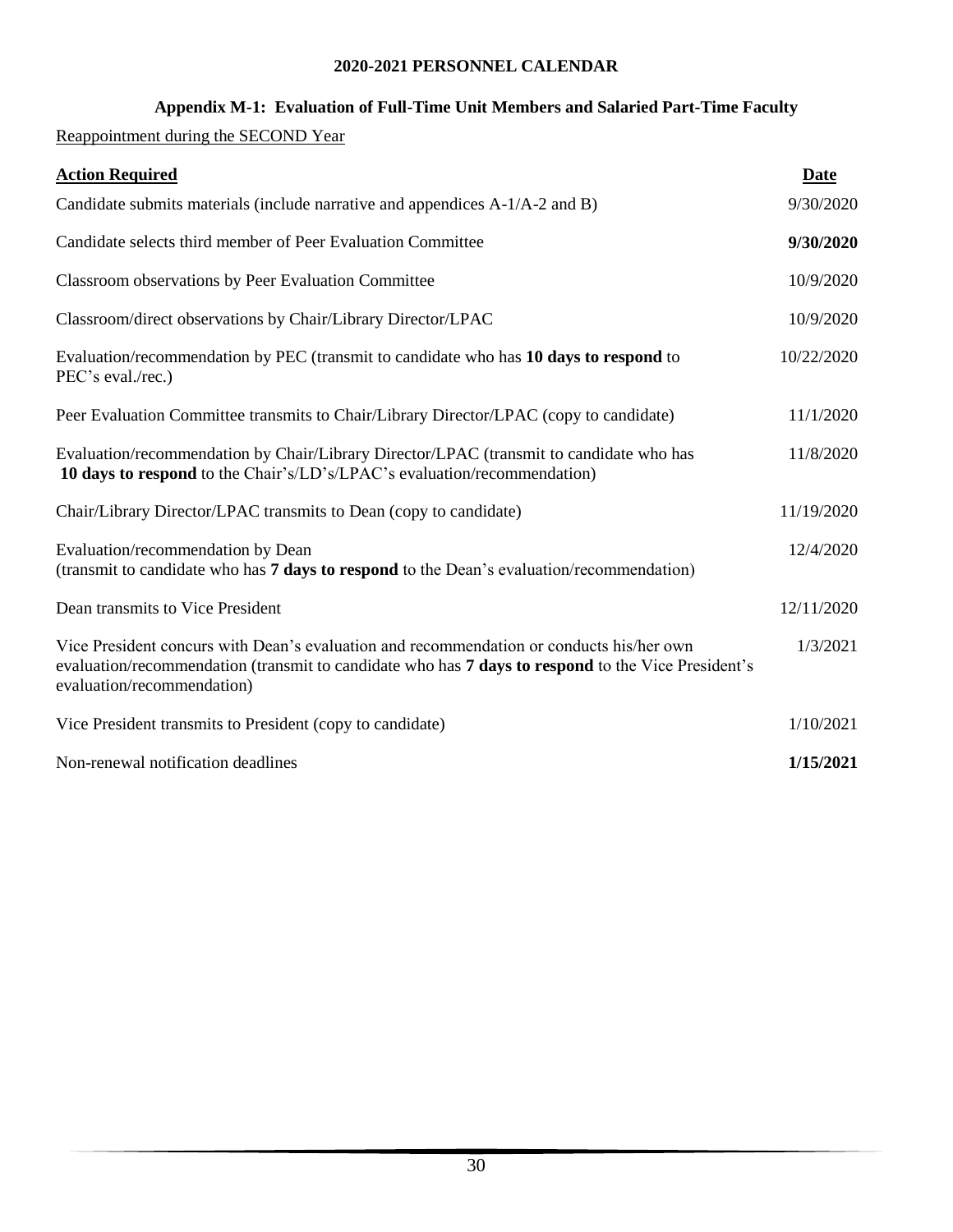#### **Appendix M-1: Evaluation of Full-Time Unit Members and Salaried Part-Time Faculty**

## Reappointment during the THIRD and FIFTH<sup>6</sup> Years

 $\overline{a}$ 

| <b>Action Required</b>                                                                                                                                                                                               | <b>Date</b> |
|----------------------------------------------------------------------------------------------------------------------------------------------------------------------------------------------------------------------|-------------|
| Candidate submits a narrative only, addressing evaluative activities undertaken                                                                                                                                      | 9/30/2020   |
| Classroom/direct observations by Chair/Library Director/LPAC                                                                                                                                                         | 11/5/2020   |
| Evaluation/recommendation by Chair/Library Director/LPAC<br>(transmit to candidate who has 10 days to respond to the Chair's/LD's/LPAC's<br>evaluation/recommendation)                                               | 11/19/2020  |
| Chair/Library Director/LPAC transmits to Dean (copy to candidate)                                                                                                                                                    | 11/29/2020  |
| Evaluation/recommendation by Dean<br>(transmit to candidate who has 7 days to respond to the Dean's evaluation/recommendation)                                                                                       | 1/4/2021    |
| Dean transmits to Vice President                                                                                                                                                                                     | 1/11/2021   |
| Vice President concurs with Dean's evaluation and recommendation or conducts his/her own<br>evaluation (transmit to candidate who has <b>7 days to respond</b> to the Vice President's<br>evaluation/recommendation) | 2/15/2021   |
| Vice President transmits to President (copy to candidate)                                                                                                                                                            | 2/22/2021   |
| Non-renewal notification deadline                                                                                                                                                                                    | 9/1/2021    |

 $6$  During the third and fifth pro-rated years salaried part-time faculty shall also be reviewed by the Peer Evaluation Committee.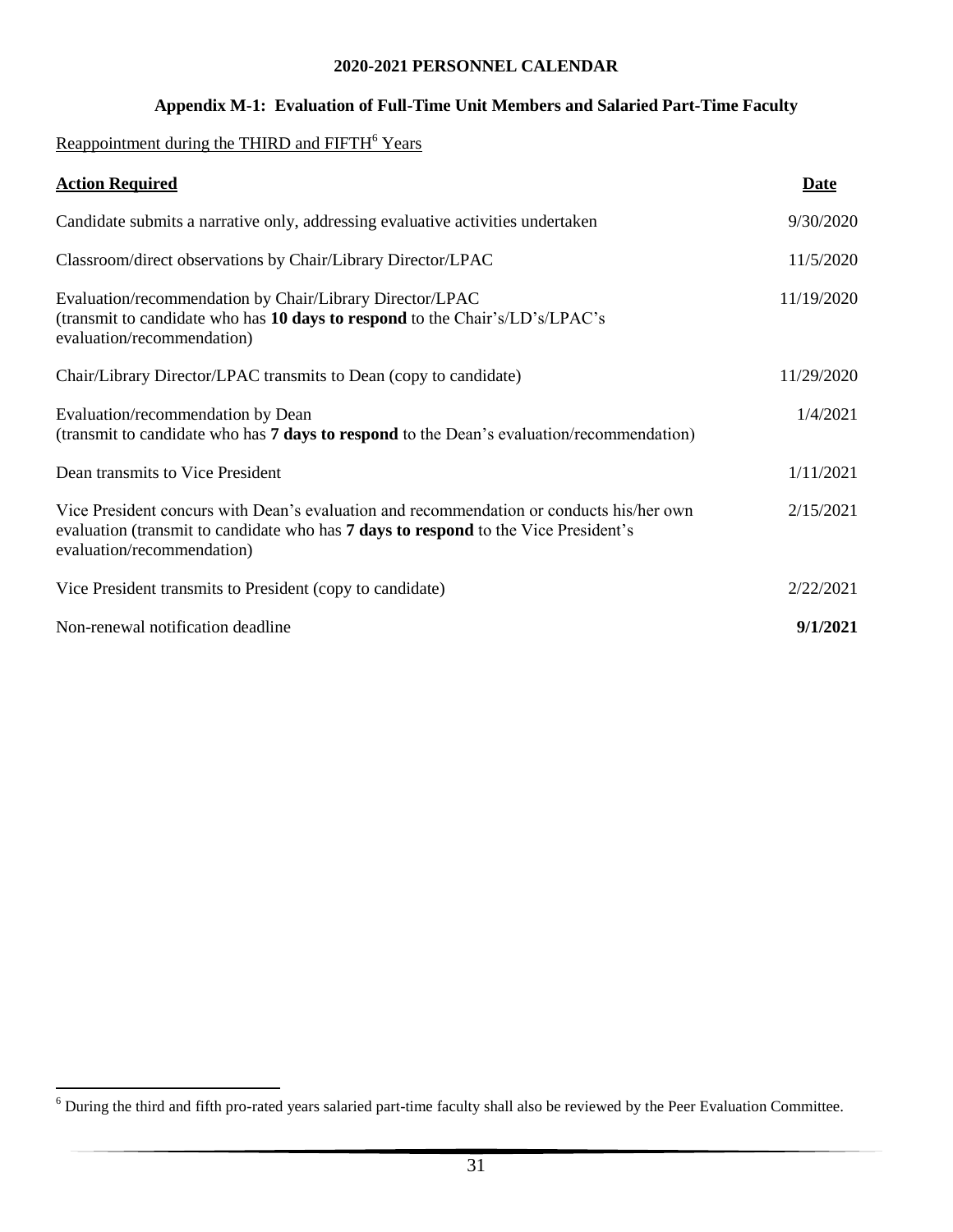#### **Appendix M-1: Evaluation of Full-Time Unit Members and Salaried Part-Time Faculty**

Reappointment during the FOURTH Year

| <b>Action Required</b>                                                                                                                                                                                        | Date       |
|---------------------------------------------------------------------------------------------------------------------------------------------------------------------------------------------------------------|------------|
| Candidate submits materials (include narrative and appendices A-1/A-2 and B)                                                                                                                                  | 9/30/2020  |
| Candidate selects third member of Peer Evaluation Committee                                                                                                                                                   | 9/30/2020  |
| Classroom observations by Peer Evaluation Committee                                                                                                                                                           | 10/5/2020  |
| Evaluation/recommendation by PEC (transmit to candidate who has 10 days to respond<br>to PEC's eval./rec.)                                                                                                    | 10/19/2020 |
| Peer Evaluation Committee transmits to Chair/Library Director/LPAC (copy to candidate)                                                                                                                        | 10/29/2020 |
| Classroom/direct observations by Chair/Library Director/LPAC                                                                                                                                                  | 11/9/2020  |
| Evaluation/recommendation by Chair/Library Director/LPAC<br>(transmit to candidate who has 10 days to respond to the Chair's/LD's/LPAC's<br>evaluation/recommendation)                                        | 11/21/2020 |
| Chair/Library Director/LPAC transmits to Dean (copy to candidate)                                                                                                                                             | 12/3/2020  |
| Evaluation/recommendation by Dean (transmit to candidate who has 7 days to respond<br>to the Dean's evaluation/recommendation)                                                                                | 1/18/2021  |
| Dean transmits to Vice President                                                                                                                                                                              | 1/25/2021  |
| Vice President concurs with Dean's evaluation and recommendation or conducts his/her own<br>evaluation (transmit to candidate who has 7 days to respond to the Vice President's<br>evaluation/recommendation) | 2/15/2021  |
| Vice President transmits to President (copy to candidate)                                                                                                                                                     | 2/22/2021  |
| Non-renewal notification deadline                                                                                                                                                                             | 9/1/2021   |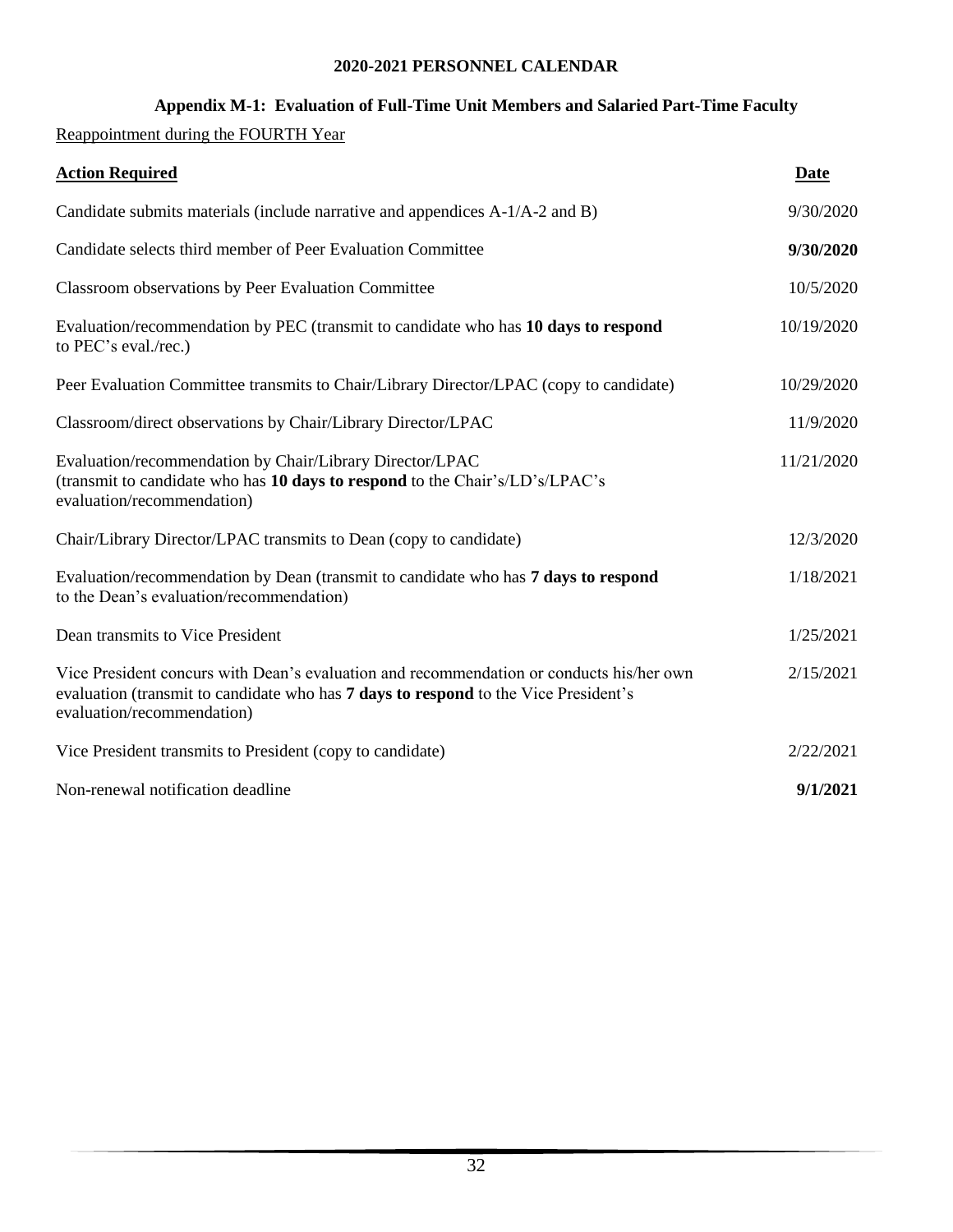## **Appendix M-1: Evaluation of Full-Time Unit Members and Salaried Part-Time Faculty**

## Promotion Only

| <b>Action Required</b>                                                                                                                                                                                                          | <b>Date</b> |
|---------------------------------------------------------------------------------------------------------------------------------------------------------------------------------------------------------------------------------|-------------|
| Candidate submits materials (including narrative and appendix A-1 or A-2)                                                                                                                                                       | 9/30/2020   |
| Candidate selects third member of Peer Evaluation Committee                                                                                                                                                                     | 9/30/2020   |
| Classroom observations by Peer Evaluation Committee                                                                                                                                                                             | 10/5/2020   |
| Evaluation/recommendation by PEC (transmit to candidate, 10 days to respond to the eval./rec.)                                                                                                                                  | 10/22/2020  |
| Peer Evaluation Committee transmits to Chair/Library Director/LPAC (copy to candidate)                                                                                                                                          | 11/1/2020   |
| Direct observations by Library Director/LPAC (no classroom observations by Chair, unless not<br>conducted in the spring)                                                                                                        | 11/2/2020   |
| Evaluation/recommendation by Chair/LD/LPAC<br>(transmit to candidate, 10 days to respond to evaluation/recommendation)                                                                                                          | 11/16/2020  |
| Chair/Library Director/LPAC transmits to Dean (copy to candidate)                                                                                                                                                               | 11/26/2020  |
| Evaluation/recommendation of Dean (transmit to candidate who has 7 days to send<br>Vice President a response to the Dean's evaluation/recommendation)                                                                           | 12/10/2020  |
| Dean transmits to Committee on Promotions                                                                                                                                                                                       | 12/17/2020  |
| Evaluation/recommendation by Commitee on Promotions (transmit to candidate,<br>7 days to respond to evaluation/recommendation)                                                                                                  | 1/21/2021   |
| Committee on Promotions transmits to Vice President (copy to candidate)<br>(transmit to candidate who has 7 days to send Vice President a response to the committee's<br>evaluation/recommendation)                             | 1/28/2021   |
| Vice President concurs with Committee on Promotions' evaluation and recommendation or conducts<br>his/her own evaluation (transmit to candidate who has 7 days to respond to the Vice President's<br>evaluation/recommendation) | 3/14/2021   |
| Vice President transmits to President (copy to candidate)                                                                                                                                                                       | 3/21/2021   |
| President recommends to Trustees (copy to candidate)                                                                                                                                                                            | 4/4/2021    |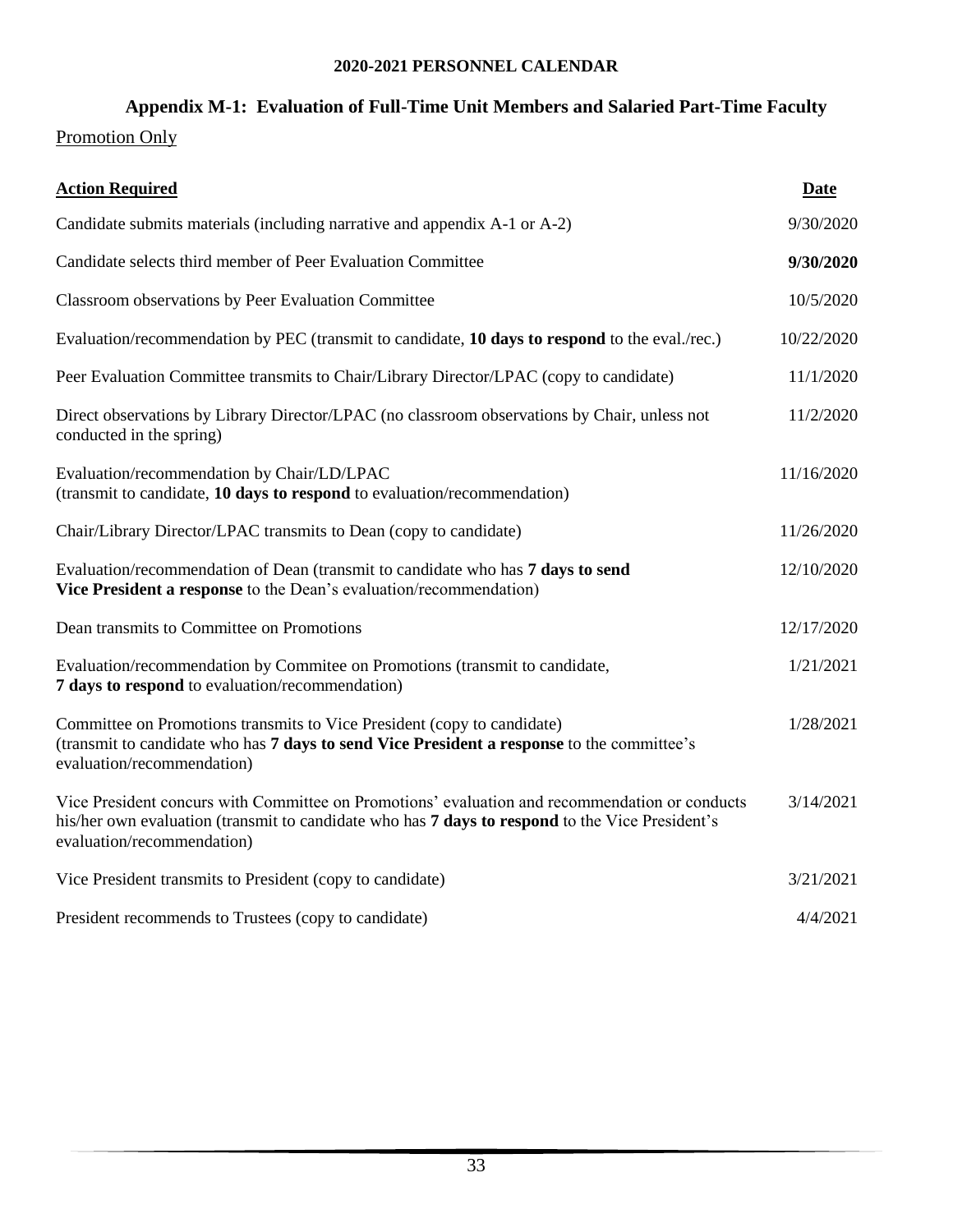## **Appendix M-1: Evaluation of Full-Time Unit Members**

# Tenure Only

| <b>Action Required</b>                                                                                                                                                                                                               | <b>Date</b> |
|--------------------------------------------------------------------------------------------------------------------------------------------------------------------------------------------------------------------------------------|-------------|
| Candidate submits materials (including narrative and appendix A-1 or A-2)                                                                                                                                                            | 9/30/2020   |
| Direct observations by Library Director/LPAC (no classroom observations by Chair, unless not<br>conducted in the spring)                                                                                                             | 9/28/2020   |
| Evaluation/recommendation by Chair/Library Director/LPAC (transmit to candidate, 10 days to<br>respond to evaluation/recommendation and request PEC). If a PEC is requested/required, date<br>candidate selects third member of PEC. | 10/19/2020  |
| Chair/Library Director/LPAC transmits to Dean (copy to candidate)                                                                                                                                                                    | 10/29/2020  |
| Classroom observations by PEC (if candidate requested/is required to be evaluated by the PEC)                                                                                                                                        | 11/13/2020  |
| Evaluation/recommendation by Peer Evaluation Committee, if requested/required (transmit to<br>candidate who has 7 days to respond to the evaluation/recommendation)                                                                  | 11/22/2020  |
| Peer Evaluation Committee transmits to Dean (copy to candidate)                                                                                                                                                                      | 11/29/2020  |
| Evaluation/recommendation by Dean (transmit to candidate who has 7 days to respond to the<br>evaluation/recommendation)                                                                                                              | 12/13/2020  |
| Dean transmits to Committee on Tenure                                                                                                                                                                                                | 12/20/2020  |
| Committee on Tenure meets with candidate (candidate has 7 days to provide additional information)                                                                                                                                    | 2/1/2021    |
| Evaluation/recommendation by Committee on Tenure (transmit to candidate who has 7 days to<br>respond to the evaluation/recommendation)                                                                                               | 2/8/2021    |
| Committee on Tenure transmits to Vice President (copy to candidate who has 7 days to respond to the<br>evaluation/recommendation)                                                                                                    | 2/15/2021   |
| Vice President concurs with Committee on Tenure's evaluation and recommendation or conducts<br>his/her own evaluation (transmit to candidate who has 7 days to respond to the Vice President's<br>evaluation/recommendation)         | 3/14/2021   |
| Vice President transmits to President (copy to candidate)                                                                                                                                                                            | 3/21/2021   |
| President recommends to Trustees (copy to candidate)                                                                                                                                                                                 | 4/4/2021    |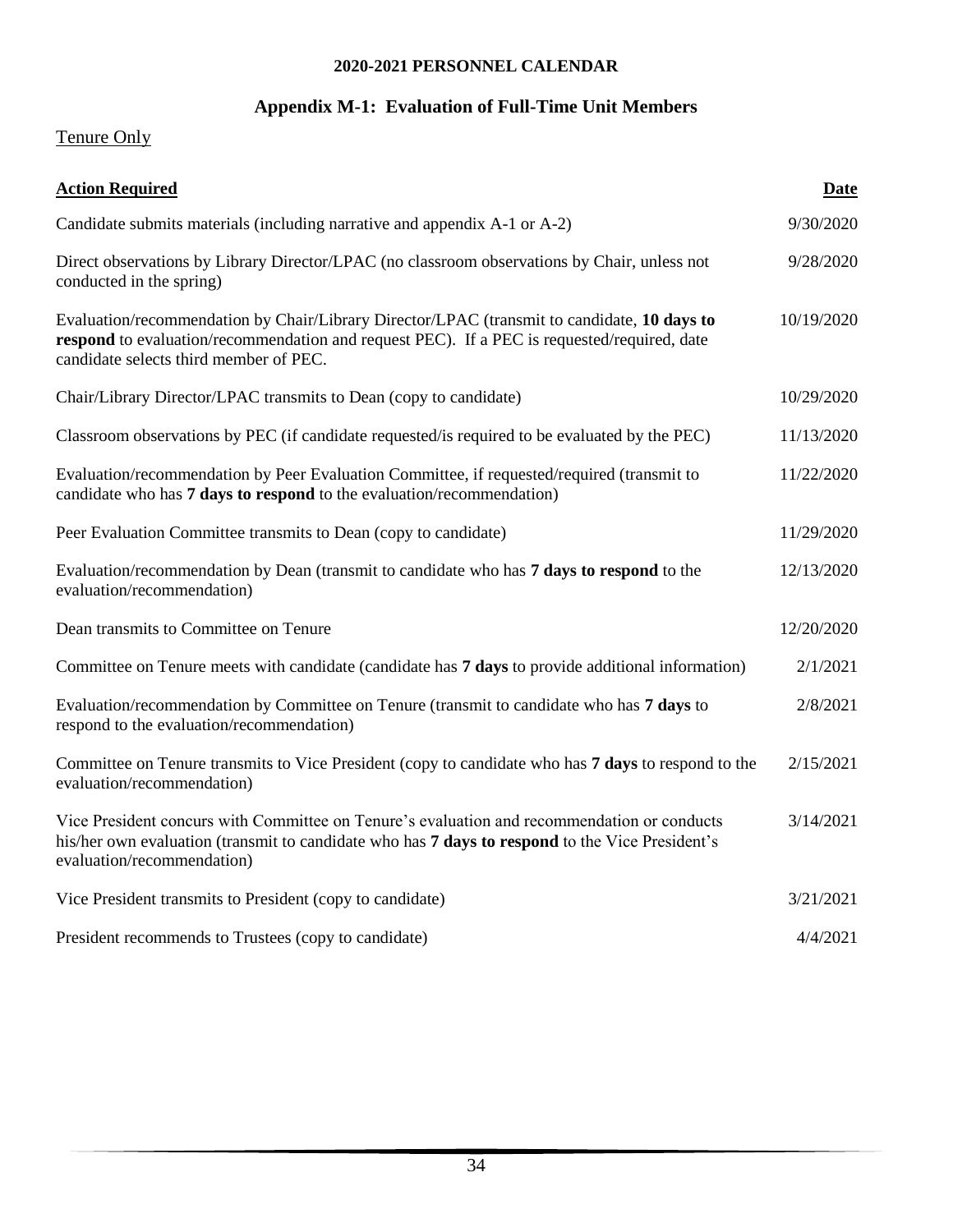#### **Appendix M-1: Evaluation of Full-Time Unit Members**

#### Tenure with Promotion<sup>7</sup> (eligibility to be certified by the Vice President)

| <b>Action Required</b>                                                                                                                                                                                                       | <b>Date</b> |
|------------------------------------------------------------------------------------------------------------------------------------------------------------------------------------------------------------------------------|-------------|
| Candidate submits materials (including narrative and appendix A-1 or A-2)                                                                                                                                                    | 9/30/2020   |
| Direct observations by Library Director/LPAC (no classroom observations by Chair, unless not<br>conducted in the spring)                                                                                                     | 9/28/2020   |
| Candidate selects third member of Peer Evaluation Committee                                                                                                                                                                  | 9/30/2020   |
| Evaluation/recommendation by Chair/LD/LPAC (transmit to candidate, 10 days to respond to<br>evaluation/recommendation)                                                                                                       | 10/19/2020  |
| Chair/Library Director/LPAC transmits to the Peer Evaluation Committee (copy to candidate)                                                                                                                                   | 10/29/2020  |
| Classroom observations by Peer Evaluation Committee                                                                                                                                                                          | 11/13/2020  |
| Evaluation/recommendation by Peer Evaluation Committee<br>(transmit to candidate who has 7 days to respond to the evaluation/recommendation)                                                                                 | 11/22/2020  |
| Peer Evaluation Committee transmits to Dean (copy to candidate)                                                                                                                                                              | 11/29/2020  |
| Evaluation/recommendation by Dean (transmit to candidate who has 7 days to respond to the<br>evaluation/recommendation)                                                                                                      | 12/13/2020  |
| Dean transmits to Committee on Tenure                                                                                                                                                                                        | 12/20/2020  |
| Committee on Tenure meets with candidate (candidate has 7 days to provide additional<br>information)                                                                                                                         | 2/1/2021    |
| Evaluation/recommendation by Committee on Tenure<br>(transmit to candidate who has 7 days to respond to the evaluation/recommendation)                                                                                       | 2/8/2021    |
| Committee on Tenure transmits to Vice President (copy to candidate)<br>(transmit to candidate who has 7 days to respond to the evaluation/recommendation)                                                                    | 2/15/2021   |
| Vice President concurs with Committee on Tenure's evaluation and recommendation or conducts<br>his/her own evaluation (transmit to candidate who has 7 days to respond to the Vice President's<br>evaluation/recommendation) | 3/14/2021   |
| Vice President transmits to President (copy to candidate)                                                                                                                                                                    | 3/21/2021   |
| President recommends to Trustees (copy to candidate)                                                                                                                                                                         | 4/4/2021    |

 $\overline{a}$ 

<sup>&</sup>lt;sup>7</sup> Faculty at the rank of Assistant Professor and librarians at the rank of Assistant Librarian or Associate Librarian who apply for tenure *during the sixth year* will only be evaluated for tenure, but will be promoted to the next higher rank at the time tenure is granted.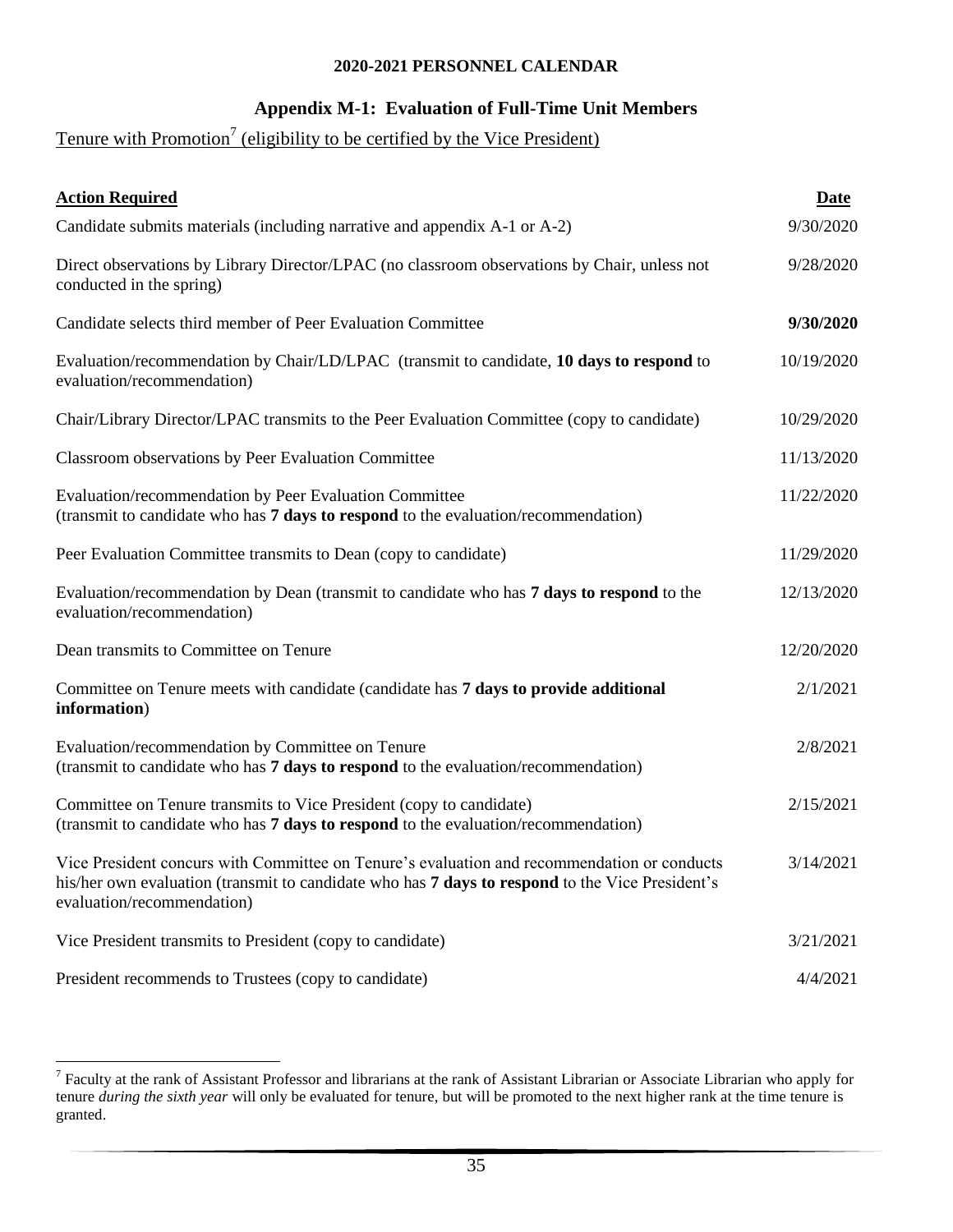#### **Appendix M-1: Evaluation of Full-Time Unit Members**

# **Promotion and Tenure<sup>8</sup>**

**(page 1 of 2)**

**Given the complicated calendar below, the promotion-tenure portfolio is to be maintained in the Office of Academic Affairs as of October 1, 2020.**

| <b>Action Required</b>                                                                                                                                                                                     | Date       |
|------------------------------------------------------------------------------------------------------------------------------------------------------------------------------------------------------------|------------|
| Candidate submits single portfolio for promotion and tenure (including narrative and appendix A-1 or<br>$A-2)$                                                                                             | 9/30/2020  |
| Direct observations by Library Director/LPAC (no classroom observations by Chair, unless not<br>conducted in the spring)                                                                                   | 9/28/2020  |
| Candidate selects third member of Peer Evaluation Committee for promotion evaluation                                                                                                                       | 9/30/2020  |
| Classroom observations by Peer Evaluation Committee for promotion                                                                                                                                          | 10/5/2020  |
| Chair/Library Director/LPAC evaluation recommendation for tenure (transmit to candidate who has<br>10 days to respond to the Chair's evaluation/recommendation and to request PEC tenure evaluation)       | 10/17/2020 |
| Promotion evaluation/recommendation by Peer Evaluation Committee (transmit to candidate who has<br>10 days to respond to the PEC's promotion evaluation/recommendation)                                    | 10/19/2020 |
| Peer Evaluation Committee transmits promotion evaluation/recommendation to Chair/Library<br>Director/LPAC (copy to candidate)                                                                              | 10/29/2020 |
| Candidate selects third member of PEC for tenure evaluation (if candidate requests or it is required)                                                                                                      | 10/29/2020 |
| Chair transmits tenure evaluation/recommendation to Dean (copy to candidate)                                                                                                                               | 10/29/2020 |
| Classroom observations by Peer Evaluation Committee for tenure (if requested or required)                                                                                                                  | 11/13/2020 |
| Promotion evaluation/recommendation by Chair/Library Director/LPAC (transmit to candidate who<br>has 10 days to respond to the Chair's promotion evaluation/recommendation)                                | 11/16/2020 |
| Tenure evaluation/recommendation by Peer Evaluation Committee, (conducted only if requested or<br>required (Committee transmits to candidate who has 7 days to respond to the PEC's tenure<br>evaluation.) | 11/22/2020 |
| Chair/Library Director/LPAC transmits promotion evaluation/recommendation to<br>Dean (copy to candidate)                                                                                                   | 11/26/2020 |
| Peer Evaluation Committee transmits tenure evaluation/recommendation to Dean (if such evaluation<br>was requested or required, copy to candidate)                                                          | 11/29/2020 |
| Promotion evaluation/recommendation by Dean<br>(transmit to candidate who has 7 days to respond to the Dean's evaluation/recommendation)                                                                   | 12/11/2020 |

 $8$  The process shall NOT be used for faculty at the rank of Assistant Professor or for librarians at the rank of Assistant Librarian or Associate Librarian who apply for tenure during the sixth year.

 $\overline{a}$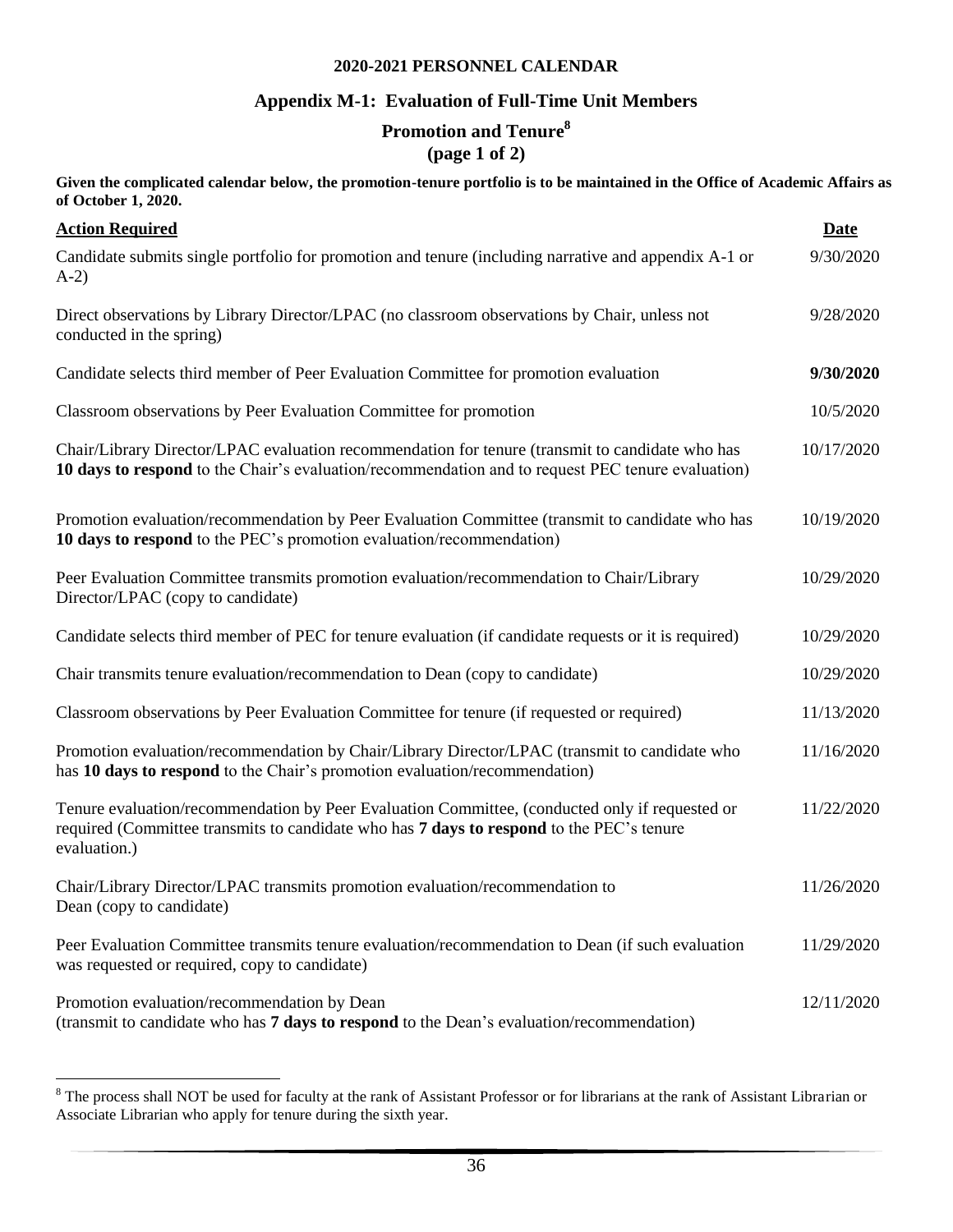## **Promotion and Tenure (page 2 of 2)**

| Tenure evaluation/recommendation by Dean<br>(transmit to candidate who has 7 days to respond to the Dean's evaluation/recommendation)                                                                                           | 12/13/2020 |
|---------------------------------------------------------------------------------------------------------------------------------------------------------------------------------------------------------------------------------|------------|
| Dean transmits to promotion evaluation/recommendation Committee on Promotions                                                                                                                                                   | 12/18/2020 |
| Dean transmits to tenure evaluation/recommendation to Committee on Tenure                                                                                                                                                       | 12/20/2020 |
| Evaluation/recommendation by Committee on Promotions (transmit to candidate,<br>7 days to respond to evaluation/recommendation)                                                                                                 | 1/18/2021  |
| Committee on Promotions transmits to Vice President (copy to candidate who has 7 days to respond to<br>the Committee's evaluation/recommendation)                                                                               | 1/25/2021  |
| Committee on Tenure meets with candidate (candidate has 7 days to provide additional information)                                                                                                                               | 2/1/2021   |
| Evaluation/recommendation by Committee on Tenure (transmit to candidate who has 7 days to<br>respond to the evaluation/recommendation)                                                                                          | 2/14/2021  |
| Committee on Tenure transmits evaluation/recommendation to Vice President (copy to candidate who<br>has 7 days to respond to the Committee's evaluation/recommendation.)                                                        | 2/21/2021  |
| Vice President concurs with Committee on Tenure's evaluation and recommendation or conducts<br>his/her own evaluation (transmit to candidate who has 7 days to respond to the Vice President's<br>evaluation/recommendation)    | 3/14/2021  |
| Vice President transmits tenure evaluation/recommendation to President (copy to candidate)                                                                                                                                      | 3/21/2021  |
| Vice President concurs with Committee on Promotions' evaluation and recommendation or conducts<br>his/her own evaluation (transmit to candidate who has 7 days to respond to the Vice President's<br>evaluation/recommendation) | 3/21/2021  |
| Vice President transmits promotion evaluation/recommendation to President (copy to candidate)                                                                                                                                   |            |
| President recommends to Trustees regarding tenure (copy to candidate)                                                                                                                                                           | 4/4/2021   |
| President recommends to Trustees regarding promotion (copy to candidate)                                                                                                                                                        | 4/4/2021   |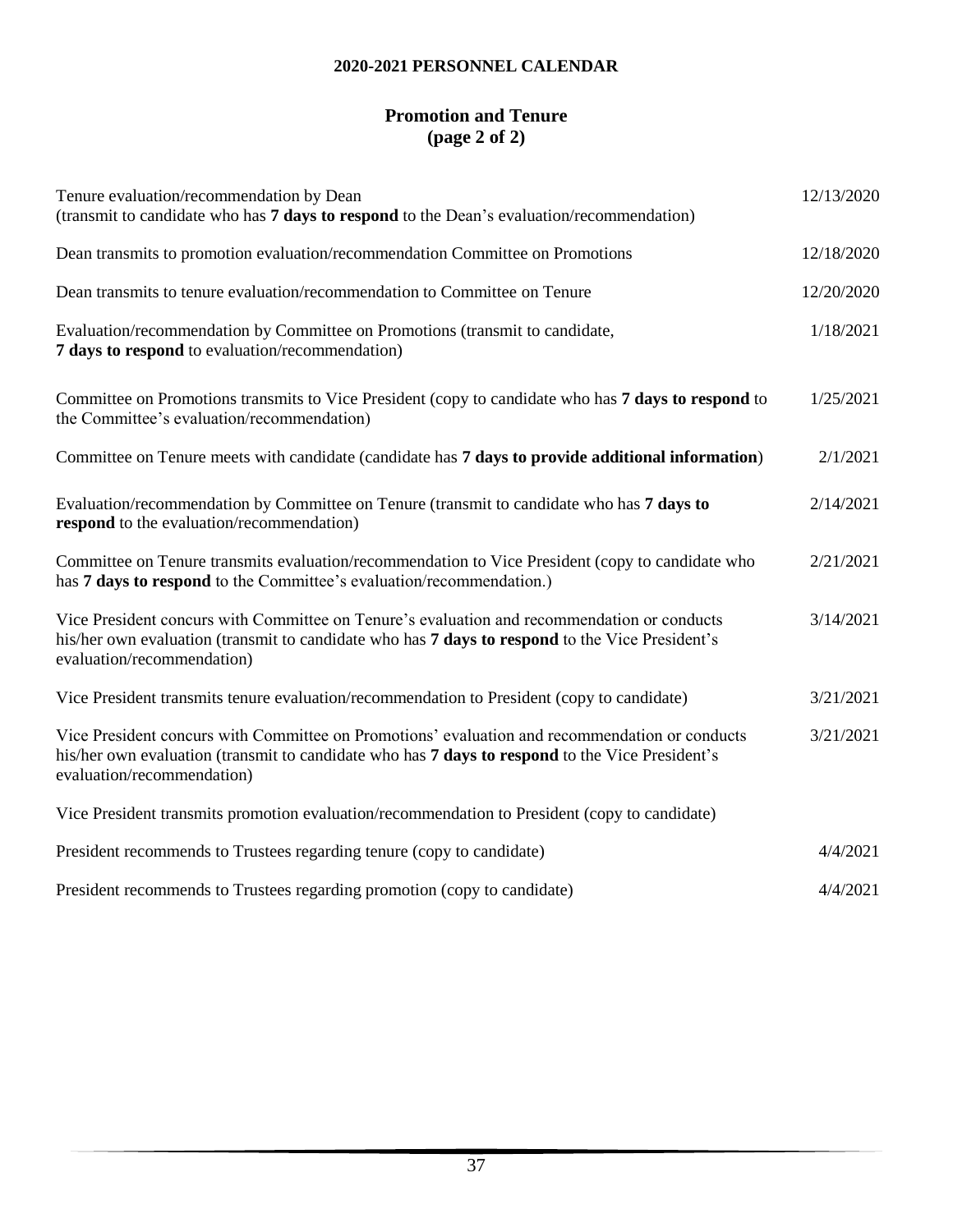# **Appendix M-1: Evaluation of Full-Time Unit Members and Salaried Part-Time Faculty**

## **Department Chair Evaluation as Chair**

| <b>Action Required</b>                                                                   | Date       |
|------------------------------------------------------------------------------------------|------------|
| Chair selects third member of Peer Evaluation Committee                                  | 9/30/2020  |
| Receipt of comments from department by Peer Evaluation Committee                         | 11/16/2020 |
| Evaluation by PEC (transmit to Chair who has 10 days to respond to the PEC's evaluation) | 12/5/2020  |
| Peer Evaluation Committee transmits to Vice President (copy to Chair)                    | 12/17/2020 |

#### **Sabbatical Approval Deadlines**

| <b>Action Required</b>                                                                                                                                                              | Date       |
|-------------------------------------------------------------------------------------------------------------------------------------------------------------------------------------|------------|
| Candidate submits proposal for leave during AY 2021-2022 to Chair/Library Director/LPAC<br>(Note: A year-long sabbatical at half-pay earns a half year of creditable service only.) | 10/1/2020  |
| Chair/Library Director/LPAC recommends to Vice President                                                                                                                            | 10/9/2020  |
| Vice President recommends to President                                                                                                                                              | 11/2/2020  |
| President recommends to Trustees                                                                                                                                                    | 11/16/2020 |

#### **Appendix M-2: Evaluation of Part-Time Faculty**

| <b>Fall 2020 Semester</b><br>Date                 | <b>Spring 2021 Semester</b><br><b>Date</b>                                                                                                         |
|---------------------------------------------------|----------------------------------------------------------------------------------------------------------------------------------------------------|
| No evaluations are to be conducted this semester. | $2/15/21^{9}$<br>Candidate submits material                                                                                                        |
|                                                   | Evaluation by Chair, including classroom<br>observations (transmit to faculty member,<br><b>10 days</b> to respond to the Chair's eval.)<br>4/1/21 |
|                                                   | Chair transmits to Dean<br>(copy to faculty member)<br>4/11/21                                                                                     |

 $\overline{a}$ 

 $9<sup>9</sup>$  At Massachusetts Maritime Academy, the second Friday of the Spring 2021 Semester.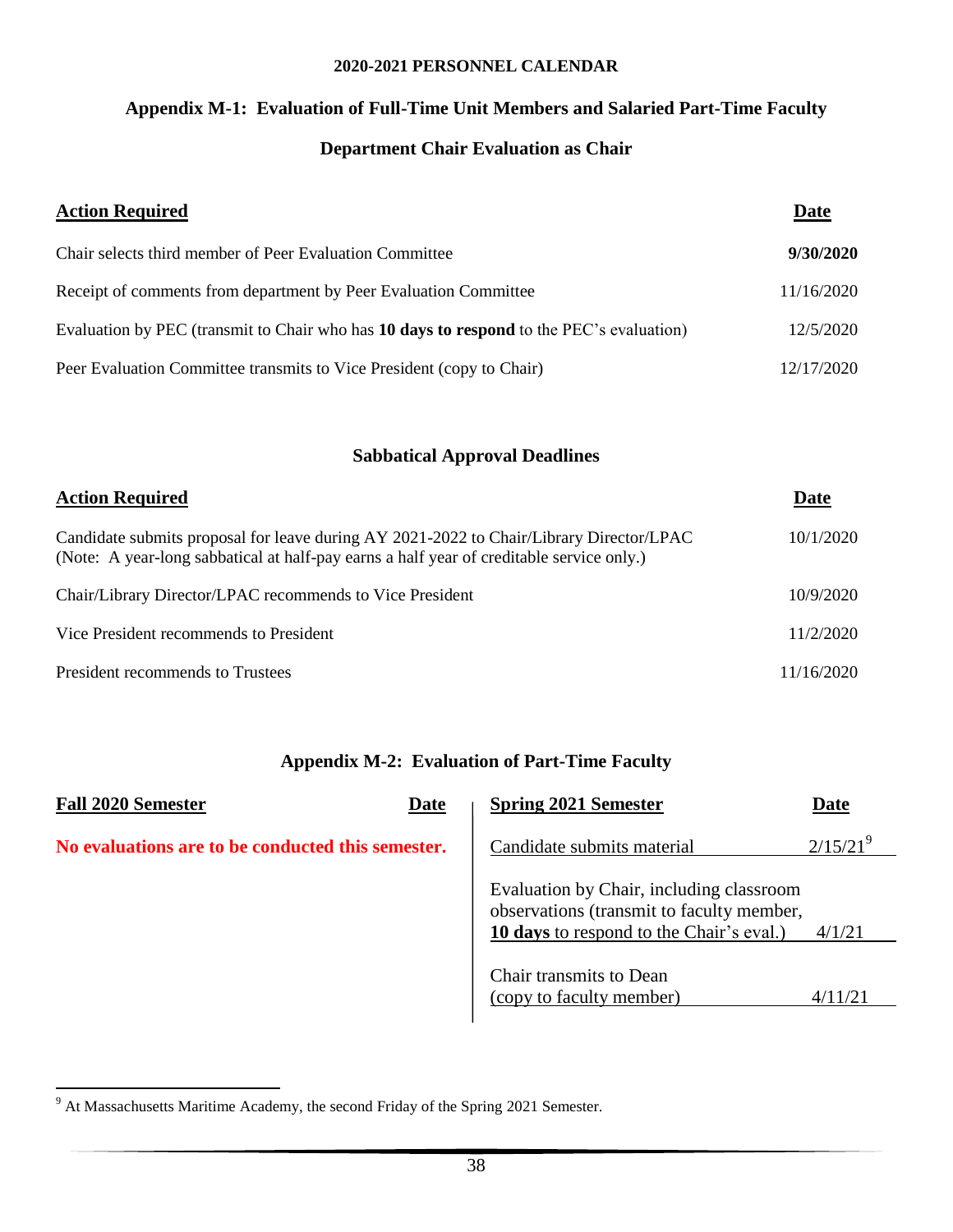## **Appendix M-3: Post-Tenure Review**

| <b>Action Required</b>                                                                                                                                                           | <b>Date</b>                                                                                           |
|----------------------------------------------------------------------------------------------------------------------------------------------------------------------------------|-------------------------------------------------------------------------------------------------------|
| Candidate submits materials to Vice President                                                                                                                                    | 9/30/20                                                                                               |
| <b>Classroom observation by Chair</b>                                                                                                                                            | 11/16/20                                                                                              |
| Dean completes review and transmits assessment to candidate<br>(Chapter President notified of the results of the assessments only.)                                              | 4/1/21                                                                                                |
| Upon receipt of Dean's assessment                                                                                                                                                | 10 days to submit a response in<br>writing and request a meeting                                      |
| Meeting held                                                                                                                                                                     | 10 days after submitting the<br>Response to the Dean<br>(candidate may bring union<br>representative) |
| Dean's final assessment                                                                                                                                                          | 5 days after the meeting                                                                              |
| Upon receipt of Dean's final assessment                                                                                                                                          | 5 days to appeal to the President<br>in writing and request a meeting in<br>writing                   |
| If no meeting is requested                                                                                                                                                       | 5 days for the President to make a<br>final decision                                                  |
| If meeting is requested, it must be held                                                                                                                                         | 10 days after the appeal (candidate)<br>may bring union representative)                               |
| President's final decision                                                                                                                                                       | 5 days after the meeting                                                                              |
| Members who are eligible (see pages 151-153 of the 2017-2020<br>collective bargaining agreement) and who wish to be<br>be reviewed under post-tenure review during the 2021-2022 |                                                                                                       |
| academic year must give notice to the Vice President.                                                                                                                            | 4/1/21                                                                                                |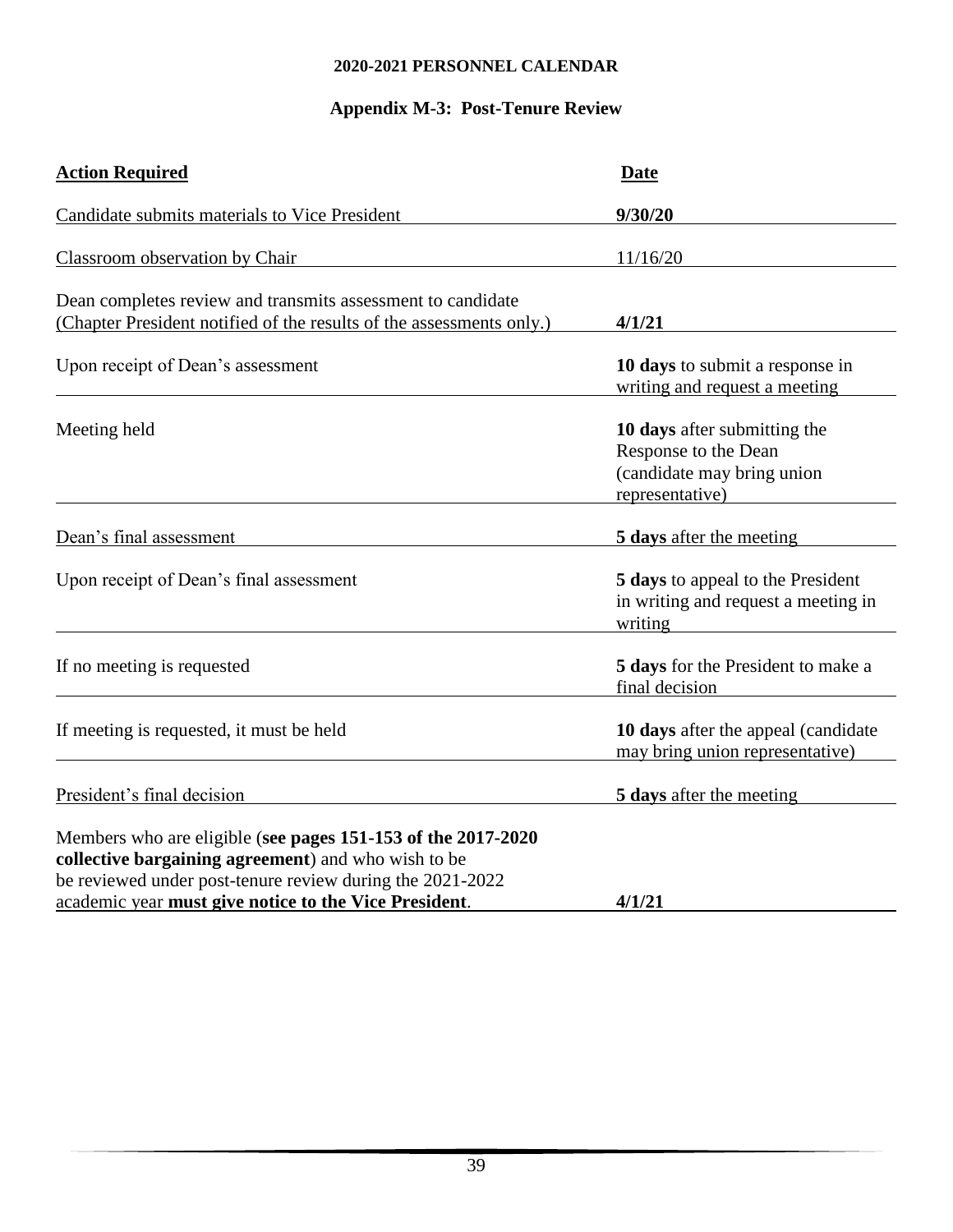## **APPENDIX 2 – "Eligibility" Memorandum**

# **Memorandum of Understanding Concerning Eligibility for Membership on Evaluation Committees Under the BHE/MSCA Collective Bargaining Agreement**

#### A. **General Rules**

1. Tenure

#### **Only persons who hold tenure are eligible to serve on evaluation committees.**

A non-tenured Department Chair or Library Program Area Chair is not eligible to serve as consultant to a Committee on Tenure.

2. Leaves of Absence and Partial Year of Employment

Except as described in paragraphs (a), (b) and (c) below, (i) any person who is or will be on a scheduled leave of absence on a full-time basis (e.g., for a sabbatical) or an anticipated leave on a full-time basis (e.g., for a long-term illness) for an academic semester or longer, and (ii) any person who will be, or is expected to be, employed for no more than a single academic semester is, in any such case, disqualified from serving on any evaluation committee during the academic year (or years) in which the full-time leave or the partial year of employment occurs.

- a. A person who will be on a leave of absence on a full-time basis during the spring semester of an academic year is not disqualified from serving on an evaluation committee if the work of the committee will have been completed prior to the end of the preceding fall semester.
- b. A person who is on a leave of absence on a part-time basis (e.g., someone whose full-time employment consists of part-time sick leave in conjunction with part-time employment) is not thereby disqualified from serving on any evaluation committee.
- c. A person whose partial year of employment will encompass the whole of the fall semester of an academic year is not disqualified from serving on an evaluation committee if the work of the committee will have been completed prior to the end of that fall semester.
- 3. Conflicts

No one is permitted to evaluate someone who is or will be evaluating him or her in the same academic year (this rule informs many of the particular rules that are set out below).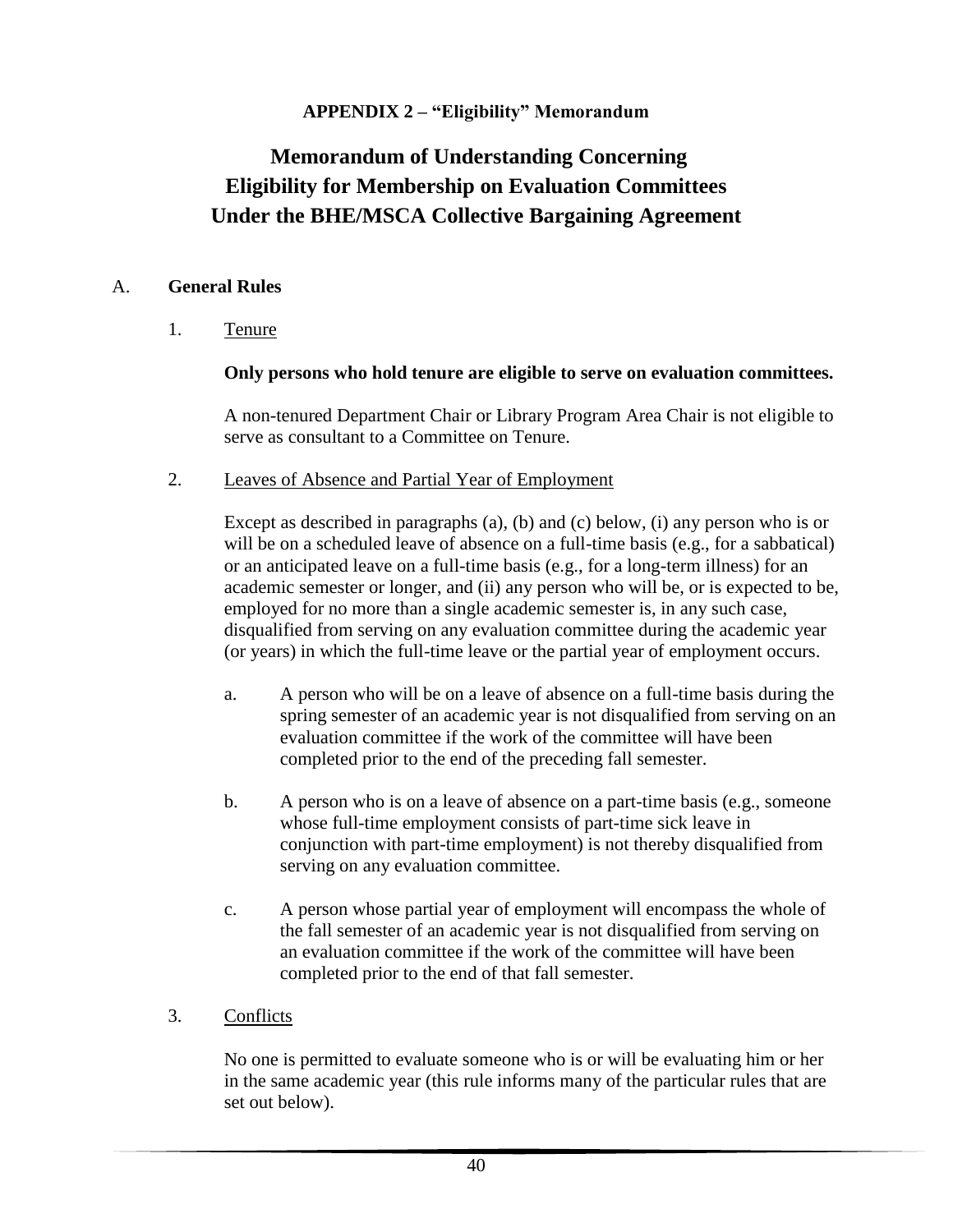No unit member may serve on his/her own evaluation committee. No member of the bargaining unit shall serve on an evaluation committee or otherwise participate in the conduct of an evaluation if to do so would constitute a conflict of interest or the appearance of a conflict of interest. No unit member, for example, shall participate in the evaluation of his or her spouse or domestic partner.

The chapter president, chapter vice president and the grievance officer of each chapter shall be disqualified from serving on any evaluation committee, but shall not be disqualified from evaluating faculty or librarians in their role as Department Chair or as Library Program Area Chair.

4. Dual Roles

No member of the bargaining unit who is a candidate for a particular personnel action should be twice evaluated for that personnel action by another individual member of the bargaining unit; this rule does not prohibit Department Chairs from both evaluating candidates for tenure in his/her department and serving as consultants to the Committee on Tenure.

#### B. **Peer Evaluation Committee (PEC)**

1. General Rules of Eligibility

Subject to the rules of disqualification that are set out below, only the following members of the bargaining unit are eligible to serve as members of a PEC:

- a. in the case of the two members selected by the department/library, only persons who are members of the department/library or (but only absent a sufficient number of eligible members from within the department/library) persons who are members of a cognate department; and
- b. in the case of the single member selected by the person to be evaluated, only someone who is a member either of the department/library or of a cognate department.

## 2. Rules of Disqualification

Even if otherwise eligible to serve on a PEC, the following members of the bargaining unit are disqualified from doing so:

- a. the Chair of any department or a Library Program Area Chair;
- b. a candidate for promotion;
- c. a member of the Committee on Promotions, but only as a standing member of a PEC that will evaluate any candidate for promotion; he or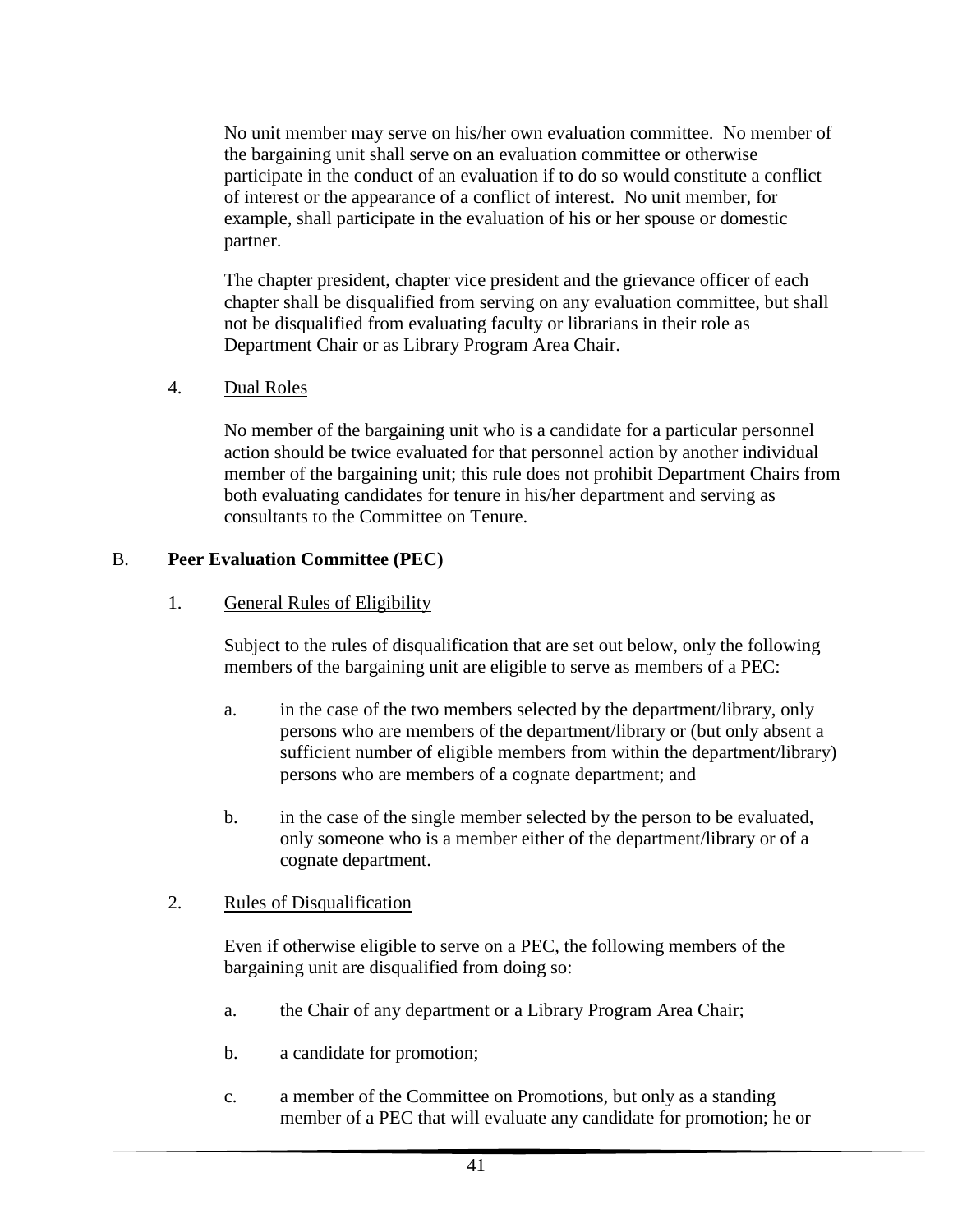she can serve as the third member selected by a candidate if that candidate is not being evaluated for promotion;

- d. a member of the Committee on Tenure, but only as a standing member of a PEC that will evaluate any candidate for tenure; he or she can serve as the third member selected by a candidate if that candidate is not being evaluated for tenure; and
- e. a person undergoing post-tenure review, but only for evaluations of a Department Chair who will be conducting a classroom observation of that person that year.

## 3. Conduct of Classroom Observations

Whether members of the PEC conduct classroom observations in the fall or spring semester, the members of the Committee must be eligible to serve on the PEC during the semester in which the observations take place. The PEC established in the preceding fall semester must conduct any classroom observations that occur during the spring semester.

## 4. Number of Committees

If in a department/library with twelve or more full-time members, eight or more evaluations are required to be conducted by the PEC (for reappointments, promotions, tenure or evaluation of a Department Chair as a Chair or Library Program Area Chair as LPAC) in any academic year, the department/library may, at its discretion, establish two peer evaluation committees (but not more), and in that event the persons to be evaluated by each committee should be assigned by lot.

## C. **Committee on Promotions**

1. Rank

Subject to the rules of disqualification that are set out below, only members of the bargaining unit holding the rank Professor, Associate Professor, Senior Librarian, Librarian or Associate Librarian are eligible to serve as members of the Committee on Promotions.

## 2. Rules of Disqualification

Even if otherwise eligible to serve on the Committee on Promotions, the following members of the bargaining unit are disqualified from doing so:

- a. the Chair of any department or a Library Program Area Chair;
- b. a candidate for promotion;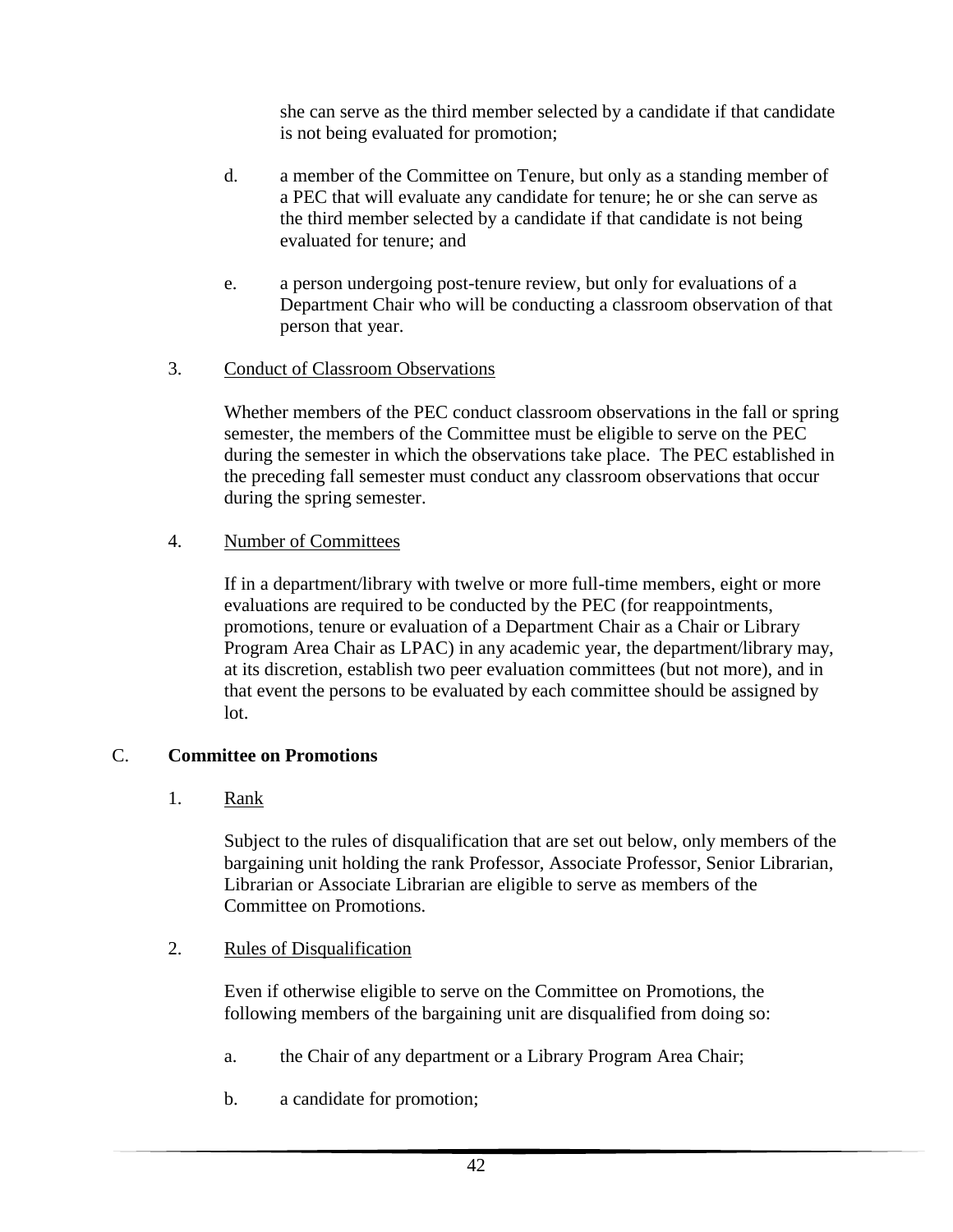- c. the standing members of the Committee on Tenure; and
- d. a person undergoing post-tenure review whenever his or her Department Chair or Library Program Area Chair is a candidate for promotion.
- 3. Departmental/Library Limits

No more than one person from any one department or from the library can serve on the Committee on Promotions.

#### D. **Committee on Tenure**

1. Rules of Disqualification

Even if otherwise eligible to serve on the Committee on Tenure, the following unit members are ineligible to serve:

- a. the Chair of any department or Library Program Area Chair (except as a consultant to the Committee on Tenure);
- b. any member of the Committee on Promotions to serve as the departmentally elected member of the Committee on Tenure if the candidate for tenure is also a candidate for promotion.
- 2. Departmental/Library Limits

No more than one person from any one department or from the library can serve as a standing member of the Committee on Tenure.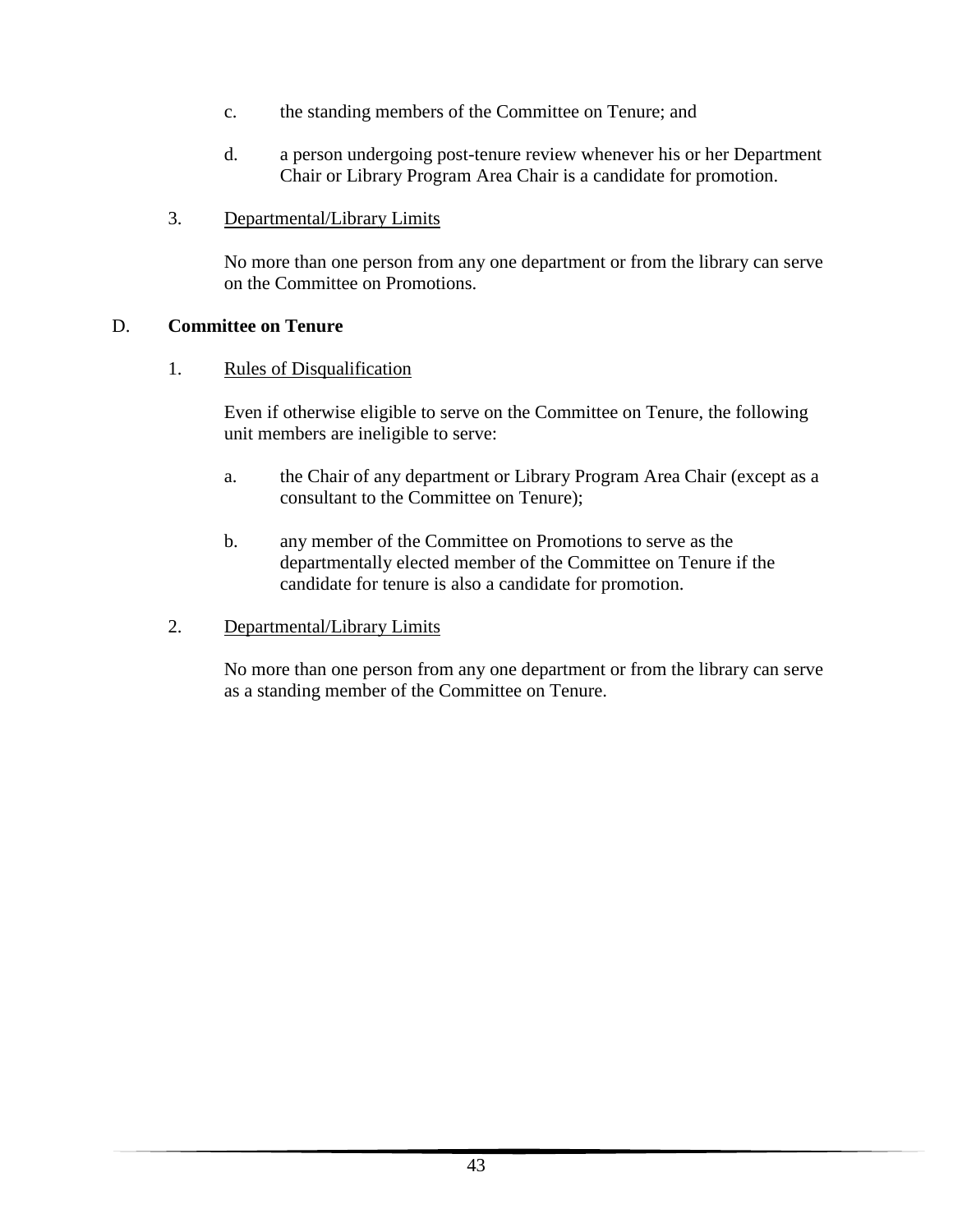## **APPENDIX 3 – Handling of Anonymous Complaints**

## **Policy on Handling Anonymous Complaints**

The Board of Higher Education, acting by the Council of State College Presidents ("the Board"), and the Massachusetts Teachers Association, acting by the Massachusetts State College Association ("the Association"), agrees as follows:

- 1. The administration of each College shall not take adverse action against any unit member on the basis of anonymous complaints, including complaints where the complaining individual is known but does not want his or her identity disclosed, whether such complaints are made orally or in writing, unless the unit member agrees to the action; no record of any action so taken shall be placed in the unit member's personnel file or used in connection with the making of any decision under Article VIII, VIII-A, VIII-B, VIII-C, IX, XII, XII-A, XII-B, XIII, XX or XX-A of the parties' collective bargaining agreement.
- 2. Adverse action means any administrative action based on a suspicion, belief or conclusion of inappropriate conduct or wrongdoing by a unit member.
- 3. This agreement does not prohibit the administration from orally informing the unit member of the fact that such a complaint has been made and disclosing the nature and substance of the complaint; nor does it prohibit the administration from informing any member of the bargaining unit concerning his or her legal obligations.
- 4. This policy is consistent with and not limited by the attached Memorandum of Agreement made the 3<sup>rd</sup> day of December 1996.
- 5. Nothing in this Policy governs the manner in which complaints that are not anonymous may be used or dealt with.
- 6. Annually, during the month of September, each College shall distribute this Policy and the attached Memorandum of Agreement to each of the following persons: the Vice President for Academic Affairs, all Deans who hold academic positions, including all School Deans and/or Directors, the Library Director, and all Department Chairs.

#### COUNCIL OF PRESIDENTS MASSACHUSETTS STATE COLLEGE ASSOCIATION

By: /s/ Mark Peters By: /s/ Donna Sirutis

Attachment: 12/3/96 Memorandum of Agreement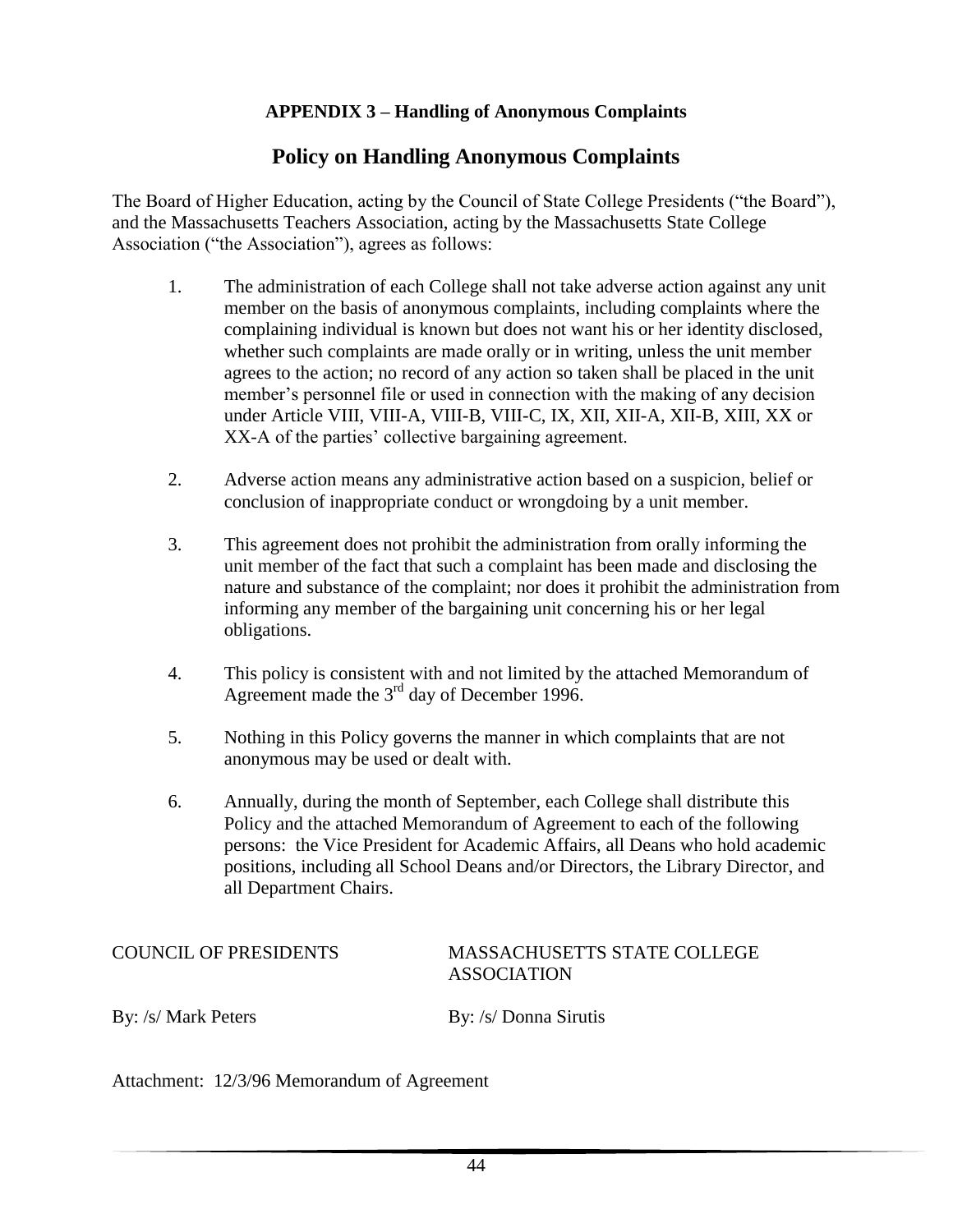#### MEMORANDUM OF AGREEMENT

This Memorandum of Agreement is made this  $3<sup>rd</sup>$  day of December, 1996, by and between the Board of Higher Education, acting by the Council of State College Presidents (the "Board"), and the Massachusetts Teachers Association, acting by the Massachusetts State College Association (the "Association").

WHEREAS the Board and the Association are parties to a collective bargaining agreement (the "Agreement") that was made between them as of July 1, 1995; and

WHEREAS the Board and the Association wish to clarify certain matters pertaining to complaints should students make them about one or another member of the bargaining unit to which the Agreement is of application;

NOW, THEREFORE, in consideration of the foregoing and of the mutual covenants set forth below, the Board and the Association hereby agree as follows:

1. The parties recognize and agree that the chair of an academic department has the discretion to make known to a member of the faculty the nature and substance of a complaint that a student, whose identity is known to the chair, has made about such member of the faculty, and the chair may do so without disclosing the identity of the student making such complaint whenever the student has not authorized the disclosure of his or her identity.

2. Only if a student, by a signed writing, authorizes the disclosure of his or her identity to a member of the faculty about whom he or she has made a complaint, may such complaint be used in connection with the evaluation of such faculty member pursuant to Articles VIII, IX and XX of the Agreement or, pursuant to Article XVI of the Agreement, be recorded in such faculty member's personnel file as a part of or in connection with any statement of concern or discipline that is contained in official personnel correspondence.

WHEREFORE the parties hereto hereunder set their signs and seals on the dates inscribed below.

#### COUNCIL OF PRESIDENTS MASSACHUSETTS STATE COLLEGE ASSOCIATION

Chair

By: /s/ Thomas Aceto By: /s/ Frederick M. Doherty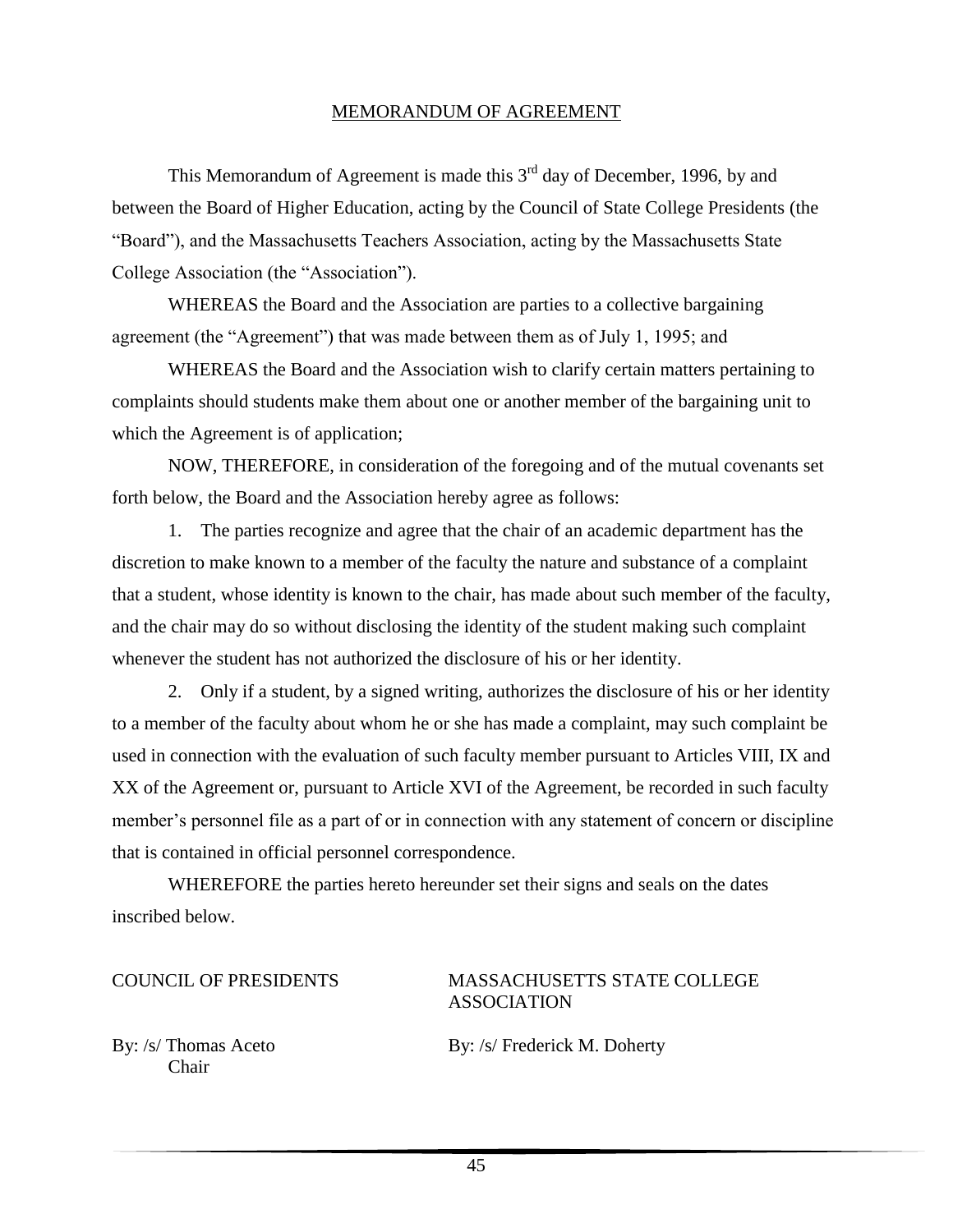### **APPENDIX 4 – Procedures for Department Committees**

Department: University:

- I. Departmental Undergraduate Curriculum Committee
	- A. Describe the membership
		- 1. Indicate the number of members
			- a. Department chair must serve as member
			- b. Committee must contain at least two students
			- 2. Describe procedure for selecting faculty members (include length of term)
		- 3. Describe procedure for selecting student members (include length of term)
	- B. Describe process for identifying a committee chair
	- C. Duties and responsibilities per Article VI, Section H(1)
	- D. Committee recommends to appropriate governance body via department chair
- II. Departmental Graduate Committee (if applicable)
	- A. Description of membership
		- 1. Graduate faculty only
		- 2. Number of members determined by department chair
		- 3. Members appointed by department chair
	- B. Committee chair (selected by majority vote of the committee)
	- C. Duties and responsibilities per Article VI, Section H(1)
	- D. Committee recommends to the graduate dean via department chair
- III. Other Standing Committees
	- A. Describe the membership (faculty and students)
	- B. Describe procedure for selecting members (include length of term)
	- C. Describe duties and responsibilities
	- D. Describe procedure for identifying committee chair
- IV. Departmental *Ad Hoc* Committees
	- A. Established by department chair
	- B. Describe the membership (faculty and students)
	- C. Describe procedure for selecting members
	- D. Describe procedure for identifying committee chair
- V. Search Committees
	- A. Established at request of Vice President or department chair
	- B. Describe the membership (include length of term)
	- C. Describe procedure for selecting members
	- D. Describe procedure for identifying committee chair
	- E. Search committee reports through the department chair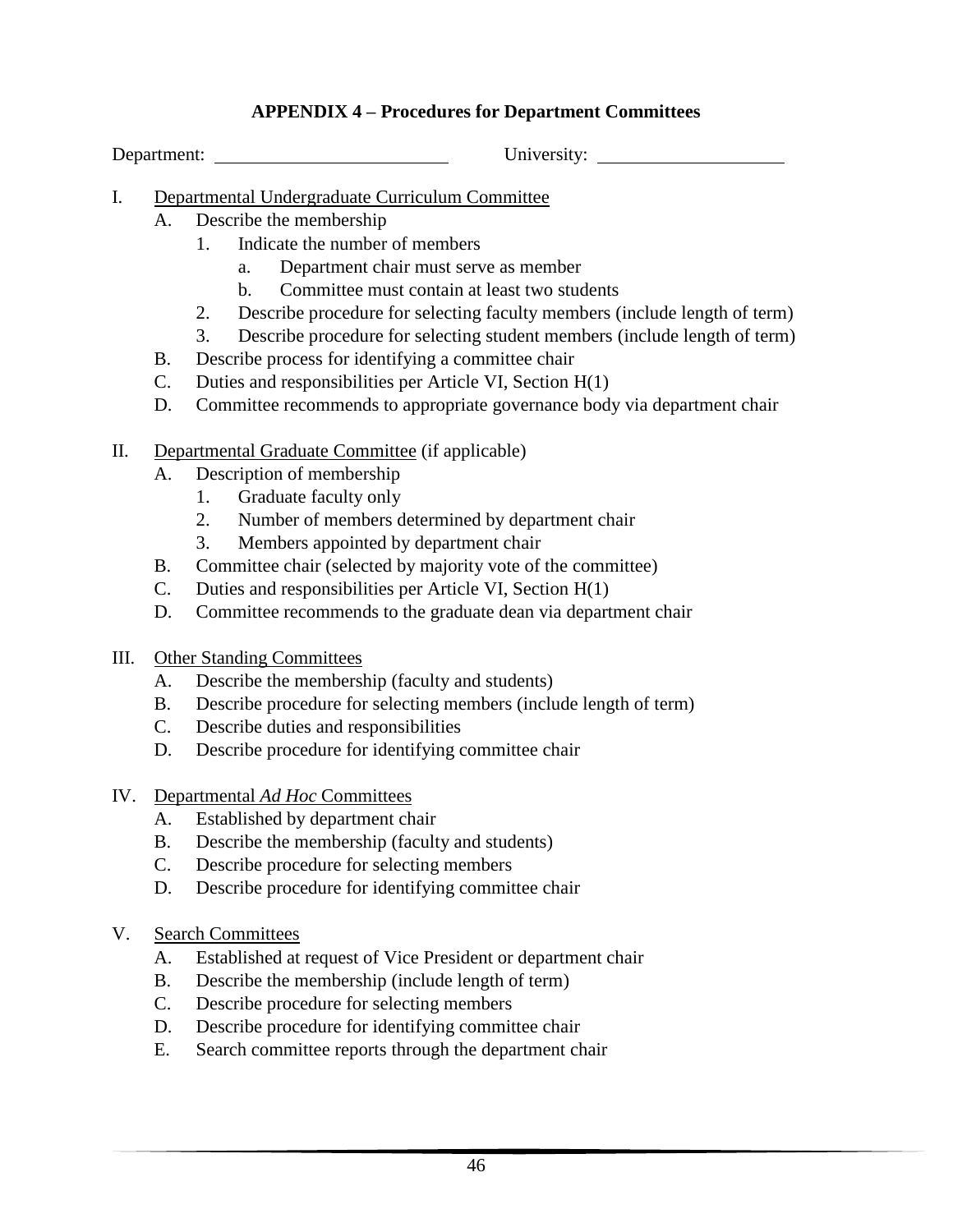## **APPENDIX 5 – Sample Departmental Procedures**

#### **Conduct of Department Meetings**

- 1. The department chair is the presiding officer. If the chair is unavailable and the meeting must be held, the members present should elect a chair *pro tem*. It is the responsibility of the presiding officer to maintain order at the meeting, including adherence to the agenda, use of proper motions and establishment of a speaker's order for all discussions.
- 2. A schedule of departmental meetings for the semester should be established by the chair at the beginning of each semester and distributed to all department members. Meetings should take place between the hours of 8:00 a.m. and 4:30 p.m., Monday through Friday. Meetings should be scheduled to maximize participation (*i.e.*, avoid days and times when a large number of members have a scheduled class). If there is insufficient business or the chair knows a quorum cannot be attained, the meeting may be canceled at the discretion of the chair.
- 3. At the chair's discretion, special meetings of the department may be called in order to make decisions which cannot be postponed until a regularly scheduled department meeting. The specific agenda and the reason for the special meeting must be given to all members of the department. Notification must be given at least two (2) working days in advance of the special meeting. Department members should be contacted via their home telephone number; additional notification via e-mail, office telephone numbers and written memoranda may also occur.
- 4. A written agenda, with all items and proposals to be considered, shall be distributed to all members of department at least three (3) working days in advance of the meeting. The members present at the meeting may vote to change the order of agenda items. Members of the department may submit items for the agenda to the chair at least five (5) working days prior to the meeting or from the floor at the meeting.
- 5. A quorum is a majority of the eligible voting members of the department. Part-time faculty and faculty on any leave of absence on a full-time basis are not eligible to attend department meetings. If a quorum is not present, discussion may occur but no votes may be taken.
- 6. Voting is by a show of hands or a voice vote. Secret ballots shall be used when individuals are being elected to a position (chair, committee appointments, *etc*.) Votes by mail or email may be allowed when proposals have been submitted to all department members ahead of time. Proxy voting is not permitted under any circumstances.

In accordance with Robert's Rules, a majority vote is a majority of the votes cast when a quorum is present; abstentions are not votes.

 7. Minutes shall be taken by a secretary *pro tem* appointed by the chair for the term of the meeting; such appointments should rotate among department members. Minutes will include the names of members present, motions adopted or not adopted, reports and announcements. Unless points are made in discussion which clarify the motion or actions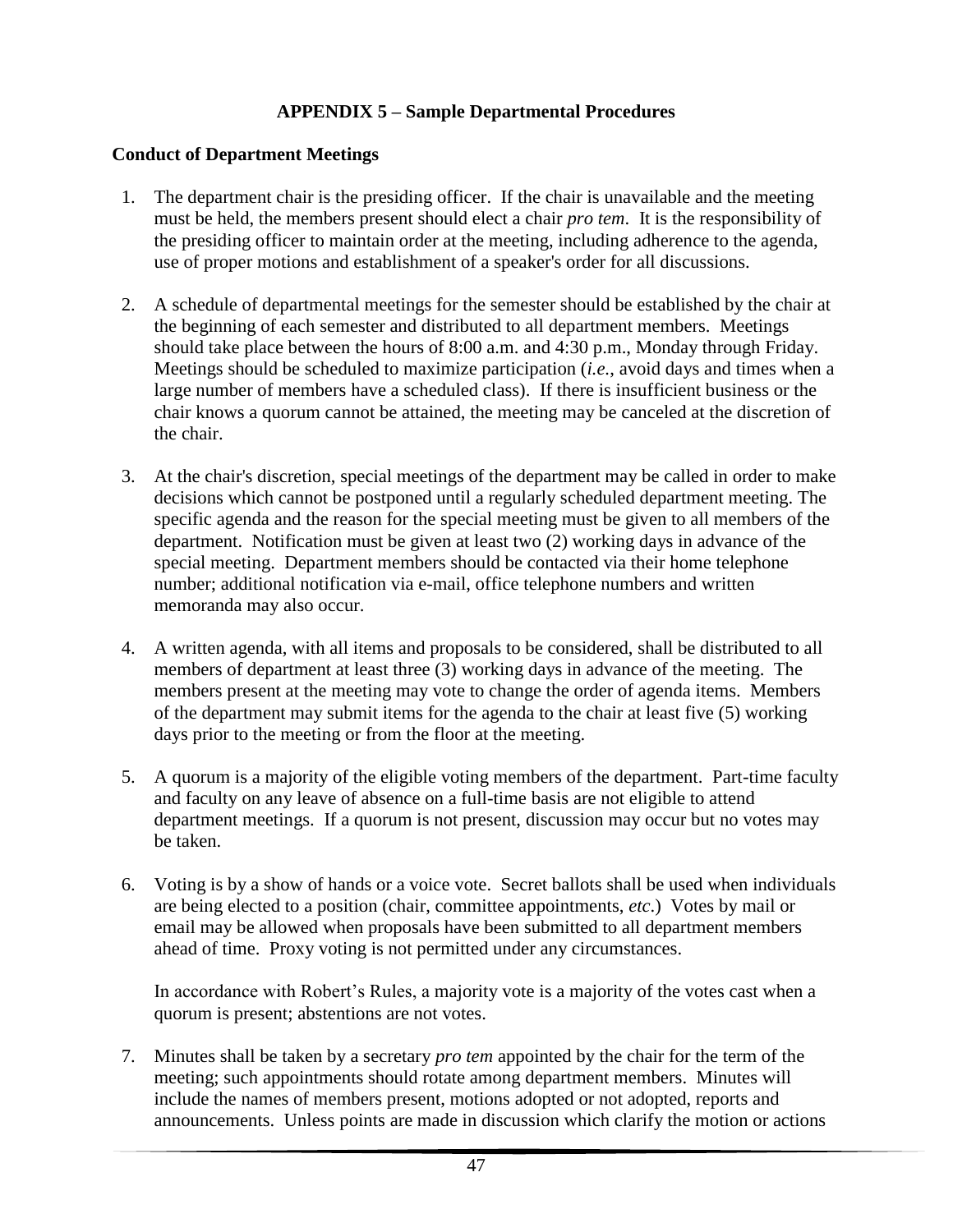to be taken, discussion of motions are not summarized in the minutes. Minutes shall be signed by the secretary *pro tem* and distributed to all department members within ten (10) working days after the meeting. Minutes must be approved at subsequent department meeting.

- 8. If the chair deems it necessary, and no member of the department objects, voting on a specific issue that would otherwise need to be handled via a special department meeting may be conducted via email or telephone so long the issue is not one in respect of which confidentially is a concern.
- 9. The chair is authorized to make decisions on an emergency basis. The chair should notify the department members of any such emergency decisions as soon as practicable. Such notice might appropriately be given via home telephone.
- 10. Non-voting guests (including part-time and full-time faculty and faculty on a leave of absence on a full-time basis, such as a sabbatical leave) may attend meetings at the invitation of the chair or by majority vote of the members present at any meeting.

#### **Recruitment of Full-time Faculty**

I. General Provisions

The procedures for the recruitment of all faculty in the department shall conform to applicable Affirmative Action/Equal Employment Opportunity guidelines of the University, state and federal law and the BHE/MTA collective bargaining agreement.

These procedures shall only apply to the recruitment of full-time faculty, whether tenuretrack or temporary, when either the Vice President for Academic Affairs or the department chair has requested that the department assistance in the recruitment for the position. The hiring of part-time faculty is conducted under the auspices of the department chair. The chair may request assistance in the hiring of part-time faculty.

These procedures may be amended by a majority vote at a department meeting.

II. Job Descriptions

The department chair shall call a meeting of the department to discuss the job description. The department chair shall then submit a written proposed job description for the approval of the department members at least ten (10) working days prior to the deadline for submission to the administration.

If the department fails to approve a job description at the end of the meeting the chair may call further meetings for the purpose of discussing the job description or submit his/her own job description to the administration. Copies of any such submission shall be provided to the members of the department.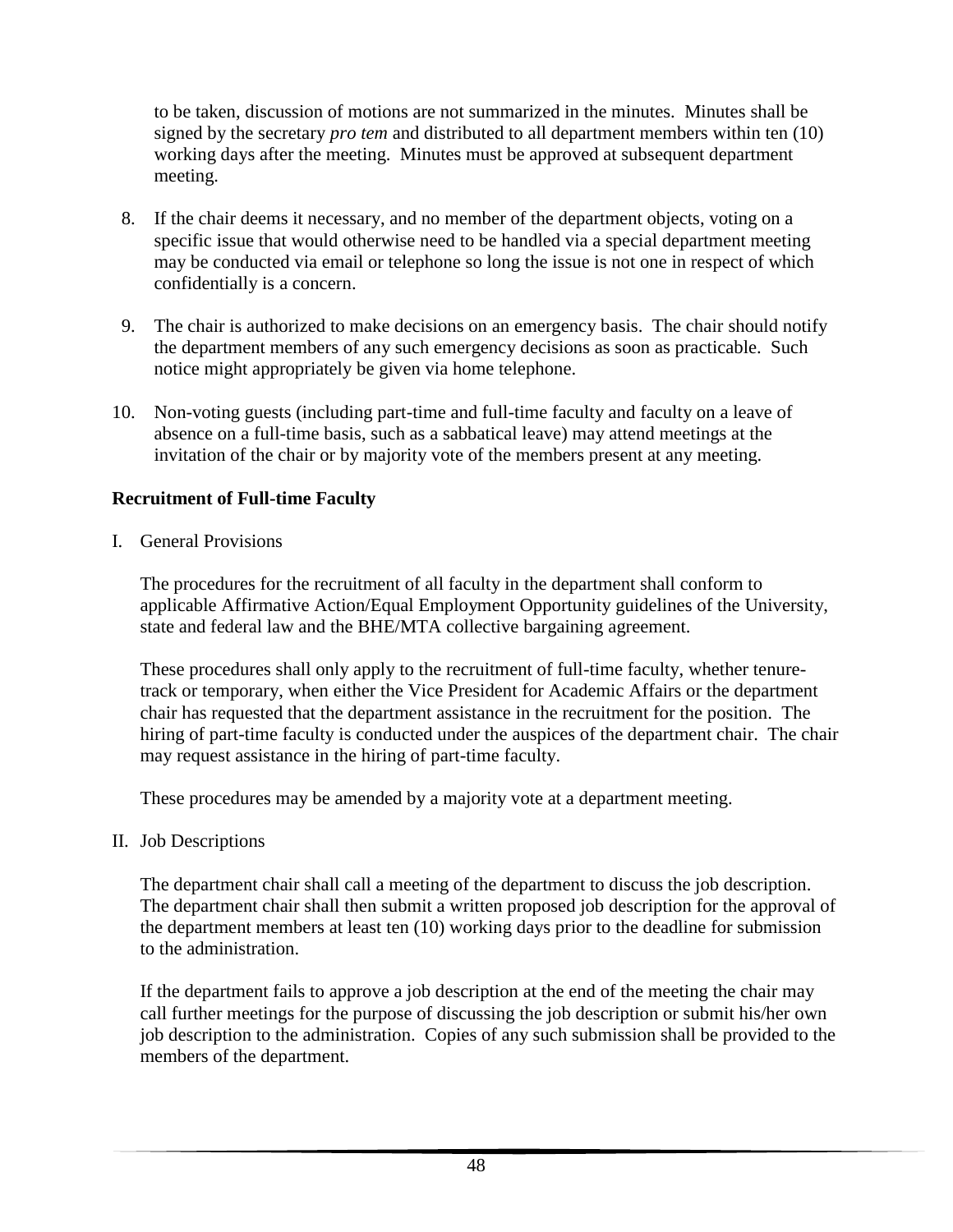#### III. Search Committees

Once the job description has been approved for advertisement by the administration, a search committee shall be formed, the size of which shall be determined by the department chair. Members of the department may submit their names for nomination to search committees. If more members are nominated than are required on the committee, then an election shall take place. Members of the department shall vote by secret ballot and the department chair shall tally the votes.

Once constituted, the search committee shall elect its own chair. The search committee chair shall be responsible for communication with the members of the department, the department chair and the administration. The search committee chair shall ensure that the committee adheres to all procedures.

In compliance with appropriate university and collective bargaining requirements, the search committee shall devise its own method of reviewing job applicants, identifying those applicants to be interviewed, and gathering feedback regarding interviewed candidates from members of the department.

Only full-time<sup>10</sup> members of the MSCA bargaining unit are entitled to the "added" consideration" provisions contained in Article XX of the BHE/MTA agreement.

IV. Interviewing Candidates

All members of the department, including the department chair, shall be invited to participate in on-campus interviews with all candidates to be interviewed. Copies of applicant materials shall be made available to members of the department prior to interviews, if possible.

V. The Role of the Department Chair

The search committee shall recommend, simultaneously and in writing, the names of finalists to the department chair and the Affirmative Action/Equal Employment Opportunity Officer, in accordance with college procedures. The department chair shall then meet with the search committee to discuss the relative strengths and weaknesses of each finalist.

When the department chair has prepared his/her recommendation regarding which candidate(s) should be offered the position, the department chair shall communicate that recommendation, in writing, to all members of the search committee at least five (5) working days prior to submitting the chair's and committee's recommendation(s) to the administration.

At the request of either the search committee or the department chair, another meeting shall be held to discuss the chair's and/or committee's recommendation(s).

 $\overline{a}$ <sup>10</sup> This includes salaried part-time faculty.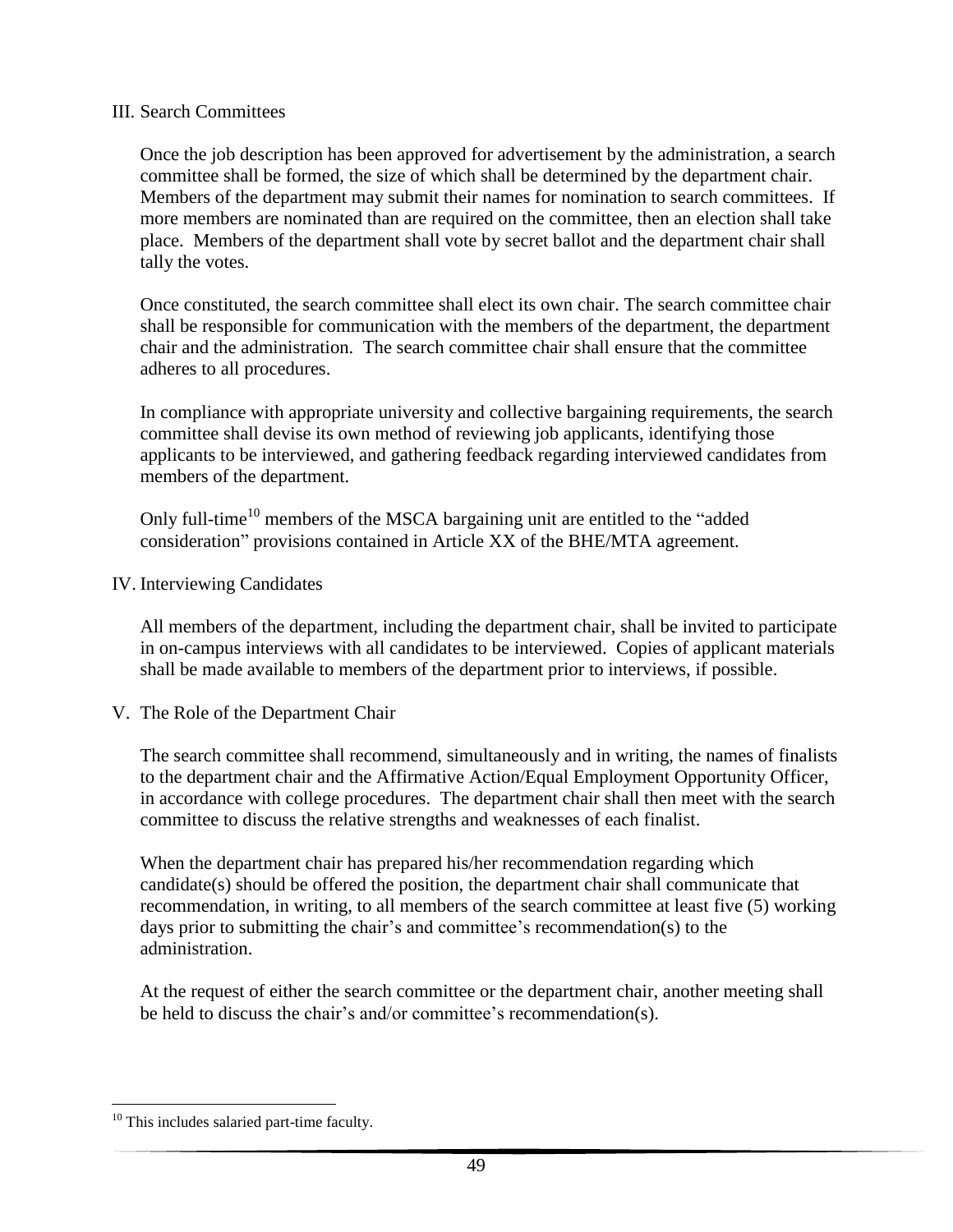VI. Notification Procedures

After the administration has informed the department chair that an applicant has accepted an offer of employment, then, within ten (10) working days thereafter, he/she shall inform the members of the department in writing of the name of the successful candidate.

Upon the conclusion of the search, the search committee chair or designee shall notify all other candidates that the search has concluded. If for any reason a search fails, then the department chair shall notify the members of the department in writing as soon as practicable.

## **Departmental Committees**

I. Eligibility

Unless precluded from serving by contractual or statutory provisions, all full-time members of the department who are not on a leave of absence on a full-time basis are eligible to serve on departmental committees.

II. Nominations

Unless otherwise specified by contractual or statutory provisions, the department chair shall determine the number of members to serve on a committee and, if applicable, the number of student members.

## Departmental Membership

The department chair shall request nominations for all committees in writing at least five (5) working days before nominations are to close. Members may nominate themselves; members shall not nominate others without the express consent of the other person.

#### Student Membership

Whenever appropriate or required contractually, students shall be appointed to serve on departmental committees. Unless otherwise specified, student nominees shall be full-time, matriculated students majoring in a major offered by the department. In all cases student members must be in good academic standing.

The chair shall solicit from members of the department the names of student nominees. Members may submit names of student nominees after obtaining permission from the student to be nominated; such nominations shall be in writing. The chair shall then appoint the requisite number of students to the appropriate committee and inform all members of the department of these appointments in writing.

## III. Election

The tenured and tenure-track members of the department eligible to vote in a departmental election shall elect the members of committees.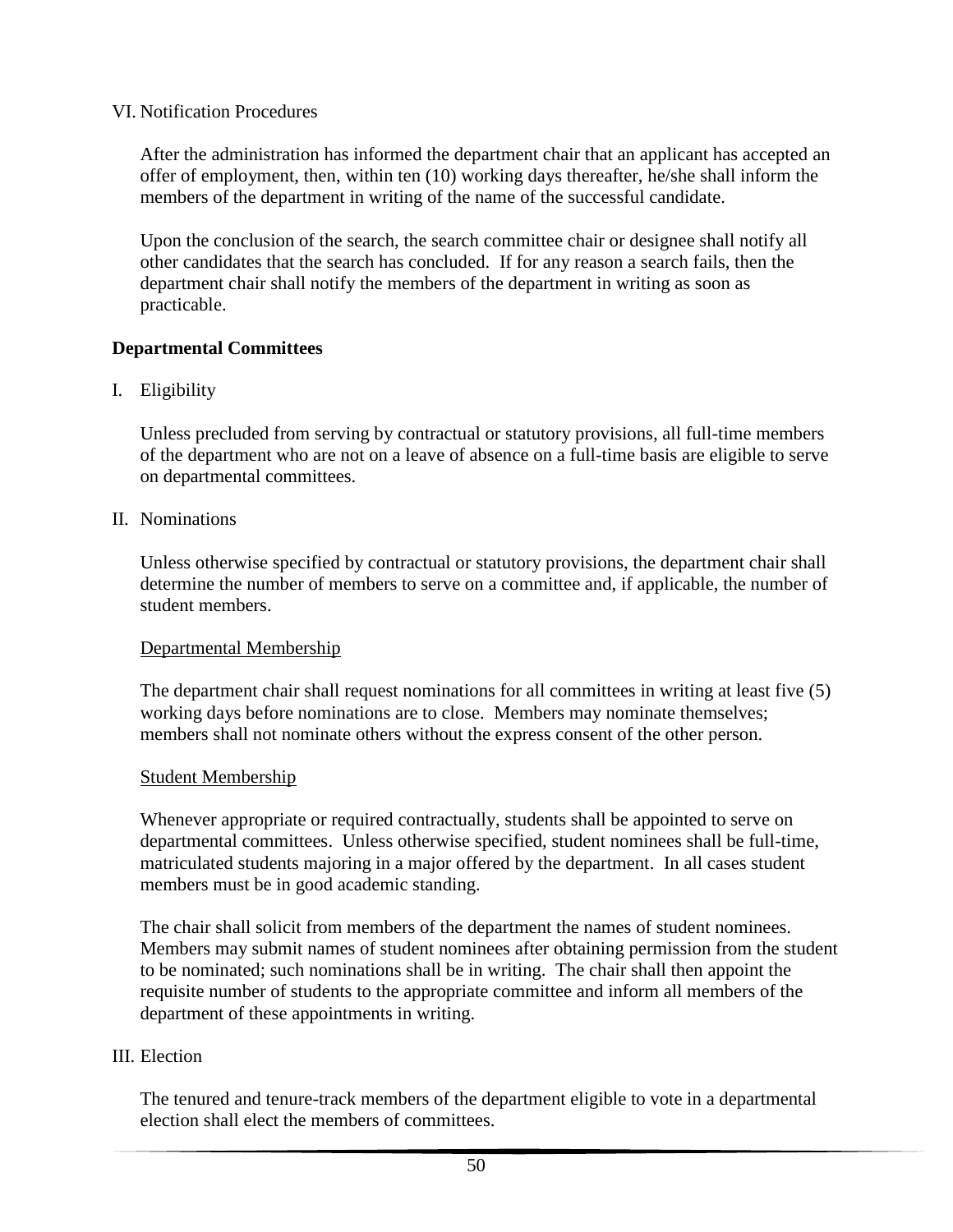The department chair shall distribute to eligible voting members a ballot listing the names of all nominees. This ballot shall be clearly labeled as such and shall not include any other departmental communications. Ballots shall include the specific date, time and place for their return. At least five (5) working days shall be given for return of ballots. A receipt shall be given to voters when the ballot is returned.

Election shall be by plurality. Tie votes will require a run-off election. The ballot shall list only the names of the tied nominees.

#### IV. Voting

All members of a committee are eligible to vote on business items. Only tenured and tenuretrack members of the department are eligible to vote in any "election" (*e*.*g*., the election of a chair, vice chair or secretary).

#### V. Recommendations

With the exception of the Departmental Graduate Committee and any search committee, all recommendations from departmental committees shall be distributed to the members of the department at least three (3) working days after submission to the department chair and at least three (3) working days prior to discussion or action at a departmental meeting called for that purpose.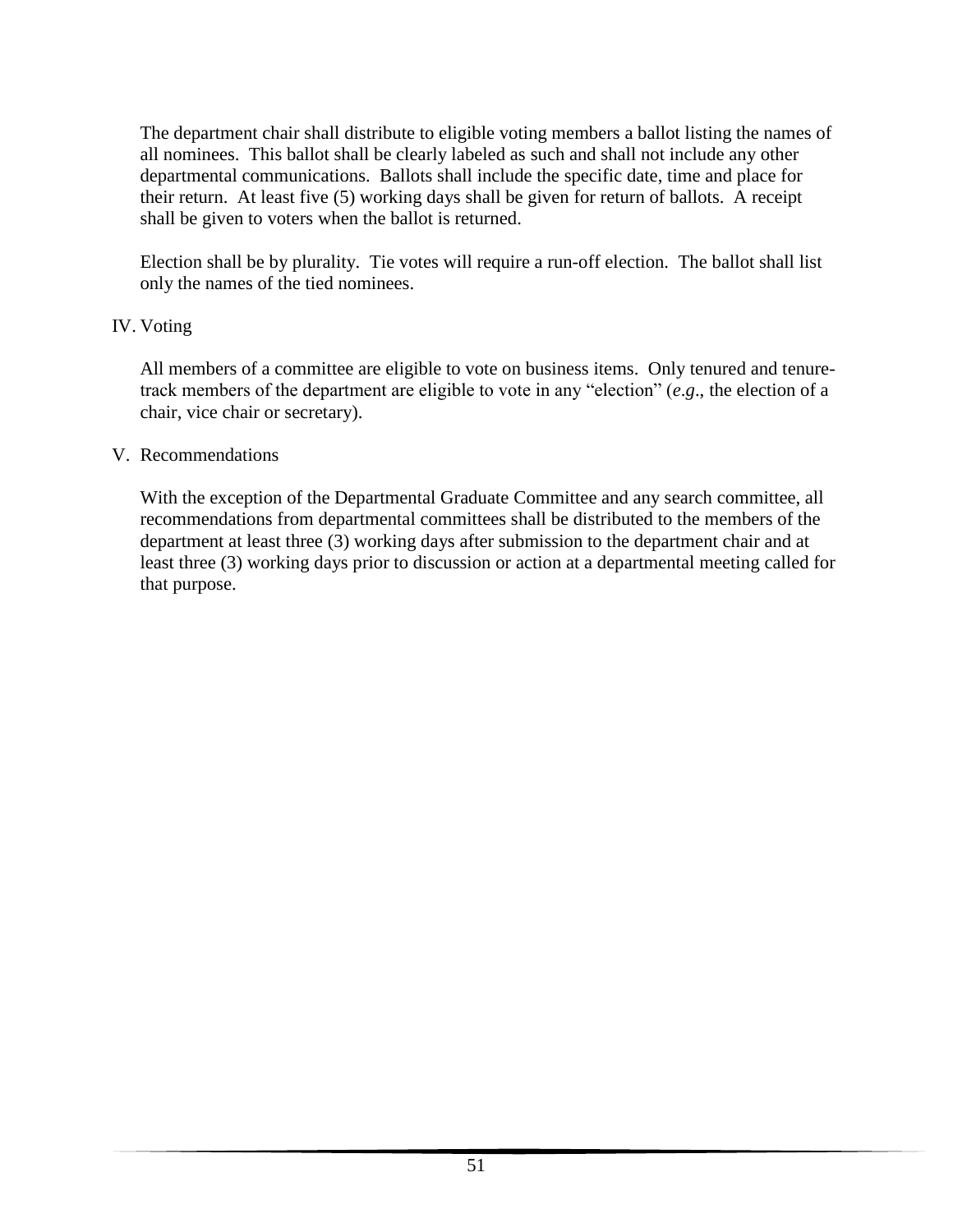#### **APPENDIX 6 – Arbitrary, Capricious, Bad Faith**

The arbitrator determined that a negative recommendation by the Committee on Tenure was in part based on the Chair's and some Committee members' adverse reaction to the candidate's having filed discrimination complaints and grievances. The arbitrator wrote, "Inclusion of such matters barred by the Agreement violated the Agreement's express terms, tainted the process and resulted in a decision that was less than fair, and that can be and is deemed arbitrary and made in bad faith, although not necessarily purposefully so by all members of the committee."

Arbitrator Marcia L. Greenbaum

Decision of February 14, 1994 in *Massachusetts Higher Education Coordinating Council and Massachusetts State College Association*

In assessing whether a recommendation to deny promotion was arbitrary and capricious, the arbitrator asked how the Vice President reached her decision. "Did she reach judgment in complete disregard of the facts? Were her conclusions grounded on whim or caprice?" The arbitrator concluded that the Vice President had established a factual basis for her judgment and so had not acted arbitrarily or capriciously.

Arbitrator Paul J. Dorr

Decision of January 10, 1996 in *Massachusetts Higher Education Coordinating Council and Massachusetts State College Association*

Citing various judicial opinions, the arbitrator said, "So long as there is a rational basis for the decision, and it is supported by substantial evidence, it will not be found to have been arbitrary and capricious…. Just because an administrator exercises poor judgment does not mean that he or she was arbitrary or capricious…. Bad faith is not simply bad judgment or merely negligence. 'It imports a dishonest purpose or some moral obliquity. It implies a conscious doing of wrong. It means a breach of a known duty through some motive of interest or ill will….'" (Citations omitted.)

Arbitrator James S. Cooper

Decision of October 12, 1994 in *Massachusetts Higher Education Coordinating Council and Massachusetts State College Association*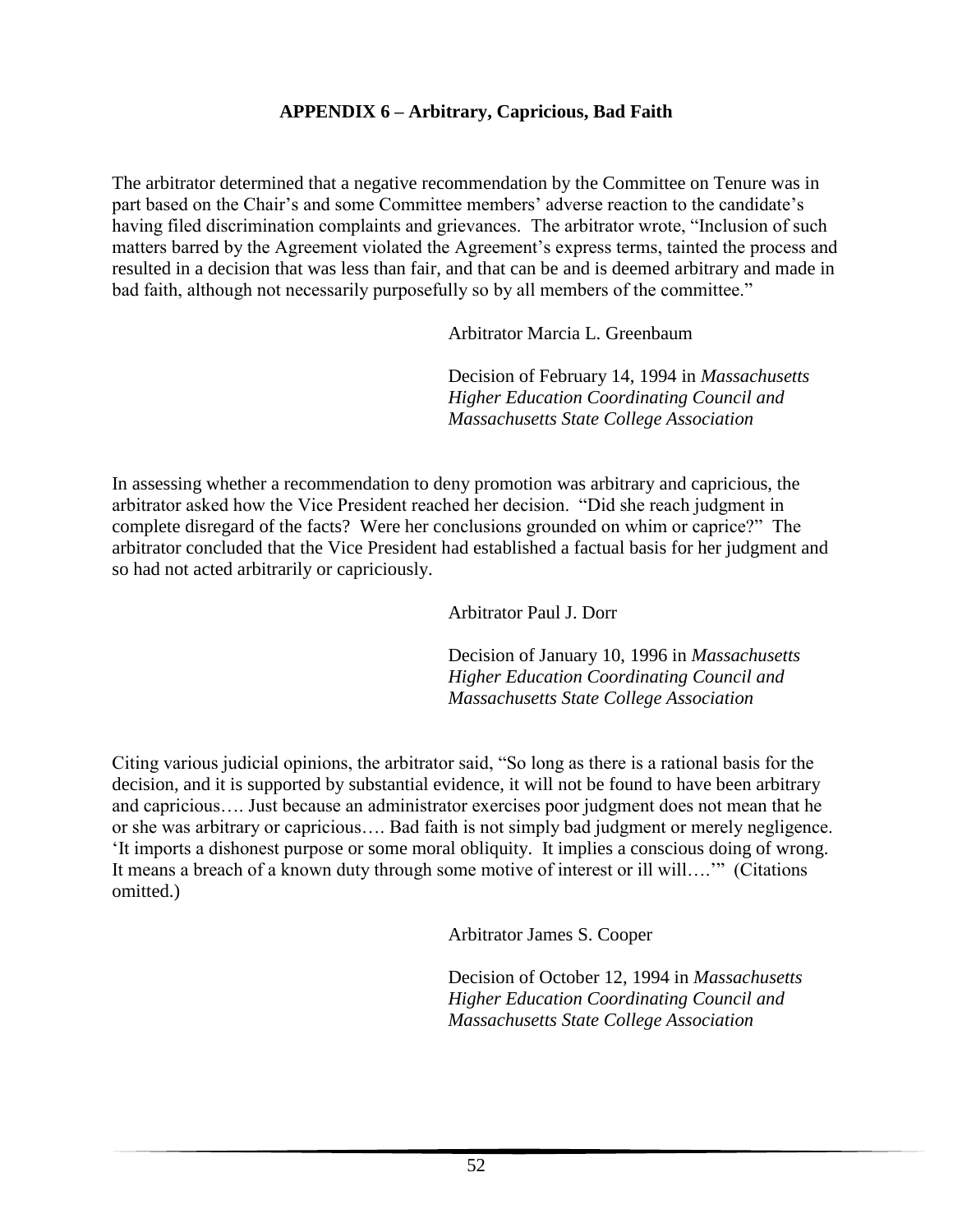## **APPENDIX 7 – Sample Chair Calendar**

Below is a sample calendar that we hope chairs will find useful. We realize that each university has different time-frames for scheduling (Bridgewater and Salem scheduling a year in advance, while most of the other universities schedule the following semester during the current semester), hiring, and such, however, most of the universities have a common timeframe for most of the tasks that chairs are required to perform in a year.

| <b>Month</b> | <b>Task</b>                                                                     |
|--------------|---------------------------------------------------------------------------------|
| September    | Send opening memo to department with information about new personnel,           |
|              | department meeting dates (if known) for the semester (or year), and reminder to |
|              | consult personnel calendar                                                      |
|              | Ask faculty to provide course syllabi and office hours for posting              |
|              | Remind candidates for personnel actions of pending deadlines                    |
|              | Oversee election of Peer Evaluation Committee by September 30 and inform        |
|              | PEC members of pending personnel actions                                        |
|              | Convene departmental curriculum committee, graduate committee (for              |
|              | departments with graduate programs), search committees (if necessary), and ad   |
|              | hoc committees                                                                  |
|              | Assign new advisees to department advisors                                      |
|              | Consult with faculty to begin scheduling process for spring semester            |
|              | Begin conducting classroom observations                                         |
| October      | Finalize spring semester teaching schedule with Vice President and Registrar    |
|              | Provide department members with draft spring teaching schedules in writing      |
|              | Continue conducting classroom observations                                      |
|              | Check personnel calendar for deadlines (particularly the deadline regarding     |
|              | sabbatical leaves)                                                              |
| November     | Finish conducting classroom observations                                        |
|              | Hire part-time faculty for spring semester                                      |
|              | Complete formal personnel evaluations (see personnel calendar)                  |
| December     | Oversee administration of student evaluations                                   |
| January      | Send opening memo to department with information about new personnel,           |
|              | department meeting schedule (if known) for the semester, and reminder to        |
|              | consult personnel calendar                                                      |
|              | Welcome and orient new faculty                                                  |
|              | Assign new advisees to department advisors                                      |
|              | Ask faculty members to provide course syllabi and office hours for posting      |
|              | Consult with faculty to begin scheduling process for fall semester              |
| February     | Finalize fall semester teaching schedule with Vice President and Registrar      |
|              | Provide department members with draft fall teaching schedules in writing        |
|              | Begin conducting classroom observations                                         |
| March        | Continue conducting classroom observations                                      |
|              | Develop budget and full-time faculty requests for the upcoming academic year    |
|              | Remind faculty members of deadlines regarding personnel actions for upcoming    |
|              | academic year                                                                   |